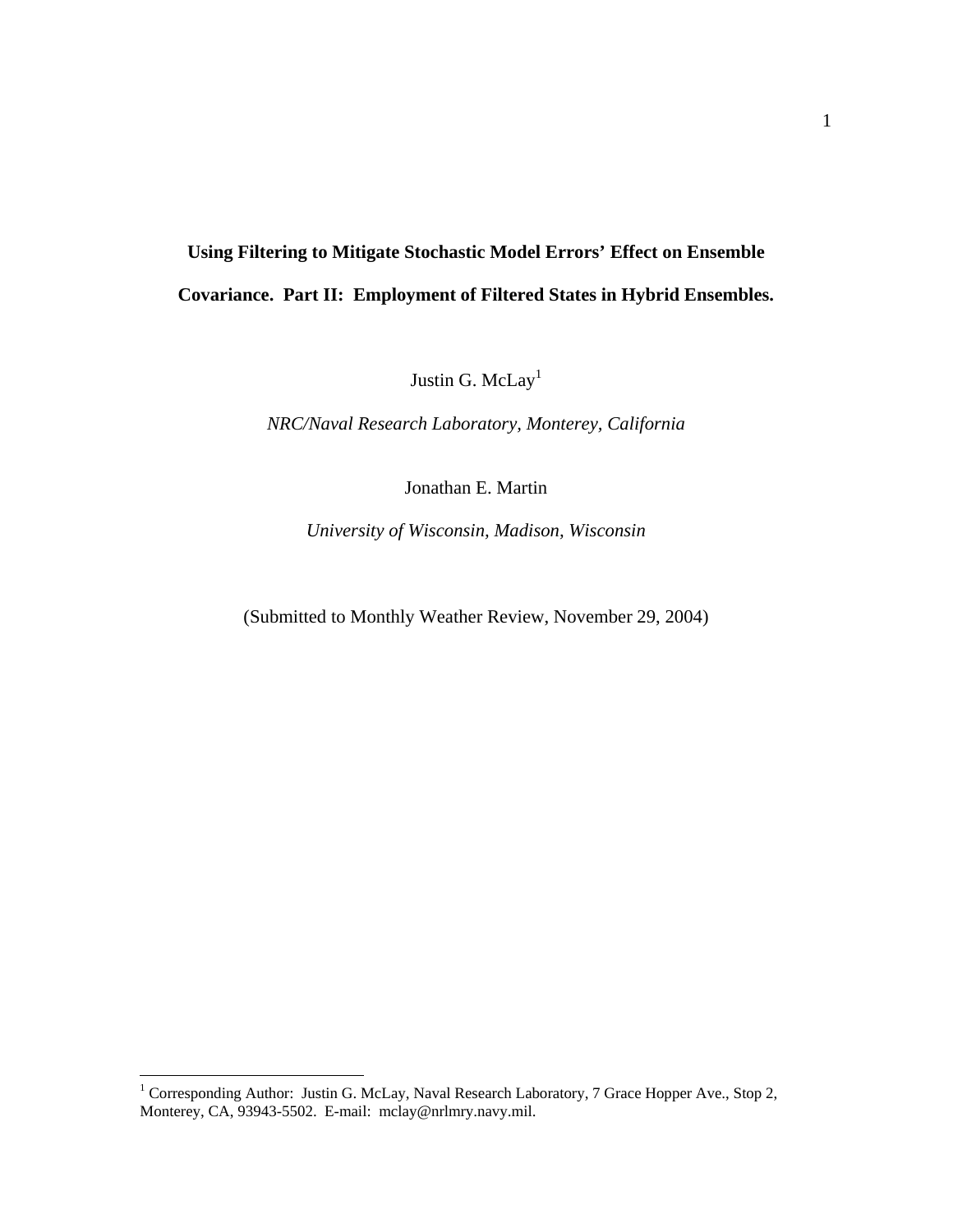### ABSTRACT

McLay and Martin (2005) introduce a post-processing method that employs filtering to mitigate the effect of stochastic model errors on ensemble covariance. They define a prototype filtering scheme and evaluate its efficacy through composite and ensemble-byensemble comparisons between the error characteristics of the filtered states and those of the operational ensemble. These comparisons suggest that the filtering scheme can consistently produce a set of states which are generally less corrupted by stochastic errors than the operational members are. The positive results of the comparisons serve as the impetus for investigating the use of the filtered states in hybrid ensembles.

In this paper prototype hybrid ensembles are defined and used as the basis for a twopart analysis of outstanding issues related to hybrid ensembles' variance, covariance, and associated probabilistic forecasts. First, the variance and covariance of the prototype hybrid ensembles are compared with the respective values for the operational ensemble through a set of idealized experiments in which the statistical distribution of the stochastic errors is assumed known. Second, the prototype hybrids are constructed for each operational ensemble in a diverse sample, and the performance of multi-dimensional probabilistic forecasts derived from the hybrids is systematically compared with that of similar forecasts derived from the operational ensemble. The results of the analysis suggest that some of the prototype hybrid ensembles are able to offer better covariance and improved probabilistic forecasts, and support further investigation of the methodology.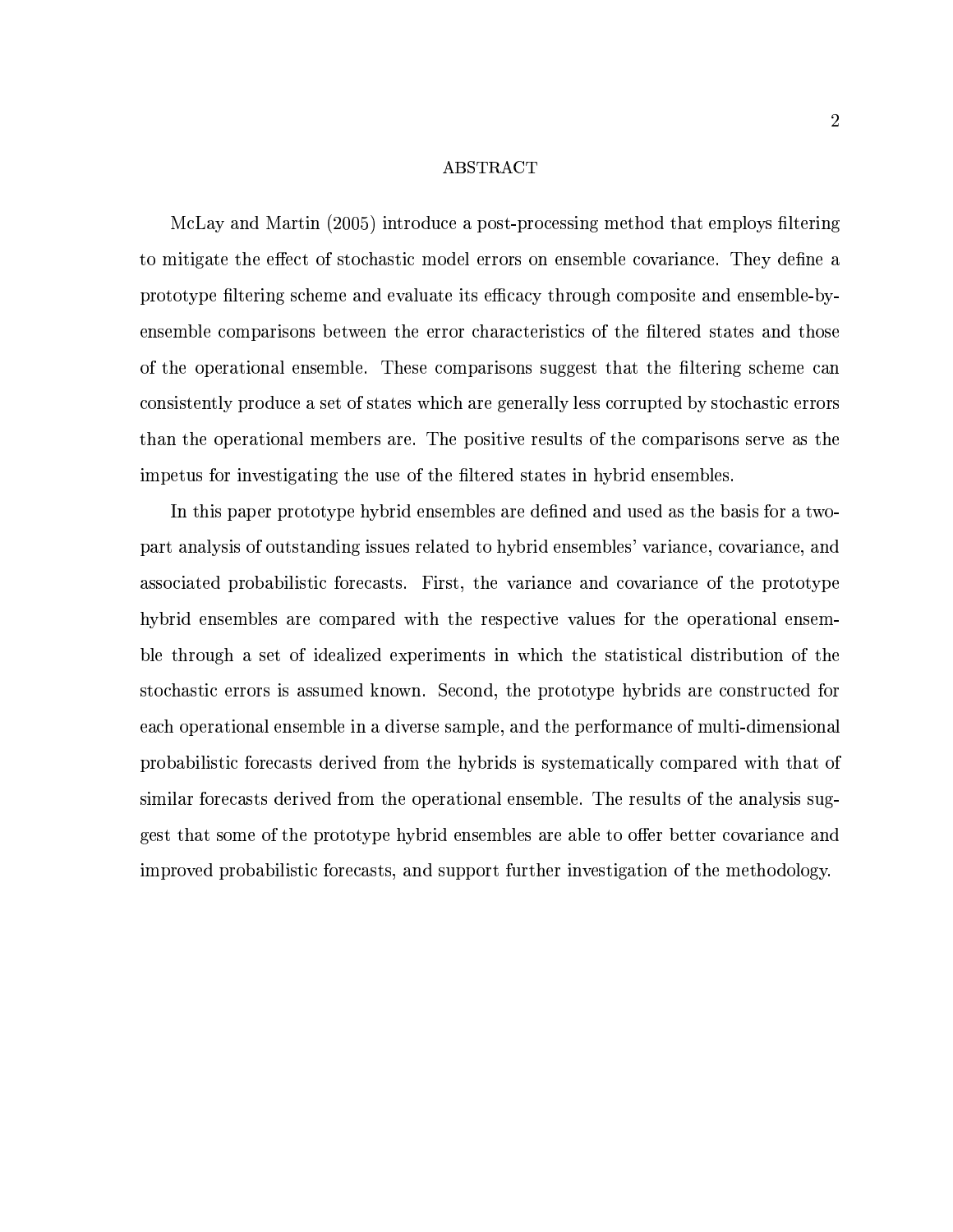#### Introduction 1.

McLay and Martin (2005) introduce a method of ensemble post-processing designed to counter the effect of stochastic model errors on ensemble covariance. The method performs a series of filtering experiments with the operational ensemble members, obtaining a set of forecast states which is less corrupted by stochastic errors. It then uses some number of the filtered states to complement or supplant the operational members, forming a so-called hybrid ensemble. The hypothesis is that the composition of the hybrid ensemble will provide it with covariance that is improved relative to that of the operational ensemble. With improved covariance, and mean and variance comparable to that of the operational ensemble by design, the hybrid ensemble should yield multi-dimensional probabilistic forecasts that are better than those derived from the operational ensemble.

McLay and Martin (2005) commence scrutiny of the proposed methodology by testing a prototype filtering scheme that utilizes so-called pair-wise filtering: the formation of all possible pairs of operational members followed by the averaging of the members in each pair. They demonstrate, in particular, that 1) For any given ensemble forecast the pairwise filtered states are, in general, less corrupted by stochastic errors than any operational members are, including the ensemble mean, and 2) A hybrid ensemble that is constructed using the pair-wise filtered states is unlikely to have a mean that is significantly different from that of the operational ensemble.

This study extends the scrutiny of the proposed methodology by considering several still outstanding issues related to the hybrid ensembles' variance, covariance, and associated probabilistic forecasts. These issues are, specifically: Can a hybrid ensemble that is constructed using filtered states have variance comparable to that of the operational ensemble? Is it, in fact, possible for certain versions of hybrid ensemble to offer covariance better than that of the operational ensemble? Assuming that it is possible, can these versions of hybrid ensemble offer improved probabilistic forecasts? Here, these issues are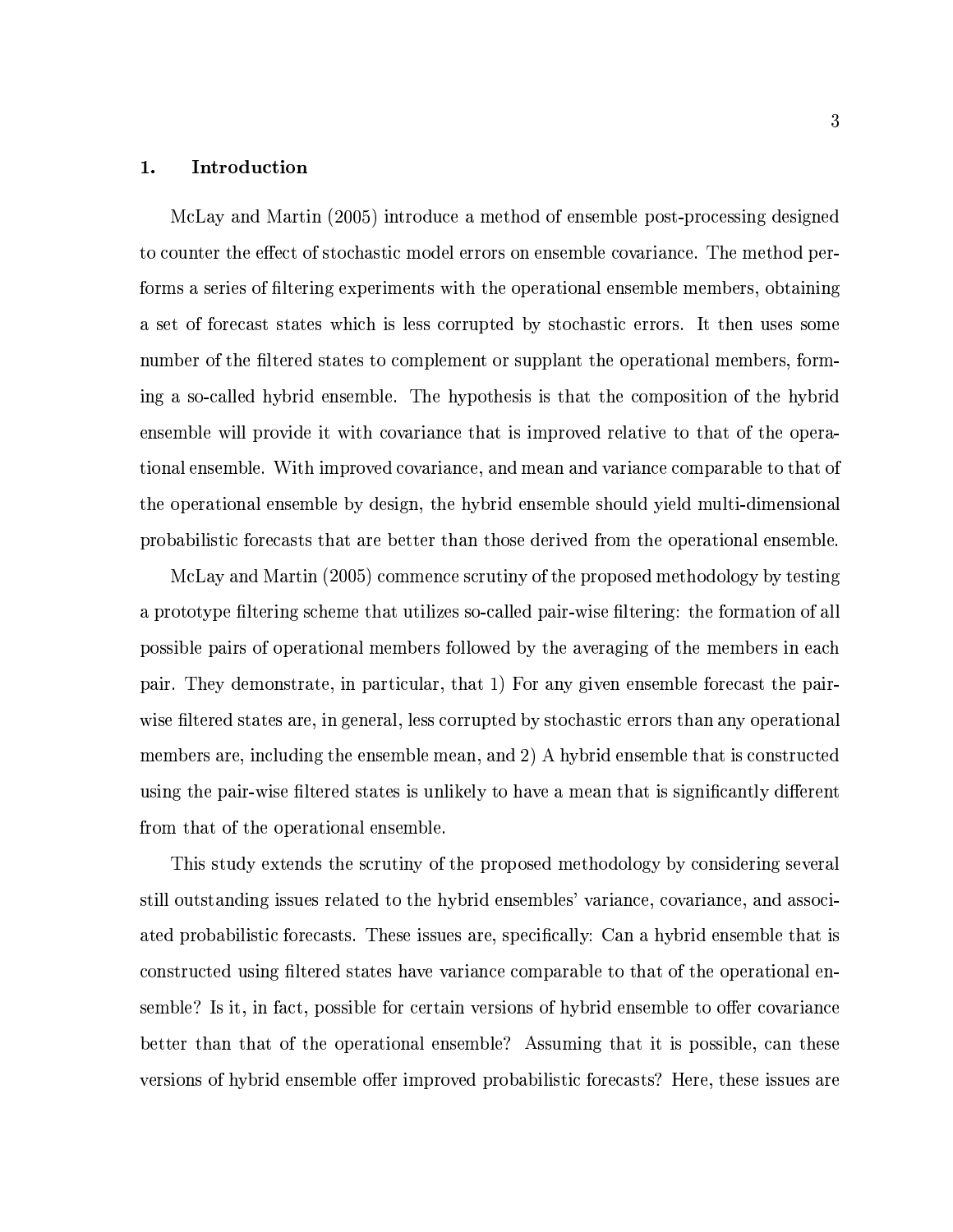addressed through a two-part investigation of prototype hybrid ensembles constructed using the pair-wise filtered states. First, the variance and covariance of the prototype hybrid ensembles are compared with the respective values for the operational ensemble through a set of idealized experiments in which the statistical distribution of the stochastic errors is assumed known. Second, the prototype hybrids are constructed for each operational ensemble in a diverse sample, and the performance of multi-dimensional probabilistic forecasts derived from the hybrids is systematically compared with that of similar forecasts derived from the operational ensemble.

#### 2. Data and Verification Measures

#### Ensemble Data  $\mathfrak{a}.$

Analysis is based upon 221 different National Center for Environmental Prediction (NCEP) Global Forecast System (GFS) 0000UTC initialization 11-member ensemble forecasts of 192h 500 hPa geopotential height. These ensembles were generated during the period between 21 December 2002 and 31 July 2003. The data were obtained on  $2.5^{\circ}$ -by-2.5° latitude-longitude grids in a cylindrical equidistant (CED) projection. The appropriate 0h leadtime control forecast was used as verification in all forecast error calculations. The 12 July 2003 ensemble is missing and hence unverifiable and, as a further consequence, the 192h leadtime ensemble forecasts initialized 4 July 2003 are unverifiable. The above sample of ensemble forecasts is modest in size but describes a relatively diverse array of flow types since it includes flows from the depths of winter to the peak of summer.

#### Climatological Data  $\mathfrak{b}.$

All climatological 500 hPa geopotential height values are derived from NCEP reanalysis data. These data were obtained from the National Center for Atmospheric Research in the form of  $2.5^{\circ}$ -by- $2.5^{\circ}$  latitude-longitude grids for each day in the 30-year period 1972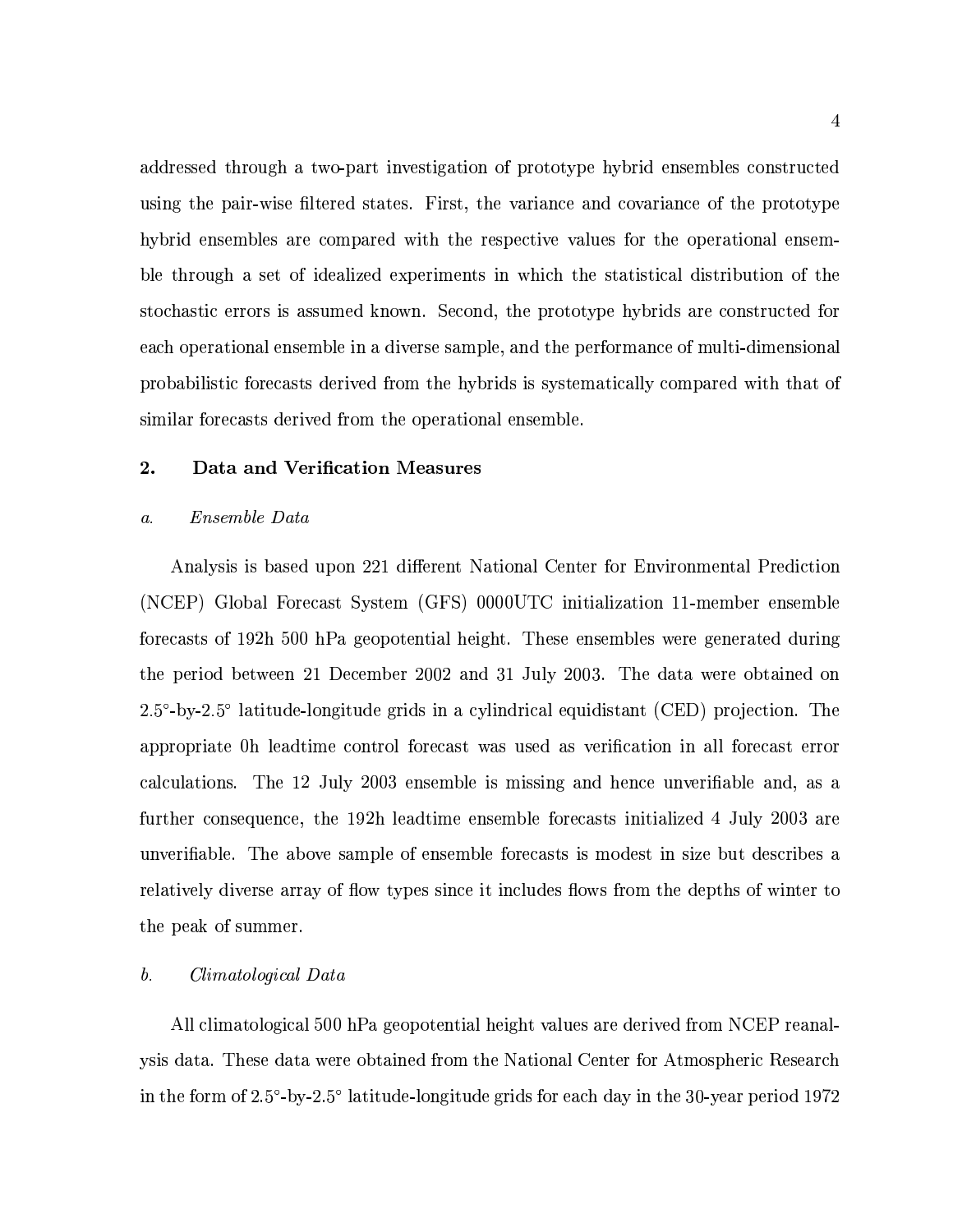to 2002. The data provide 30 different 500 hPa height values for each day and gridpoint, and these 30 different values are averaged to obtain the climatological value for the day and gridpoint.

#### Standard Verification Measures for Dichotomous Probability Forecasts  $\mathcal{C}$ .

The Brier score is defined as

$$
BS = \frac{1}{n} \sum_{k=1}^{n} (y_k - o_k)^2 ,
$$

where *n* is the number of forecasts in the sample,  $y_k$  is the ensemble-derived event probability for a given forecast, and  $o_k$  is the observed event probability for a given forecast. The latter assumes a value of '1' if the event occurs and '0' if the event doesn't occur. Note that  $0 \leq BS \leq 1$ , and that  $BS = 0$  for a perfect ensemble. The Brier score can be interpreted as being the "mean-squared error" of probability forecasts (Wilks 1995).

The relative operating characteristic (ROC) is based upon the  $2x2$  contingency table illustrated in Fig. 1. Using this table, one can define a hit rate as  $H/(H+M)$  and a false alarm rate as  $F/(F+R)$ . These two quantities suffice to characterize an ensemble's performance for a given event probability threshold: The higher the hit rate and the lower the false alarm rate, the better the ensemble's performance. The ROC is an assessment of the ensemble's performance in terms of hit rate and false alarm rate for the entire range of probability thresholds. The assessment involves first calculating the hit rate and false alarm rate for each of the ensemble's allowable probability thresholds. Following this, a plot is made of hit rate versus false alarm rate, where the x-axis (y-axis) defines the false alarm rate (hit rate) and each point on the plot is determined by the hit rate and false alarm rate for a given probability threshold. Assuming that the ensemble has some positive skill, the plotted points will describe a curve that is arched toward the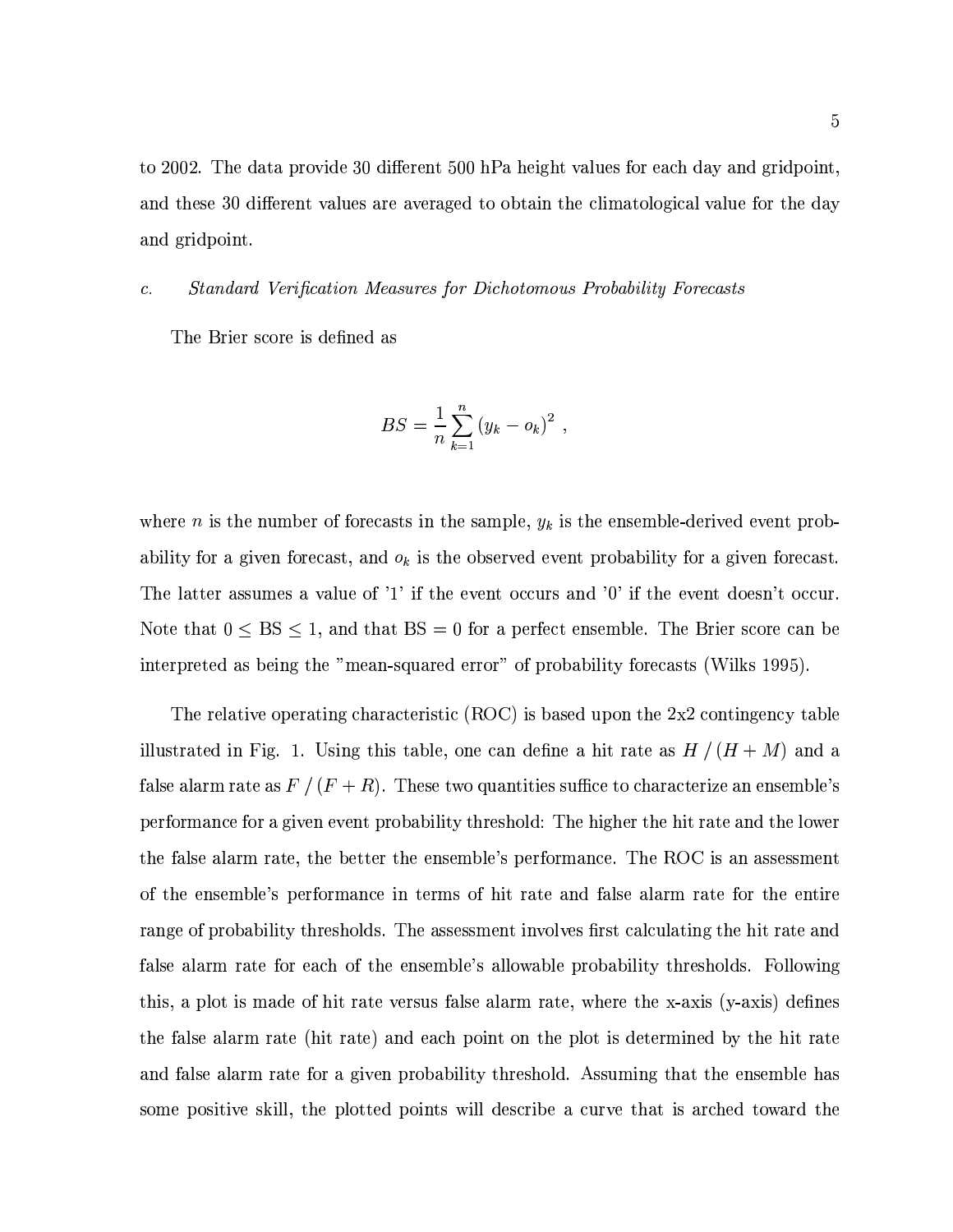upper left corner of the plot. The area under this curve is the measure of the level of skill, with an area of 1.0 being associated with a perfect ensemble. In practical terms. the ROC evaluates the ability of an ensemble to discriminate between those occasions when an event is likely and those when it is not likely.

#### 3. **Prototype Hybrid Ensembles**

#### $\overline{a}$ . Configuration

The construction of a hybrid ensemble begins with a determination of whether to complement or supplant the operational members with some number of filtered states. This determination ascribes to the hybrid ensemble one of two configurations. In the case that the operational members are complemented with filtered states the hybrid ensemble assumes the configuration (hereafter referred to as Configuration A) given in Fig. 2a. All 11 operational members are used together with some arbitrary number of filtered states  $n_f$ . In the case that the operational members are supplanted with filtered states the hybrid ensemble assumes the configuration (hereafter referred to as Configuration B) given in Fig. 2b. Some numbers m and  $n_f$  of operational members and filtered states, respectively, are used, where  $n_f$  is arbitrary and in general  $m < n_f$ . Whether one configuration is more effective than the other is unknown. Configuration B may actually offer the best performance, since the proportion of total members that are reduced-error filtered states is likely to be greatest in it. However, Configuration A is arguably the simpler of the two since it is just built around the whole of the operational ensemble. On the basis of this simplicity alone, the present analysis is restricted to investigation of hybrid ensembles of Configuration A.

#### $\mathfrak{b}.$ **Filtered state Selection Procedure**

Having settled upon a configuration for the hybrid ensembles, the remaining task is to define how to select the filtered states to be used in a given hybrid. Considerable heed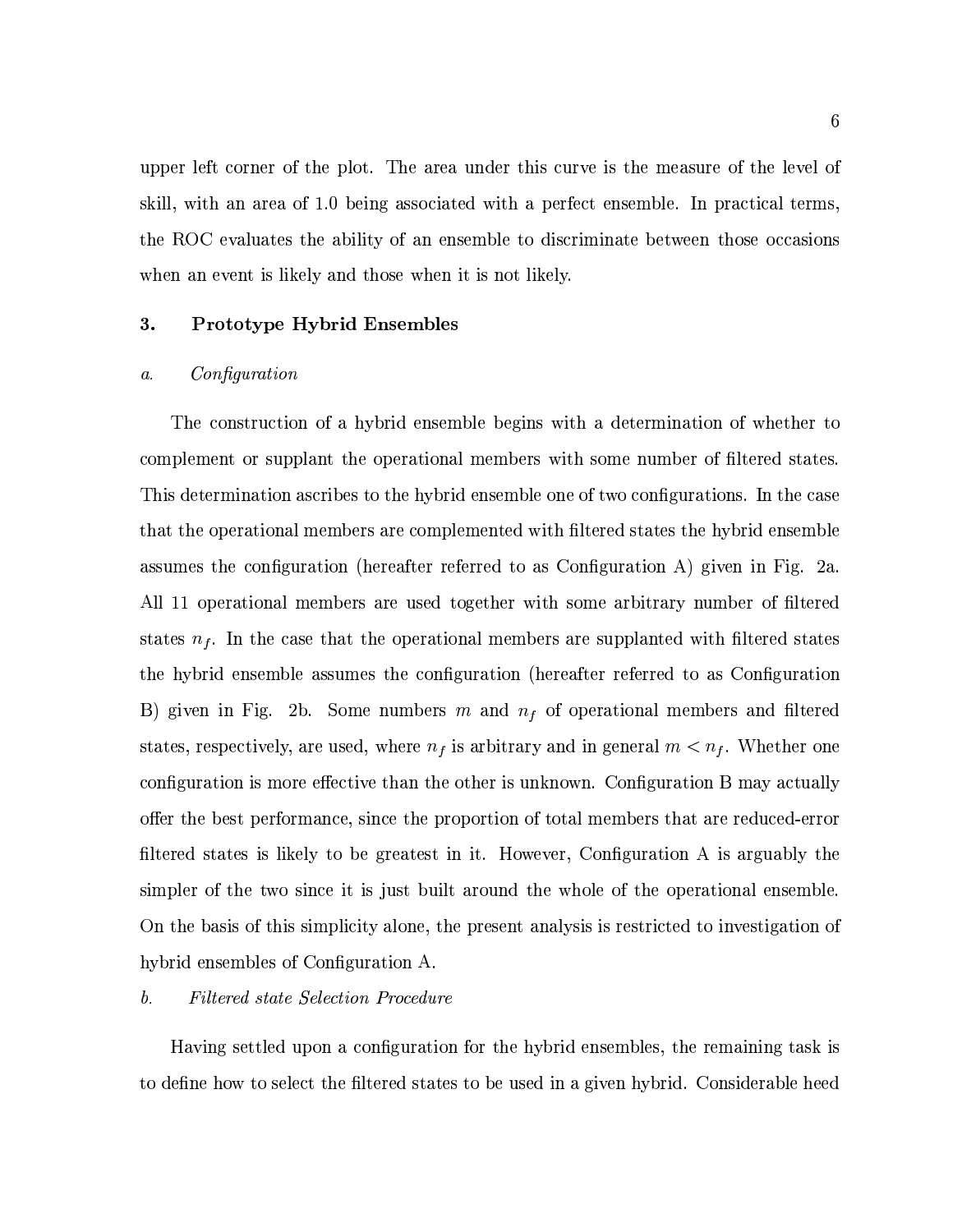must be paid to the variance of the hybrid ensemble in any definition, as experiments (not shown here) reveal that a selection procedure that operates independently of this variance (e.g. one based upon random selection of filtered states) can easily culminate in a hybrid ensemble that is substantially less variant than the operational ensemble. Such a hybrid would be unacceptable given both the post-processing method's requirement that the hybrid have variance comparable to that of the operational ensemble and the general tendency for operational ensembles to be sub-variant to begin with. With consideration of variance given precedence, then, the following selection procedure is adopted for the present analysis. First, one of the 55 filtered states is individually added to the 11-member operational ensemble to form a 12-member hybrid ensemble. For this 12-member hybrid ensemble, some measure of the variance of the height values at the pair of gridpoints of interest is calculated. This process is repeated independently for all 55 filtered states. The 12-member hybrid ensemble,  $h_{12}^{max}$ , with the greatest measure of variance is identified, and the filtered state  $s_{12}$  associated with this hybrid ensemble is selected and set aside. Next, one of the 54 remaining filtered states is individually added to the 12-member hybrid ensemble  $h_{12}^{max}$  to form a new 13-member ensemble. For this 13-member ensemble, some measure of the variance of the height values at the pair of gridpoints of interest is calculated. This process is repeated independently for all 54 of the remaining filtered states. The 13-member hybrid ensemble,  $h_{13}^{max}$ , with the greatest measure of variance is identified, and the filtered state  $s_{13}$  associated with this hybrid ensemble is selected and set aside with  $s_{12}$ . In the same way, hybrid ensembles  $h_{14}^{max}$ ,  $h_{15}^{max}$ ,...,  $h_n^{max}$  are identified, and filtered states  $s_{14}$ ,  $s_{15}$ ,...,  $s_n$  are set aside. The sequence is completed when the hybrid ensemble  $h_n^{max}$  of some predetermined size *n* has been identified, where  $n = 11 + n_f$ . Recognize that each iteration within the procedure outlined above does only the following: It obtains the most variant hybrid ensemble  $h_i^{max}$  that can be realized by adding some individual filtered state to a specific hybrid ensemble  $h_{i-1}^{max}$ . The iteration does not ensure that  $h_i^{max}$  is the absolute most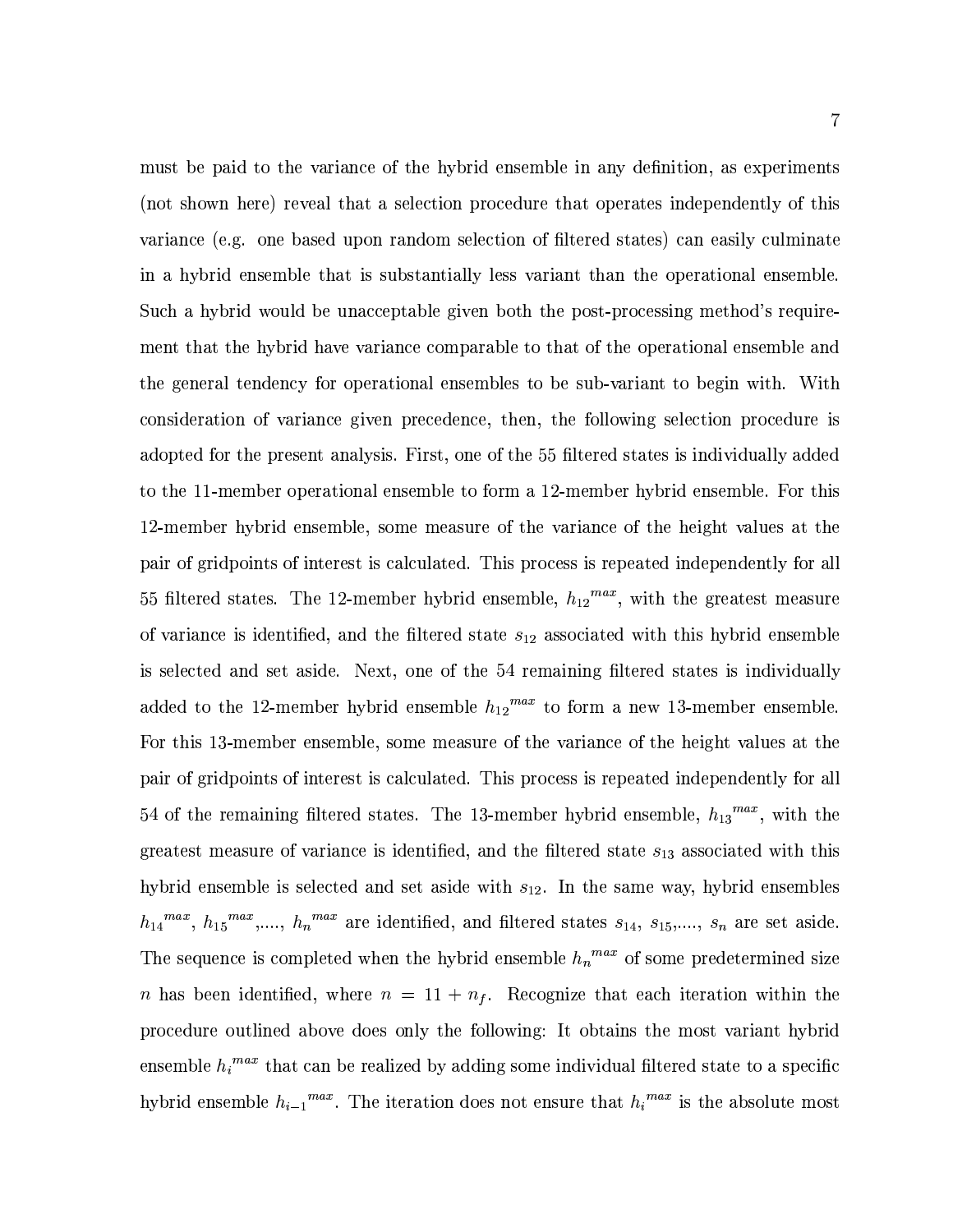variant hybrid ensemble of  $i$  members that can be found. That is, there may exist another *i*-member hybrid ensemble  $h_i^*$ , with a different composition of filtered states than  $h_i^{max}$ , that is more variant than  $h_i^{max}$ . Similarly, at the conclusion of all the iterations  $h_n^{max}$  is not ensured to be the absolute most variant hybrid ensemble of n members. This circumstance could be regarded as a limitation of the above procedure. However, the procedure is attractive for its simplicity and computational efficiency.

#### $\overline{4}$ . Idealized Experiments with the Hybrid Ensembles

#### $Methodology$  $\mathfrak{a}.$

A small set of idealized experiments is used to gain insight into whether the prototype hybrids defined in Section 3 actually can offer improved covariance, whether certain values of  $n_f$  are characteristically associated with any hybrids that do have improved covariance, and how the variance of these hybrids compares with that of the operational ensemble. The experiments are each based upon two-dimensional ensemble distributions derived from operational ensemble data for a pair of gridpoints (Fig. 3). The operational ensemble data that is used in all the experiments is taken from 100 different randomly selected operational ensembles. Each experiment involves completing the following so-called "core" procedure 100 times by using the data from each of the 100 different operational ensembles in succession.

### The Core Procedure

1. Take a given operational ensemble. For any two gridpoints this operational ensemble provides 11 pairs of height values (each pair being comprised of a given ensemble member's values at the two gridpoints). Each pair of height values is perturbed by first randomly drawing an "error" vector from some pre-specified two-dimensional distribution with means  $\mu_1$  and  $\mu_2$  in the respective dimensions, variances  $\sigma_1^2$  and  $\sigma_2^2$ , and correlation coefficient  $\rho$ , and then subtracting this error vector from the vector comprised of the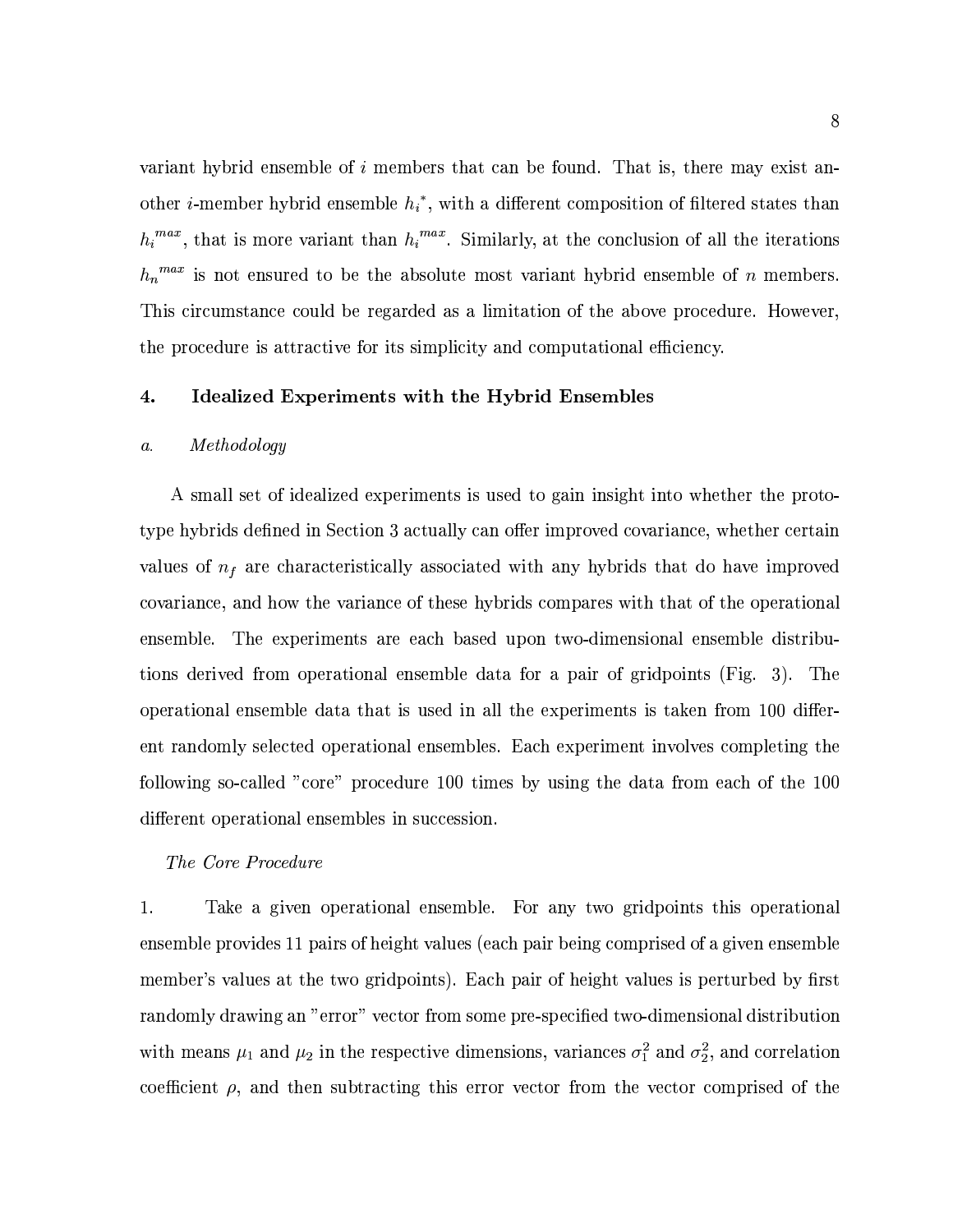pair of height values. Since there are 11 pairs of height values, eleven error vectors are randomly drawn. The collection of eleven perturbed pairs of height values is taken to represent the sample that the operational ensemble would provide were it not affected by stochastic model errors. In other words, the collection of eleven perturbed pairs represents a sample from the true forecast distribution, assuming the operational ensemble suffers no bias.

2. A hybrid ensemble with  $n_f$  filtered states is constructed from the original, unperturbed operational ensemble.

3. The covariance of the hybrid ensemble  $(cov_h)$ , original operational ensemble  $(cov_o)$ , and perturbed operational ensemble  $(cov_p)$  are each calculated. The difference between  $cov_h$  and  $cov_p(d_{hp})$  and between  $cov_o$  and  $cov_p(d_{op})$  are calculated, and the magnitudes of the two differences are compared. Note is taken of the smaller of the two differences. Additionally, the variance of the hybrid ensemble is calculated at each of the two gridpoints, as is that of the original operational ensemble, and a comparison between the variance values of the two ensembles is subsequently made at each gridpoint.

4. Steps 1-3 are repeated a large number of times, say 1000, and the proportion of these 1000 trials in which  $d_{hp}$  is smaller than  $d_{op}$  is tabulated (this proportion is referred to as  $\alpha$ ).

Steps 1-4 are repeated for all possible combinations of values for  $\sigma_i^2$  and  $n_f$ , where 5.  $\sigma_i^2$  is allowed to assume the values  $10^2$ ,  $15^2$ ,  $20^2$ ,  $30^2$ ,  $40^2$ , and  $50^2$   $m^2$ , and  $n_f$  is allowed to assume the values 5, 10, 15, 20, 25, and 30. At the conclusion of Step 5 a table of  $\alpha$ as a joint function of  $\sigma_i^2$  and  $n_f$  is obtained. An example of such a table is provided in Fig.  $4$ .

Each  $\alpha(n_f, \sigma_i^2)$  provides an indication of the likelihood that a hybrid ensemble with  $n<sub>f</sub>$  filtered states will yield better covariance than the operational ensemble when the operational ensemble is arbitrarily corrupted by stochastically-induced errors with statistics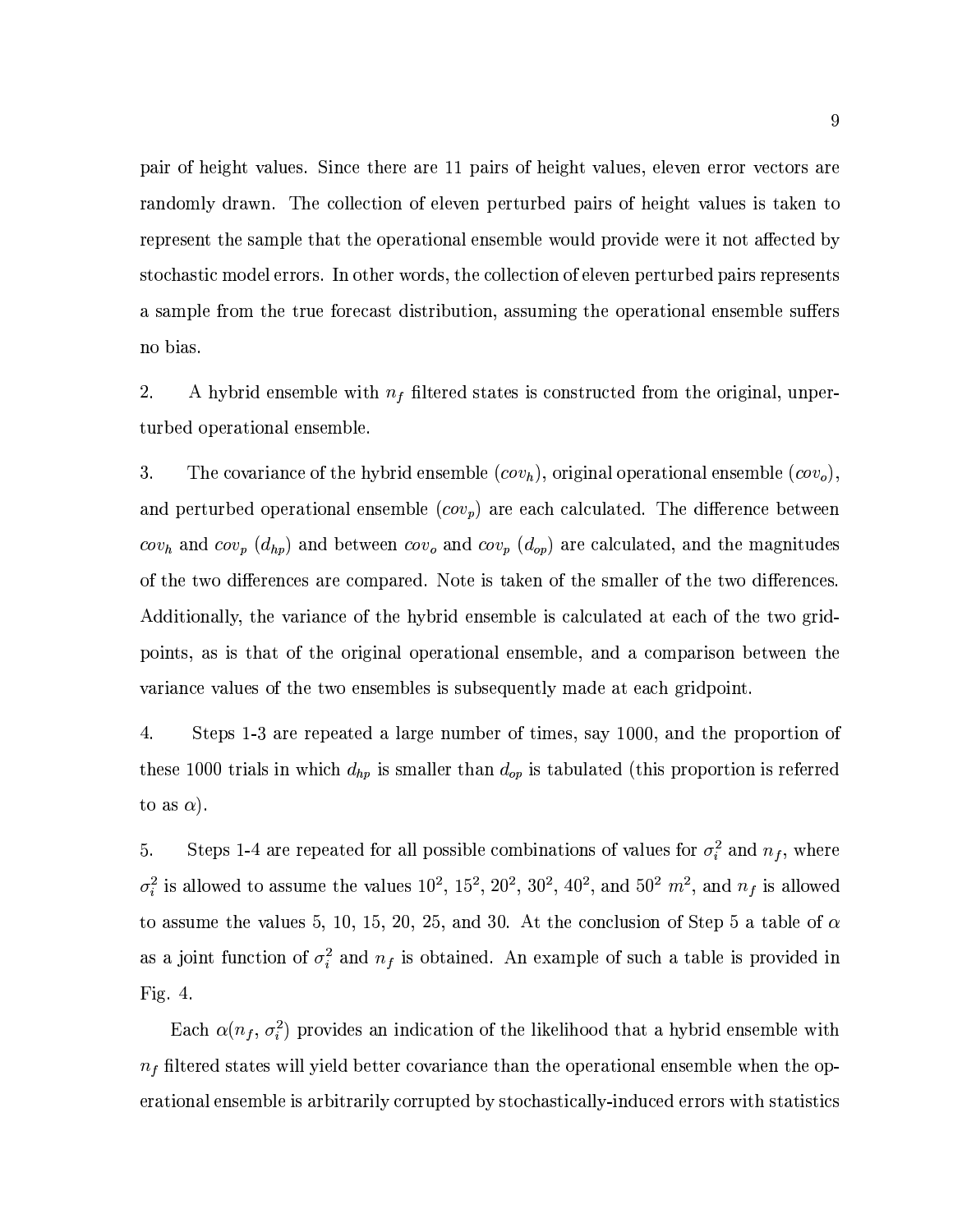$\mu_i$ ,  $\sigma_i^2$ , and  $\rho$ . The idea is that if the hybrid concept is to have value then in a variety of different error-statistic scenarios there must be certain hybrid ensembles that can provide  $\alpha$  values greater than .5. For the purpose of the experiments in the current study, a hybrid that provides an  $\alpha$  value greater than or equal to .55 is considered likely to yield better covariance for the given error statistics, and a hybrid that provides an  $\alpha$ value less than or equal to .45 is considered unlikely to yield better covariance. A hybrid that provides an  $\alpha$  value between .46 and .54 is considered to yield covariance that is indistinguishable from that of the operational ensemble.

To ensure that the experiments are of manageable scope, the same type of error distribution is used for the duration of each experiment, and only two types of error distribution are considered for the experiments: normal and uniform. Furthermore, the two-dimensional distributions are constrained to have the same mean and variance in each dimension (i.e. a given error distribution's mean is the same at each gridpoint, as is the distribution's variance). The mean of each error distribution is set to zero, since the interest of the study is with stochastic, and not systematic, error effects. Lastly, the same value of the error distribution's correlation coefficient  $\rho$  is used for the duration of each experiment. The particular value that the correlation coefficient is assigned for a given experiment is one of the seven values  $-6.$ ,  $-4$ ,  $-2.$ , 0.,  $.2$ ,  $.4$ , and  $.6$ . These two simplifications mean that the total number of experiments completed is 14: seven experiments derive from using a uniform error distribution and each of the seven  $\rho$  values. and another seven derive from using a normal error distribution and each of the seven  $\rho$ values.

In a final effort to keep the experiments of manageable scope, all experiments are constrained to deal only with instances wherein at each gridpoint the operational ensemble's variance is less than that of the perturbed operational ensemble's variance (i.e. instances wherein the stochastic errors affecting the operational ensemble are such that the operational ensemble's variance at each gridpoint is less than what it would be if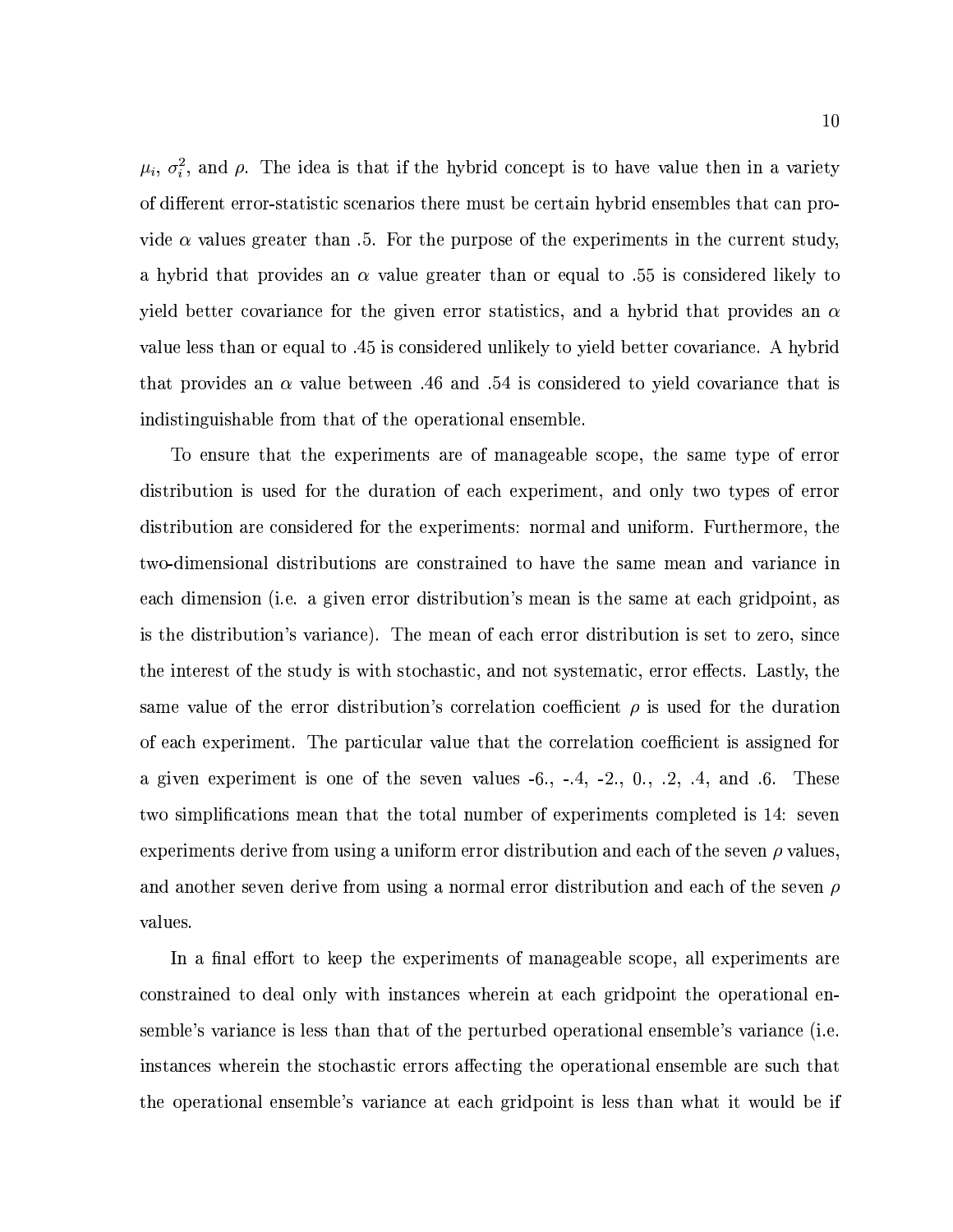the ensemble were not affected by these stochastic errors). Such instances are the focus given the general tendency for operational ensembles to be sub-variant. As a result of this focus, for the purpose of these experiments the measure of variance that is adopted for the hybrid ensemble construction procedure is defined to be the average variance at the two gridpoints. This measure is simple yet consistent with the fact that in the above scenario the construction procedure should operate to give the hybrid ensemble as large a variance value as possible at each gridpoint.

#### $\mathfrak{b}.$ *Observations*

Observations from the experiment based upon the normal distribution with  $\mu = 0$ and  $\rho = +.4$  exemplify the experimental observations as a whole, and are highlighted here. To begin with, the observations indicate that for almost every one of the dates (95 of 100) at least one of the hybrids with  $n_f$  values of 5, 10,..., 30 is likely to have covariance that is better than that of the operational ensemble. Bolstering this indication is the fact that for each of the dates, on average, three of the hybrids with  $n_f$  values of 5, 10,..., 30 are likely to have covariance that is better. As illustration, Fig. 5 presents  $\alpha$  as a function of  $n_f$  for the case where  $\sigma^2 = 400 \; m^2$  for two dates, one in the winter and one in the summer. The plot of Fig. 5a indicates that for 18 February 2003 hybrids with  $n_f$  $= 5, 10,$  or 15 are likely to have covariance that is better than that of the operational ensemble, while the plot of Fig. 5b indicates that for 21 July 2003 hybrids with  $n_f = 5$ , 10, 15, or 20 are likely to have covariance that is better.

Observations from the experiment also suggest that even when one constructs hybrid ensembles from a relatively narrow range of  $n_f$  values (one much smaller than 5,10,...,30) one can still find for a large majority of dates hybrids that have covariance that is better than that of the operational ensemble. For example, for 71 of 100 dates one finds that one or the other of the hybrid ensembles with  $n_f$  values of 10, 15, or 20 is likely to have better covariance, and for 63 of 100 dates one finds that one or the other of the hybrid ensembles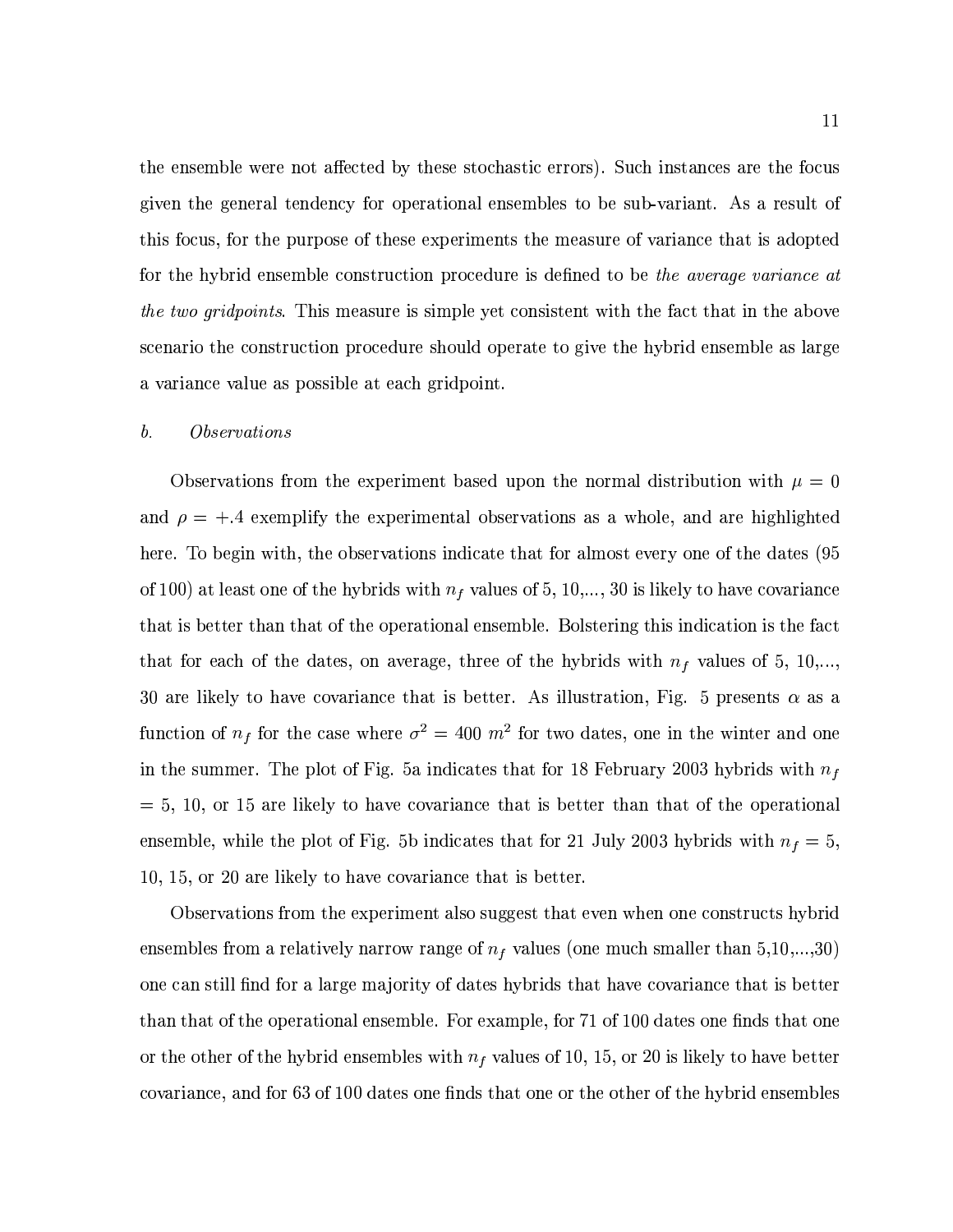with  $n_f$  values of 10 or 15 is likely to have better covariance. Additionally, observations suggest that one can even limit attention to those hybrid ensembles constructed from a specific  $n_f$  value and still be likely to obtain covariance that is better than that of the operational ensemble for a majority of the 100 dates. For example, hybrid ensembles with  $n_f = 15$  are likely to have better covariance for 59 of 100 dates, and hybrid ensembles with  $n_f = 5$  and  $n_f = 20$  are likely to have better covariance for 56 of 100 dates.

The crux of the above results is that the prototype hybrid ensembles can indeed have better covariance than the operational ensemble does. In fact, for a large majority of dates there are usually multiple hybrid ensembles that are likely to exhibit better covariance. Also apparent from these results is that the hybrid ensembles with improved covariance generally can be constructed with only a small fraction of the total of 55 filtered states.

Another important observation from the experiment is that the values of  $n_f$  associated with hybrid ensembles that have improved covariance vary somewhat from date to date. For example, while for 63 of 100 dates one or the other of the hybrid ensembles with  $n_f = 10$  and 15 is likely to provide better covariance, the hybrid ensemble with  $n_f =$ 10 is likely to provide better covariance for only 50 of the 100 dates, and the hybrid ensemble with  $n_f = 15$  is likely to provide better covariance for 59 of the 100 dates. Furthermore, there are 37 dates for which hybrid ensembles with  $n_f = 10$  or 15 are not likely to provide improved covariance. In view of this, it would be ideal to make the construction of hybrid ensembles flow-dependent, such that the appropriate value of  $n_f$ to use is determined date by date. As the above observations suggest, however, it would probably be sufficient to vary the values of  $n_f$  among a narrow group of choices, say among 10, 15, and 20, or among 10, 15, and 30.

The above observations are specifically from the experiment with the normal distribution with  $\rho = +.4$ , and  $\sigma^2 = 400$  m<sup>2</sup>. They are however, highly indicative of results gained for the same experiment with  $\sigma^2$  values greater than or equal to 225  $m^2$ . The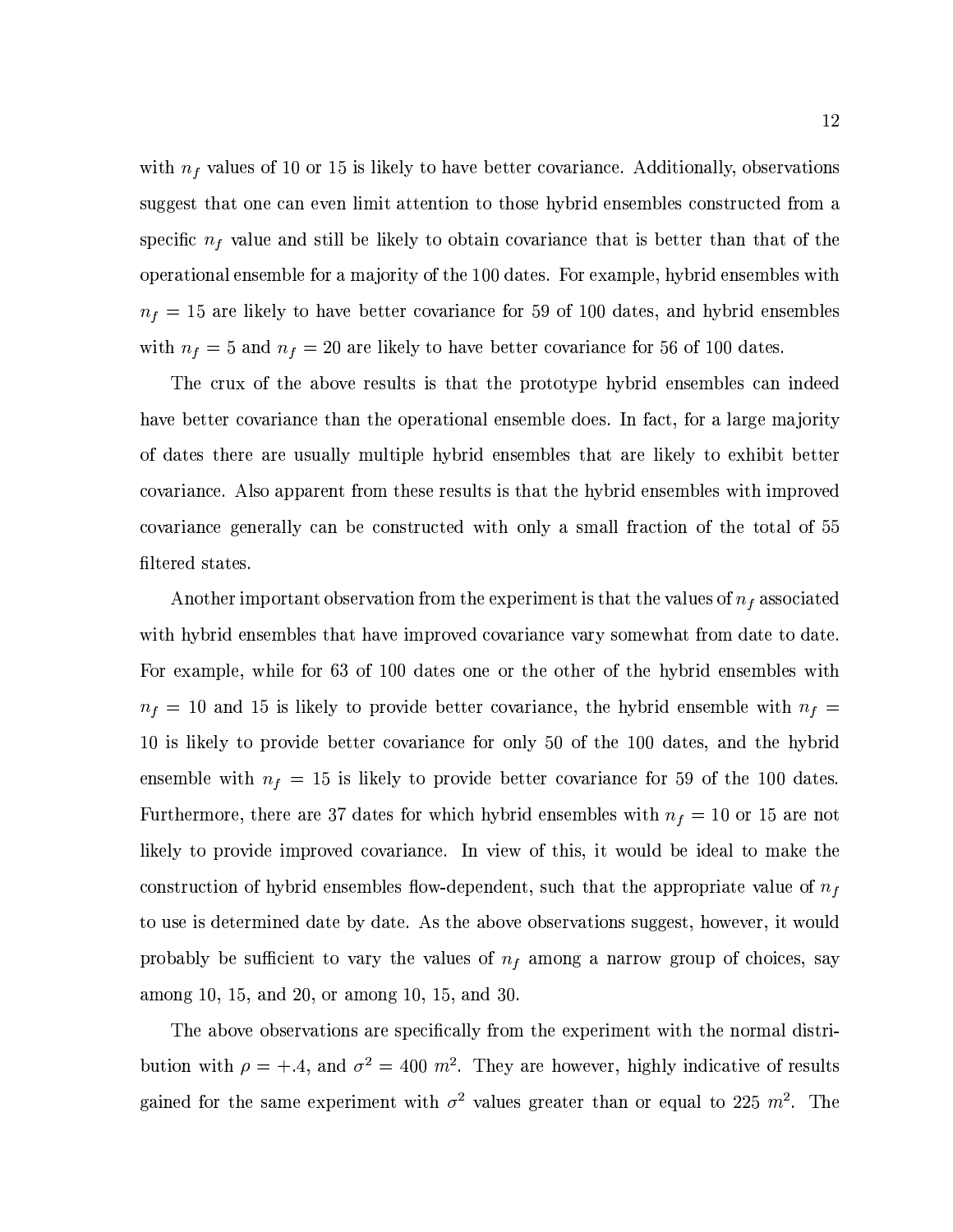hybrid ensembles are somewhat less effective in the case that  $\sigma^2 = 100$  m<sup>2</sup>, but since this case reflects a scenario in which the stochastically-induced errors of the ensemble members are quite small it is not of great consequence.

The above results are also not unlike those obtained from experiments involving the normal distribution and values of  $\rho$  other than  $+ .4$ . In fact, the contrasts among the experimental results are few and readily characterizable. First, the number of dates for which hybrids that have improved covariance can be found diminishes as the error distribution's correlation approaches zero (from either the negative or positive direction). but such hybrids can be found for a majority of dates even when the correlation is as small as  $\pm 2$ . Second, hybrids that provide improved covariance can be found for a slightly greater proportion of the 100 dates if the correlation of the error distribution is positive than if it is negative. Finally, hybrids that provide improved covariance are least prevalent when the correlation of the error distribution is zero. For example, for the experiment with the normal distribution and  $\rho = 0$  with  $\sigma^2 = 400$  m<sup>2</sup> such hybrids can be found for only 46 of the 100 dates. However, in the experiments with  $\rho = 0$  it is very easy to find for almost every date hybrids whose covariance is indistinguishable from that of the operational ensemble. Thus, when the correlation of the error distribution is zero the hybrid ensembles usually have covariance that is as good as that of the operational ensemble, and a not insignificant proportion of the time some of the hybrid ensembles are likely to have covariance that is better.

A final discussion concerns how the variance of the hybrid ensembles compares with that of the operational ensemble. The results indicate that the variance of hybrids with  $n_f \leq 15$  actually may exceed that of the operational ensemble. Specifically, for  $n_f = 5$ , 10, and 15 this is the case for 95, 61, and 8 of the 100 dates, respectively. It's also found that hybrids with  $n_f$  values as large as 25 will have variance that is  $\geq 80\%$  of that of the operational ensemble on a regular basis. For instance, a hybrid with  $n_f = 25$  (20) has variance  $\geq 80\%$  of that of the operational ensemble for 63 (100) of the 100 dates.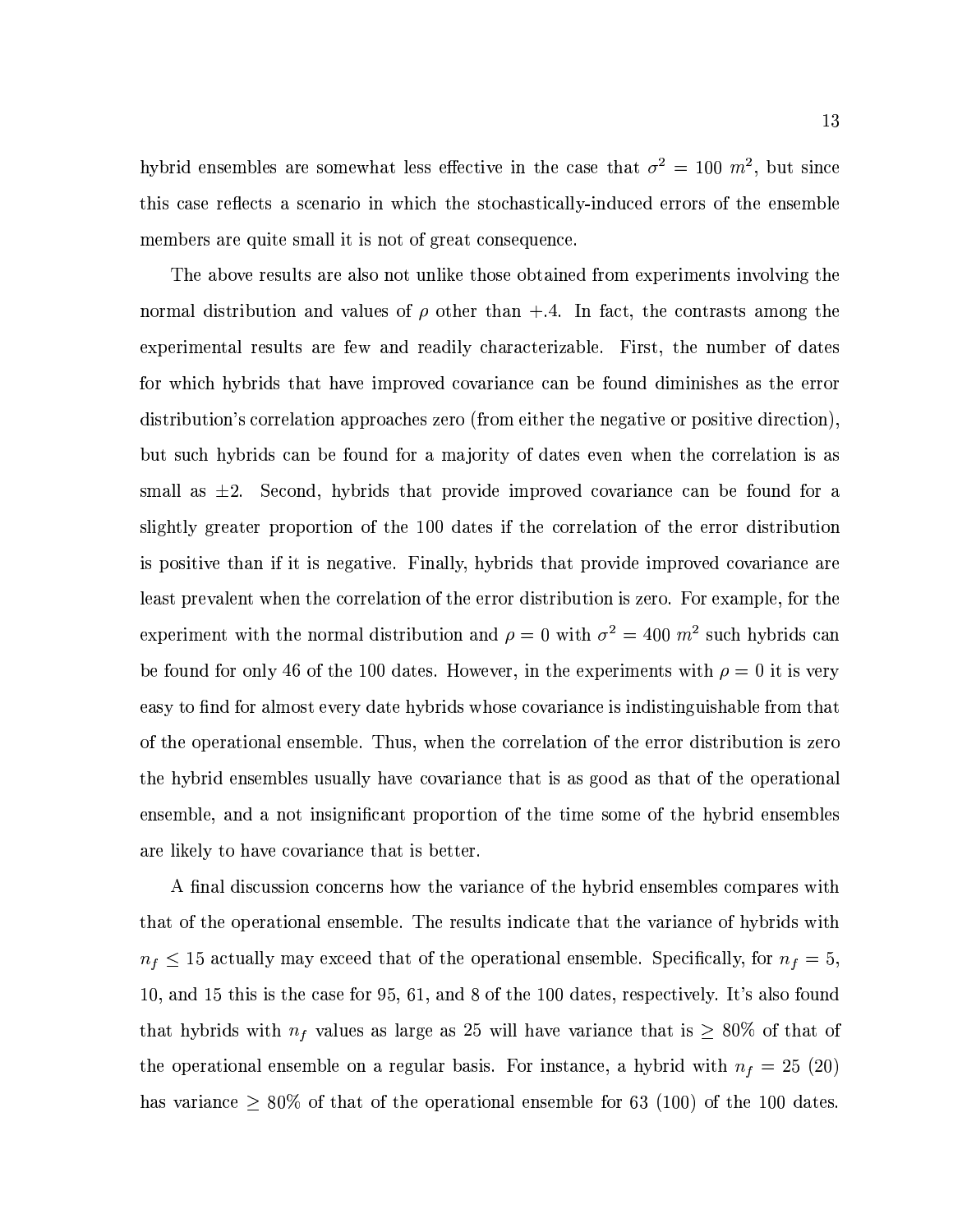The overarching implication is that hybrids with  $n_f \leq 25$  will generally have variance that is fairly comparable to that of the operational ensemble, but that hybrids with  $n_f$  $\geq$  15 will usually involve some trade between reduced variance and any improvement in covariance.

As a last note, the experiments using the uniform distribution did not produce results notably different from those associated with the experiments using the normal distribution. Hence, in the interest of brevity the results related to the uniform distribution are not discussed.

#### 5. **Evaluation of the Hybrid Ensembles' Probabilistic Forecasts**

#### Philosophy  $\mathfrak{a}.$

The idealized experiments are illuminating, but they cannot completely characterize the hybrid ensembles' performance potential. For instance, the actual frequency at which the hybrid ensembles are found to have improved covariance is liable to differ somewhat from that seen in the idealized experiments, since the stochastic errors associated with real numerical weather prediction models might derive from statistical distributions other than those defined in the experiments. Also, it is unknown whether the improvement in covariance obtained via the hybrid ensembles is sufficient to translate into probabilistic forecasts that are improved relative to those from the operational ensemble. Similarly, it is unknown whether the trade between improved covariance and decreased variance that is associated with hybrid ensembles with relatively large values of  $n_f$  will prevent these hybrids from providing improved probabilistic forecasts. In view of these outstanding points there is a need to examine probabilistic forecasts derived from the hybrid ensembles. This section specifically presents an evaluation of probabilistic forecasts derived from the prototype hybrid ensembles described in Section 3. Simplicity is given precedence and attention is restricted to versions of these prototype hybrids in which the number of filtered states is constant from date to date. Since neither the number of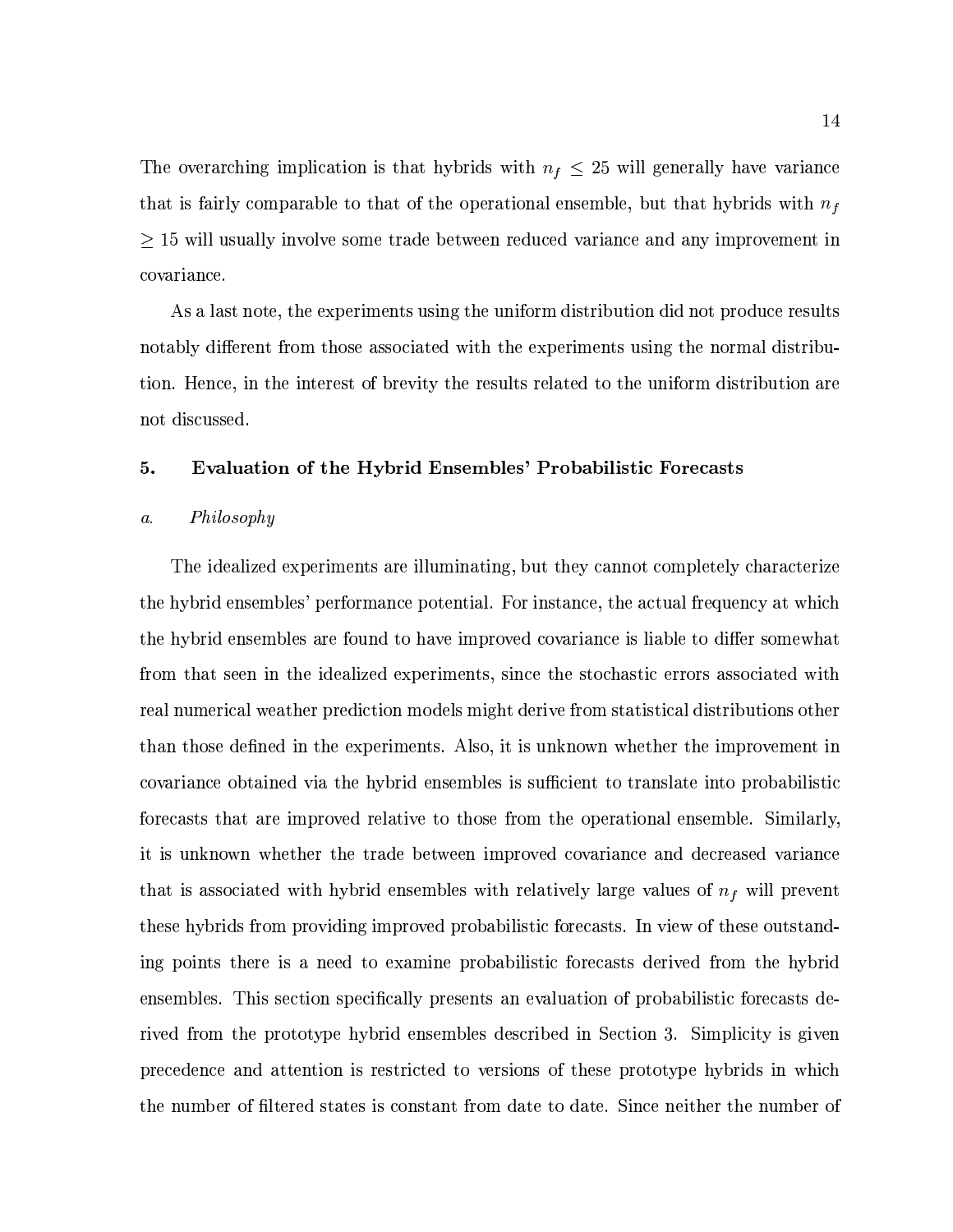filtered states nor the construction procedure (i.e. the configuration and filtered state selection process) changes from date to date for each version of hybrid investigated in the present analysis, these versions can be thought of as being flow-independent.

Given the results of the idealized experiments, the flow-independent hybrids that are the focus of the present analysis might be expected to provide less-frequent improvement in covariance (and hence less-frequent improvement in probabilistic forecasts) as compared to flow-dependent hybrids. However, the results for the flow-independent hybrids will serve as a useful benchmark. Another point regarding the interpretation of the present analysis has to do with the particular forecast verification procedure that is adopted. This procedure entails the construction of the flow-independent hybrids for a diverse but solitary sample of forecasts, followed by the identification of those hybrids that systematically yield the best probabilistic forecasts over the sample. Since the analysis highlights the best performance over a single sample, the results of the analysis are to be considered best-case results for the flow-independent hybrids.

#### Specific Ensemble-derived Probability Forecasts to be Investigated  $b$ .

As in the idealized experiments, the work in this section is constrained to deal solely with two-dimensional ensemble distributions of 192h 500 hPa geopotential height. An example of such a distribution is shown in Fig. 6. The probabilities derived from these distributions must be defined for a *finite* set of mutually exclusive, collectively exhaustive (MECE)<sup>2</sup> outcomes. One way to obtain such a set of outcomes is as follows. First, a climatological height value is defined for each of the two gridpoints associated with the sample space. Once these two climatological values  $(c_1, c_2)$  are determined, the sample space is partitioned into four sample subspaces, as depicted in Fig. 7. Given these sample subspaces, a set of four MECE outcomes can be readily defined: outcome 1 is defined

 $2$ Outcomes are mutually exclusive if only one outcome can occur, and they are collectively exhaustive if they encompass the entire sample space as a set (Wilks 1995).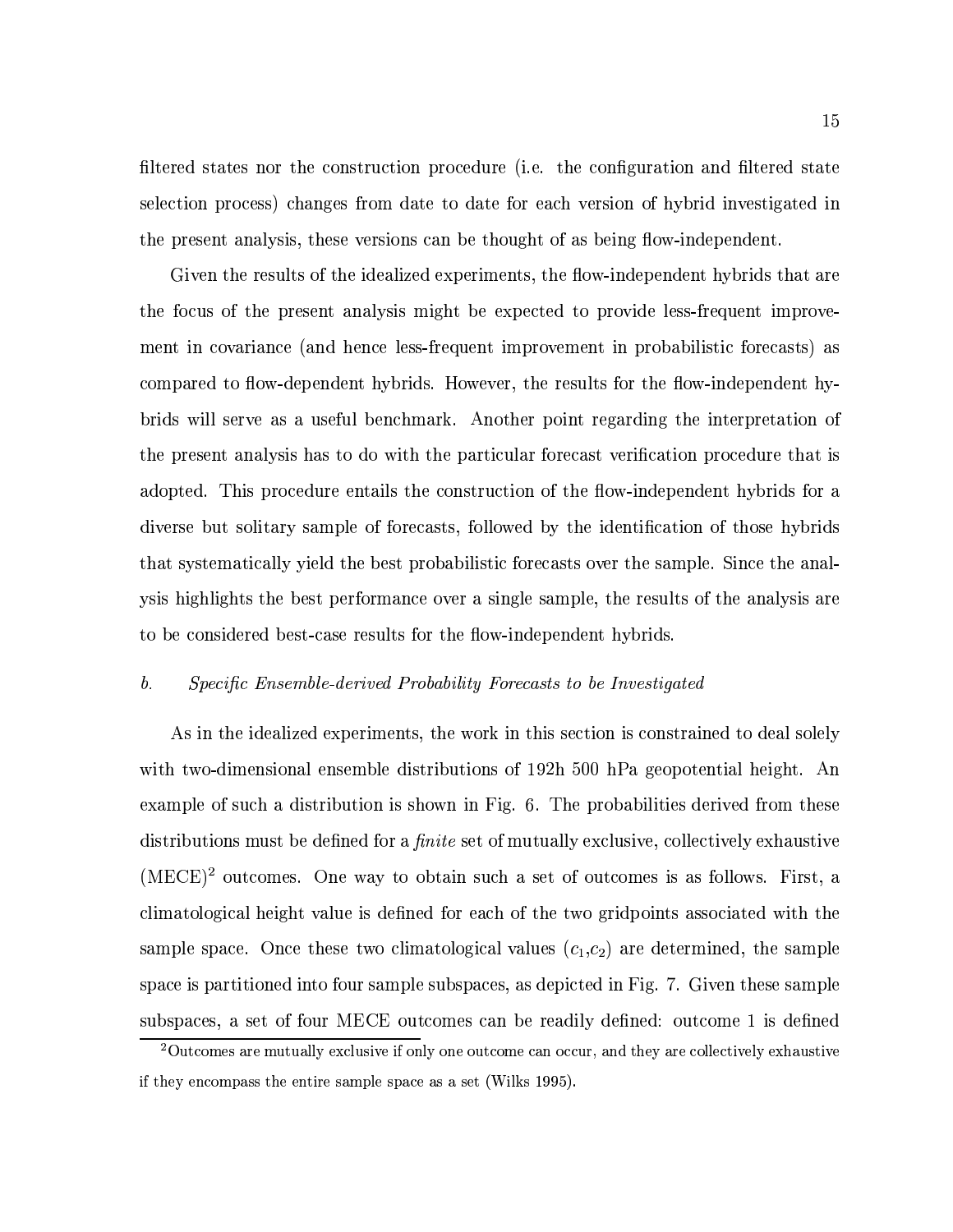to be when the point corresponding to the verifying height values falls into  $S_1$ , outcome 2 is defined to be when the point corresponding to the verifying height values falls into  $S_2$ , and so forth. Not only is this set of MECE outcomes of manageable size, the set is also nominal, meaning that there is no inherent ordering of the outcomes based upon some measure of magnitude. For example, outcome 1 is not greater than outcome 2 in any measurable sense. The nominal nature of this set of outcomes means that forecasts for the set can be alternatively described in terms of forecasts for a sequence of four dichotomous events: event 1 is the occurrence (or, equivalently, nonoccurrence) of outcome 1, event 2 is the occurrence (or nonoccurrence) of outcome 2, and so forth. Probabilities for each of these events are forthcoming from a given ensemble joint distribution of height. For instance, if four of a total of 10 points in such a distribution lie in  $S_2$ , then the ensemble probability of occurrence of event 2 (i.e. the event that the point corresponding to verification ultimately lies in  $S_2$ ) is 4/10, or 40%. Also, there are standard and relatively simple verification measures for probability forecasts of dichotomous events, and the probability forecasts for each of these events are verified independently of each other. Thus, for the current work verification of ensemble-derived probabilities is facilitated when the probabilities are formulated and dealt with in the context of the four dichotomous events described above.

Further consideration of the above four events reveals that they each associate a specific pair of signs with the pair of verifying height anomalies. For instance, if event 1 occurs, then the point corresponding to verification falls into  $S_1$ , and the verifying height anomalies include a negative (-) anomaly at gridpoint 1 and a negative (-) anomaly at gridpoint 2. Thus, event 1's occurrence associates a pair of negative signs,  $(-, -)$ , with the pair of verifying height anomalies, where the first entry in the parentheses corresponds to the sign of the height anomaly at gridpoint 1, and the second entry corresponds to the sign of the height anomaly at gridpoint 2. To underscore the associations, Fig. 8 depicts the pair of height anomaly signs that will be associated with the verifying height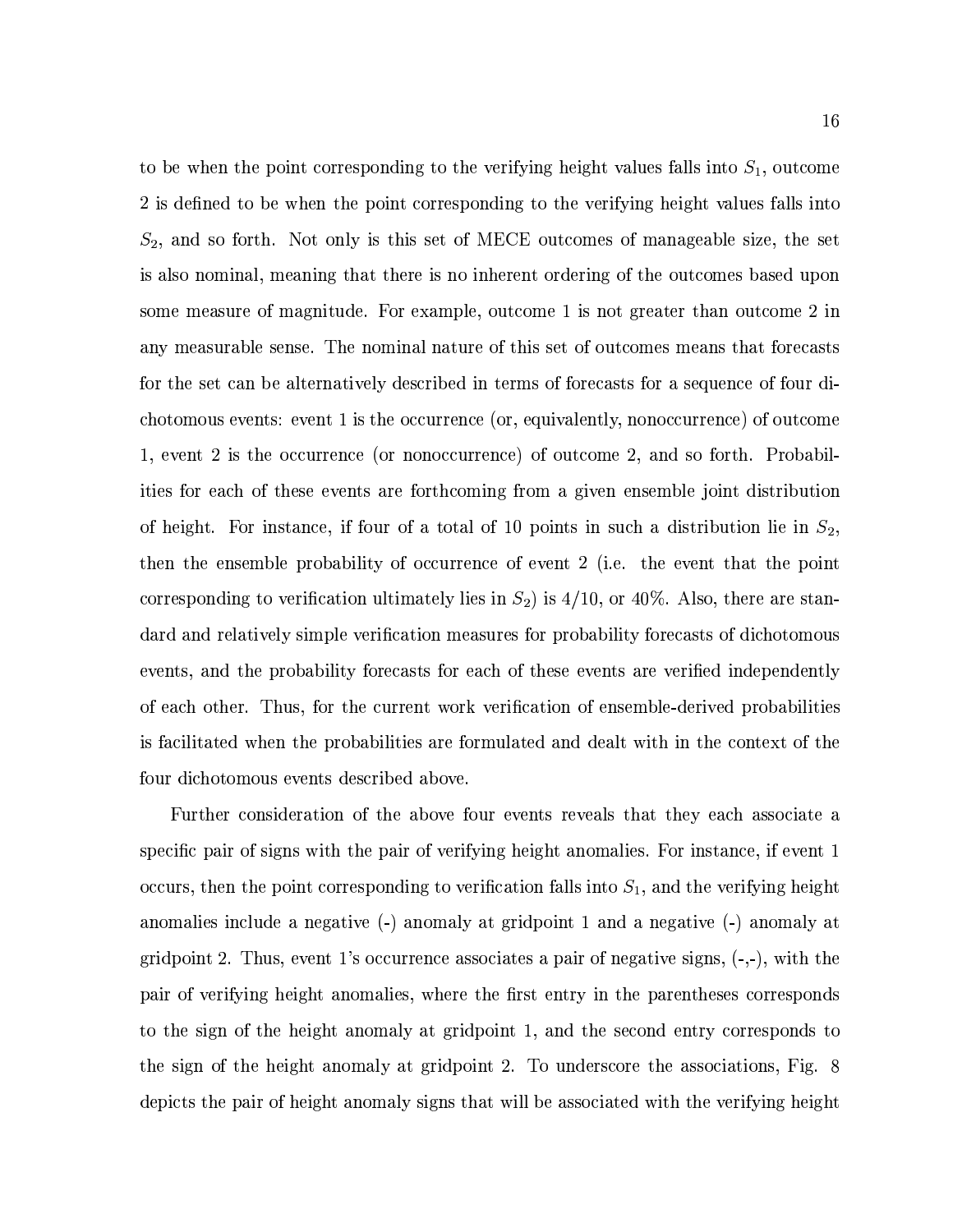anomalies if the point corresponding to verification falls into any one of the sample subspaces  $S_1, ..., S_4$ . These associations give probabilistic forecasts of events 1-4 some practical meaning, since common patterns in the 500 hPa height are often characterized by their attendant patterns of height anomaly sign. As an example, the well known negative phase of the Pacific-North American (PNA) pattern (Fig. 9a) tends to be associated (in the month of January) with a  $(+,+)$  pair of height anomaly signs at the locations of the two gridpoints given in Fig. 9b. Thus, if a probabilistic forecast derived from a two-dimensional ensemble distribution of height for those gridpoints indicates that event 4 is likely, the forecast would support to a certain extent the occurrence of the negative phase of the January PNA pattern.

Ensemble joint height distributions for five different gridpoint pairs are assessed in the current work (Fig. 10). Each of the gridpoint pairs is selected such that the points comprising it are roughly superposed with locations of 500 hPa height anomaly maxima and/or minima in a recurring flow pattern. The two points of both pairs 1 and 2 are generally superposed with the PNA pattern's height anomaly maxima over the north Pacific Ocean and north Atlantic Ocean, while the two points of pair 3 are generally superposed with the PNA pattern's height anomaly maxima over the north Pacific Ocean and southeast United States (Fig. 11a). Pairs 1 and 2 were chosen to be fairly similar to enable a rudimentary assessment to be made of how sensitive the results of the current work are to gridpoint selection. The two points of pair 4 are generally superposed with the North Atlantic Oscillation (NAO) pattern's height anomaly maxima over western Greenland and the west-central Atlantic Ocean (Fig. 11b). The fifth and last gridpoint pair is positioned so as to span the continental United States, in consideration of the common forecast problem of whether the flow pattern over the United States will be characterized by a trough (possibly a negative height anomaly) in the west and a ridge (possibly a positive height anomaly) in the east, or vice-versa.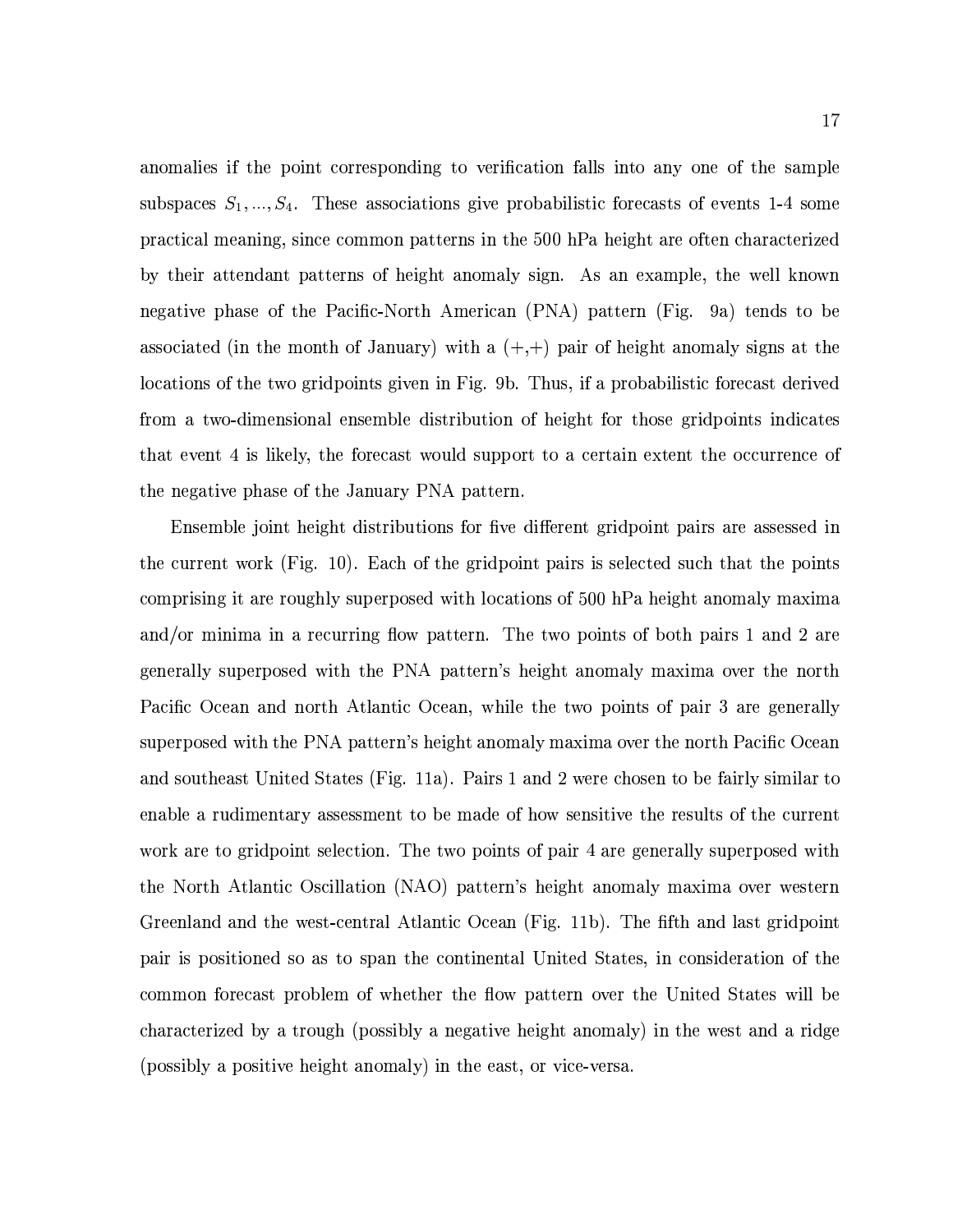#### $\boldsymbol{c}$  . Measure of Variance

Recalling Section 3b, the construction of the prototype hybrid ensembles requires definition of a "measure of variance". For the two-dimensional hybrids of the current work, the measure must summarize in a suitable way the variance of the height values at a particular pair of gridpoints. There are at least four different definitions of the measure that might suffice. Define  $\sigma_1^2$  to be the variance of  $\Phi$  at gridpoint 1 and  $\sigma_2^2$  to be the variance of  $\Phi$  at gridpoint 2. Then the four definitions are:

measure 1:

The average of the variances at the two gridpoints:

$$
\overline{\sigma^2} = \left(\sigma_1^2 + \sigma_2^2\right)/2
$$

measure 2:

Only the variance at gridpoint 1,  $\sigma_1^2$ .

This measure might be opted for in the case that the variance at one of the two gridpoints is substantially less optimal/more deficient than is the variance at the other gridpoint.

Only the variance at gridpoint 2,  $\sigma_2^2$ . measure 3:

This measure is the counterpart to measure 2.

measure  $4:$ The average of the percentage relative improvement in variance at the two gridpoints.

Define  $imp_1$  to be the % improvement at gridpoint 1 of the variance of  $h_i$  relative to that of  $h_{i-1}^{max}$ . Specifically,

$$
imp_1 = \frac{\sigma_{1(i)}^2 - \sigma_{1(i-1)}^{2(max)}}{\sigma_{1(i-1)}^{2(max)}} \quad . \quad 100.
$$

Analogously, define  $imp_2$  to be the % improvement at gridpoint 2 of the variance of  $h_i$ relative to that of  $h_{i-1}^{max}$ .

$$
imp_2 = \frac{\sigma_{2(i)}^2 - \sigma_{2(i-1)}^{2(max)}}{\sigma_{2(i-1)}^{2(max)}} \cdot 100.
$$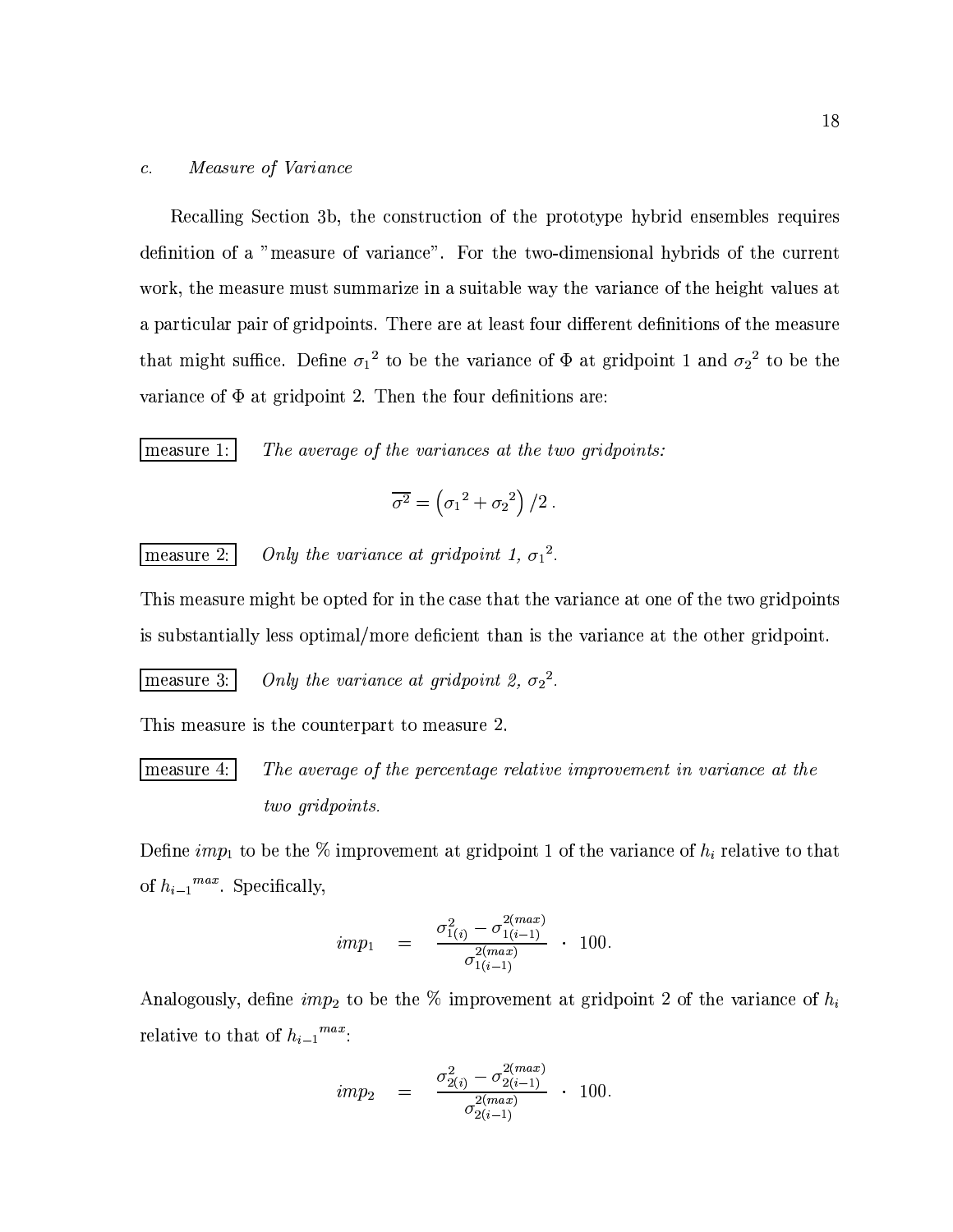Measure 4 is then defined as  $\overline{imp} = (imp_1 + imp_2)/2$ . Note that measure 4, unlike the previous three measures, represents a relative comparison between the variances in the new hybrid  $h_i$  and the variances in the old hybrid  $h_{i-1}^{max}$ . Note also that  $imp_1$ ,  $imp_2$ , and  $\overline{imp}$  may assume either positive or negative values.

There are four companion measures to variance measures 1-4. These arise as a result of there being more than one way of defining the mean to be used in each variance calculation. That is, one can choose to calculate the variance about a mean that is fixed for the duration of the selection process (specifically, the mean of the operational ensemble), or one can choose to calculate the variance about a mean that is updated with each selection of a filtered state.

#### $d.$ *Hybrid Ensemble Naming Convention*

Hereafter, each version of hybrid ensemble is referred to with a designation of the following form:

$$
A.x.yy^{(')}
$$

where 'A' indicates that the hybrid is of Configuration A, 'x' indicates the variance measure used, and 'yy' indicates the number of filtered states selected. A 'prime' appended to the end of the designation indicates that the mean used in each variance calculation is updated (rather than fixed) during the filtered state selection process.

#### *Sequence of Operations and Tabulated Results*  $\mathfrak{e}.$

Table 1 summarizes the specific sequence of operations in the forecast verification procedure, given the information in Sections 5a-d.

Table 2 gives the best-case Brier score results arranged by gridpoint pair and binary event. In a given box of the table, the column of three entries identifies the version of hybrid ensemble that yields the maximum relative improvement in BS for the given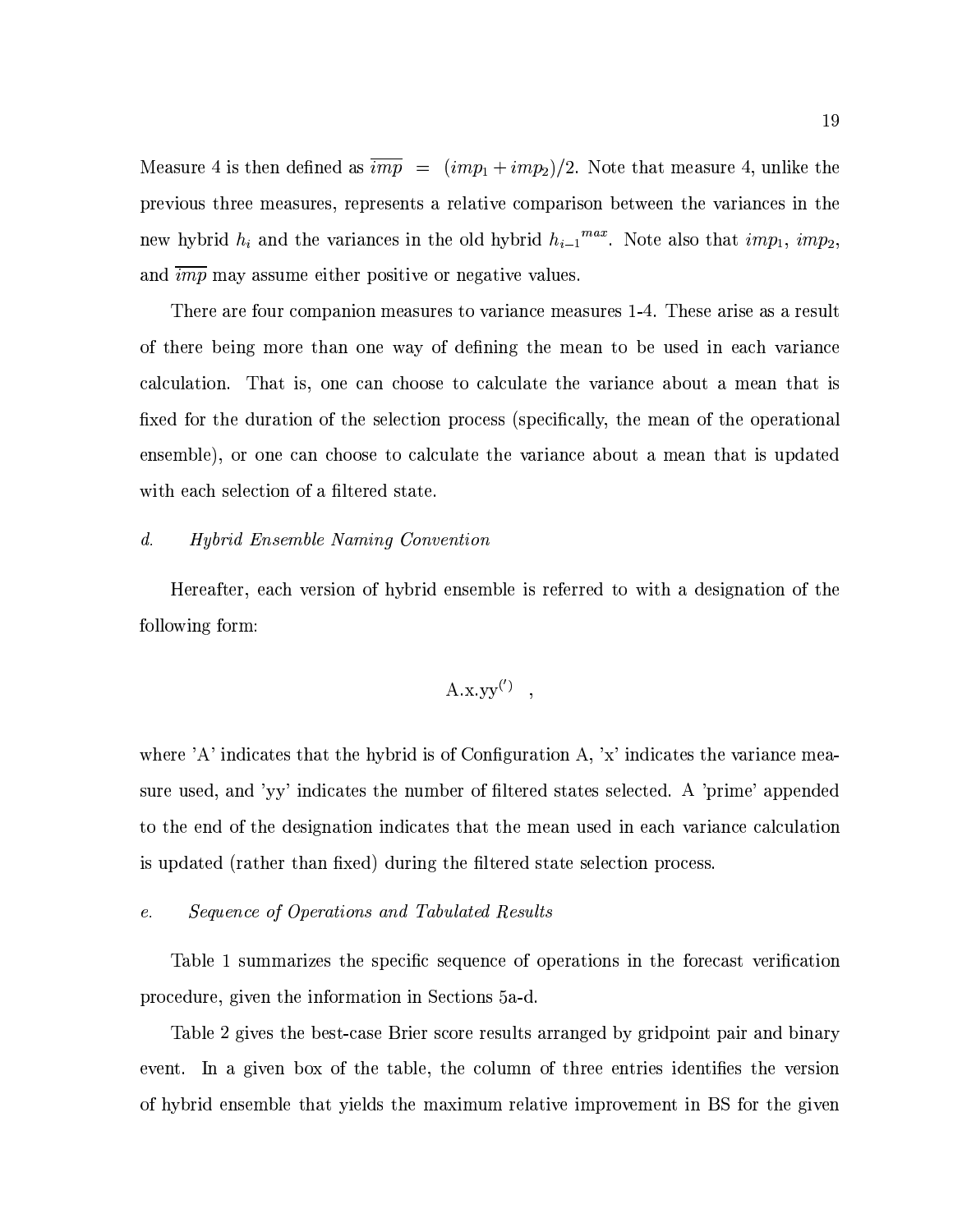gridpoint pair and binary event, and provides specific information about the nature of this relative improvement. Details on the meaning of each of the three entries are provided in Table 3. If there are two columns of entries in a given box, the maximum relative improvement in BS is attained using the hybrid version identified in the first column in the box. The purpose of the second column of entries will be explained later. An example shows how Table 2 is to be interpreted. First, consider the row of boxes corresponding to gridpoint pair 5 and, in particular, the box corresponding to event  $(+, -)$ ). It is found that hybrid version A.2.17 yields a relative improvement in BS of  $\approx 6\%$ for probability forecasts related to event  $(+,-)$ , and that this version yields some form of positive relative improvement for all four binary events. These results can be arranged in an alternative, graphical format as given in Fig. 12. In this figure, the percentage relative improvement in BS derived from version A.2.17 for each binary event is superposed on the sample subspace corresponding to each event. Summarizing from Fig. 12, version A.2.17 yields noteworthy relative improvement in BS for the event  $(+, -)$  simultaneous with lesser relative improvement in BS for the other three events. From a practical standpoint, since event  $(+,-)$  is consistent at some basic level with a flow pattern defined by a ridge over the western United States and a trough over the eastern United States, the implication from Fig. 12 is that the use of version  $A.2.17$  may have improved probability forecasts of the occurrence (or non-occurrence) of such a pattern over the course of the verification sample. Rigorous substantiation of this suggestion is, however, beyond the scope of the present analysis.

Table 2 also serves to provide information regarding a hybrid version's ROC verification results. It does so on the basis that during the course of the analysis the ROC results were usually commensurate with the BS results: Improvements (relative to the operational ensemble) in the BS of around  $2\%$  or less meant little if any improvement, but no degradation, in the ROC, while improvements in the BS of more than 2% generally, but not always, meant some modest improvement in the ROC. Also, the ROC was never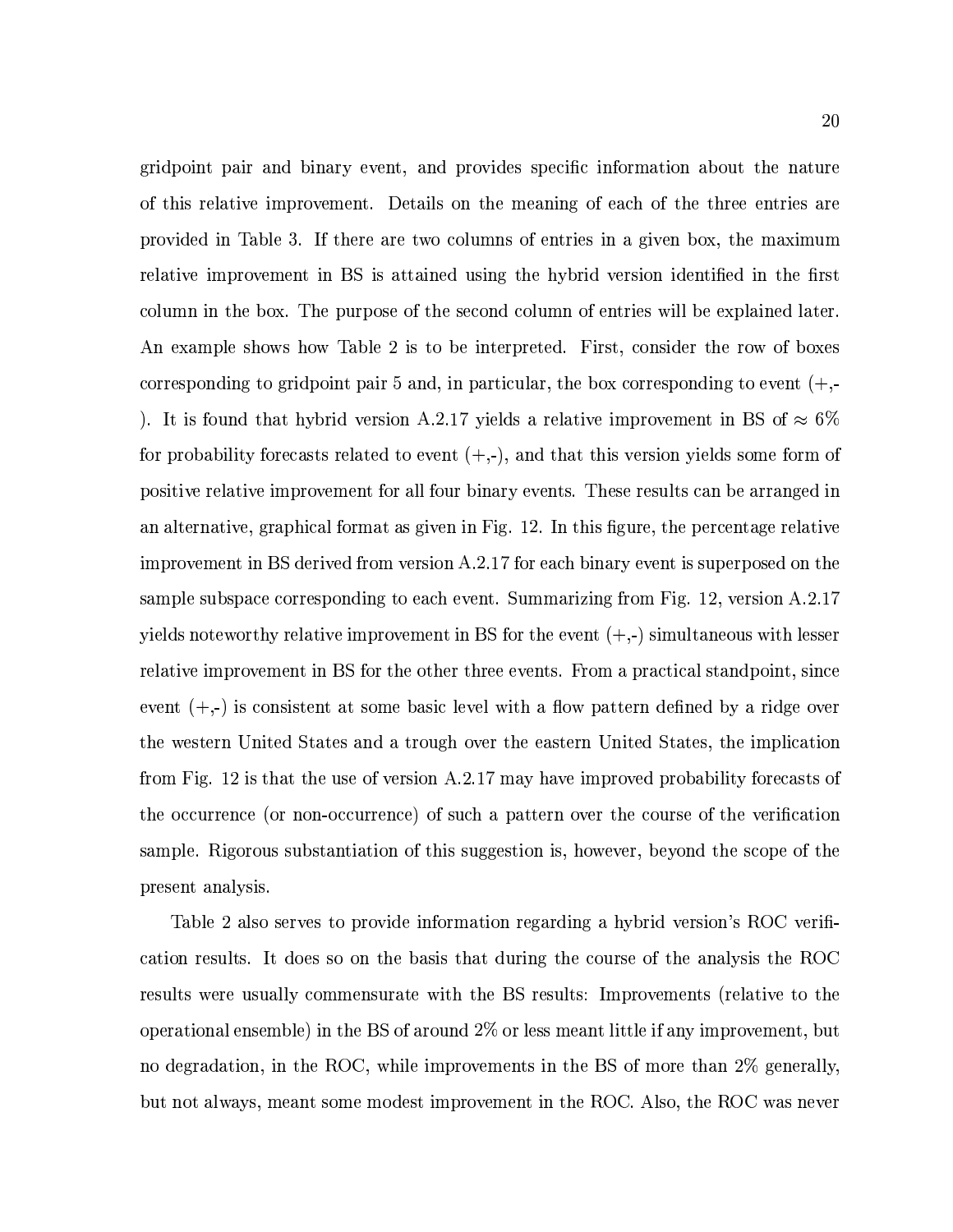found to be improved when the BS was degraded. Figure 13 presents several examples which illustrate this guideline. First, consider Fig. 13a, which shows the ROC curves of hybrid version A.2.21 and the operational ensemble for gridpoint pair 1, event  $(-,+)$ . For reference, hybrid A.2.21 yields  $\approx 8\%$  relative improvement in BS for this particular gridpoint pair and event. It is easily seen in Fig. 13a that the area under hybrid A.2.21's ROC curve is somewhat greater than that under the operational ensemble's ROC curve. Thus, along with the noteworthy improvement in the BS, hybrid A.2.21 affords a modest but unambiguous increase in performance in terms of the ROC. Consider next Fig. 13b. which shows the ROC curves of hybrid version A.1.20 and the operational ensemble for gridpoint pair 4, event  $(-,+)$ . For reference, hybrid A.1.20 yields  $\approx 3\%$  relative improvement in BS for this gridpoint pair and event. As in Fig. 13a, it is fairly obvious in Fig. 13b that the area under the hybrid's ROC curve is somewhat greater than that under the operational ensemble's ROC curve. Thus, although hybrid A.1.20 yields a relatively minor improvement in the BS for this gridpoint pair and event, it still affords a modest but unambiguous increase in performance in terms of the ROC. As a last example, consider Fig. 13c, which shows the ROC curves of hybrid version A.1.19 and the operational ensemble for gridpoint pair 3, event  $(+,+)$ . In this case, hybrid A.1.19 yields  $\approx 1\%$ relative improvement in BS. The general indication of Fig. 13c is that the ROC curves of the hybrid and the operational ensembles are very similar. However, it can also be discerned that the area under the hybrid's ROC curve is slightly greater than that under the operational ensemble's curve. Therefore, while hybrid A.1.19 only delivers a very small improvement in the BS, it still manages to provide a commensurate improvement in the ROC curve.

Those few instances in Table 2 in which the ROC results do not adhere to the guideline and examples above are identified by there being two columns of entries in a given box. In these instances, the hybrid version identified in the first column in the box does not unambiguously yield relative improvement in the ROC, regardless of what the version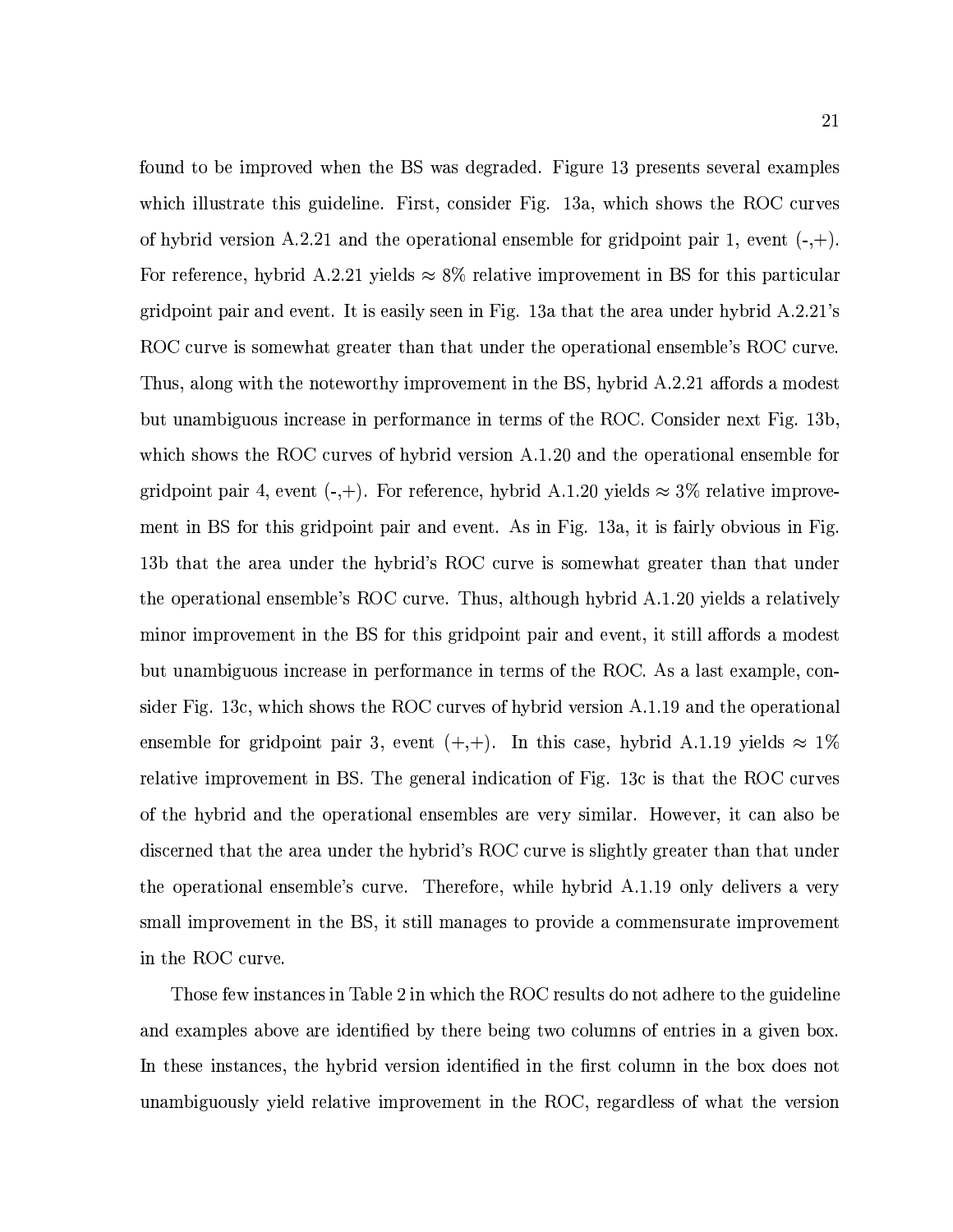yields in terms of relative improvement in BS. The hybrid version identified in the second column in the box does give relative improvement in the ROC simultaneous with relative improvement in the BS, although the improvement in BS is less than that given by the hybrid version identified in the first column.

#### $\int$ . *Synopsis of Results*

The information in Table 2 can be summarized with regard to three questions of particular interest: 1) What is the magnitude of improvement in BS (ROC) for the binary events?, 2) Are the BS's (ROC's) for multiple binary events improved simultaneously?. and 3) The union of questions 1 and 2: Are the BS's (ROC's) for multiple binary events improved both notably and simultaneously?

Regarding element 1, assessment of the table indicates that for all gridpoint pairs a hybrid version can be found such that the BS for some binary event is improved by  $\geq \infty$ 5% and such that the corresponding ROC curve is clearly improved. For 3 of 5 gridpoint pairs  $(1, 2, 4)$  a hybrid version can be found such that the BS for some binary event is improved by  $\geq \approx 7\%$ , and such that the corresponding ROC curve is improved. Also, for 3 of 5 pairs  $(1, 3, 5)$  hybrid versions can be found such that the BS's for two binary events are improved by  $\approx 5\%$  (the improvement not necessarily being simultaneous), and such that the corresponding ROC curves are improved.

Regarding element 2, for 4 of 5 pairs (1, 2, 3, 5) a hybrid version can be found such that the BS's for three or more binary events are improved simultaneously. For 2 of 5 pairs  $(1, 5)$  a hybrid version can be found such that the BS's for all four binary events are improved simultaneously. The corresponding ROC measures proved less amenable to simultaneous improvement, because small improvements in BS were not necessarily accompanied by any definitive improvement in the ROC curves. Thus, usually (but not always) the number of binary events for which modest to notable improvement in ROC curves could simultaneously be attained was one less than the number of binary events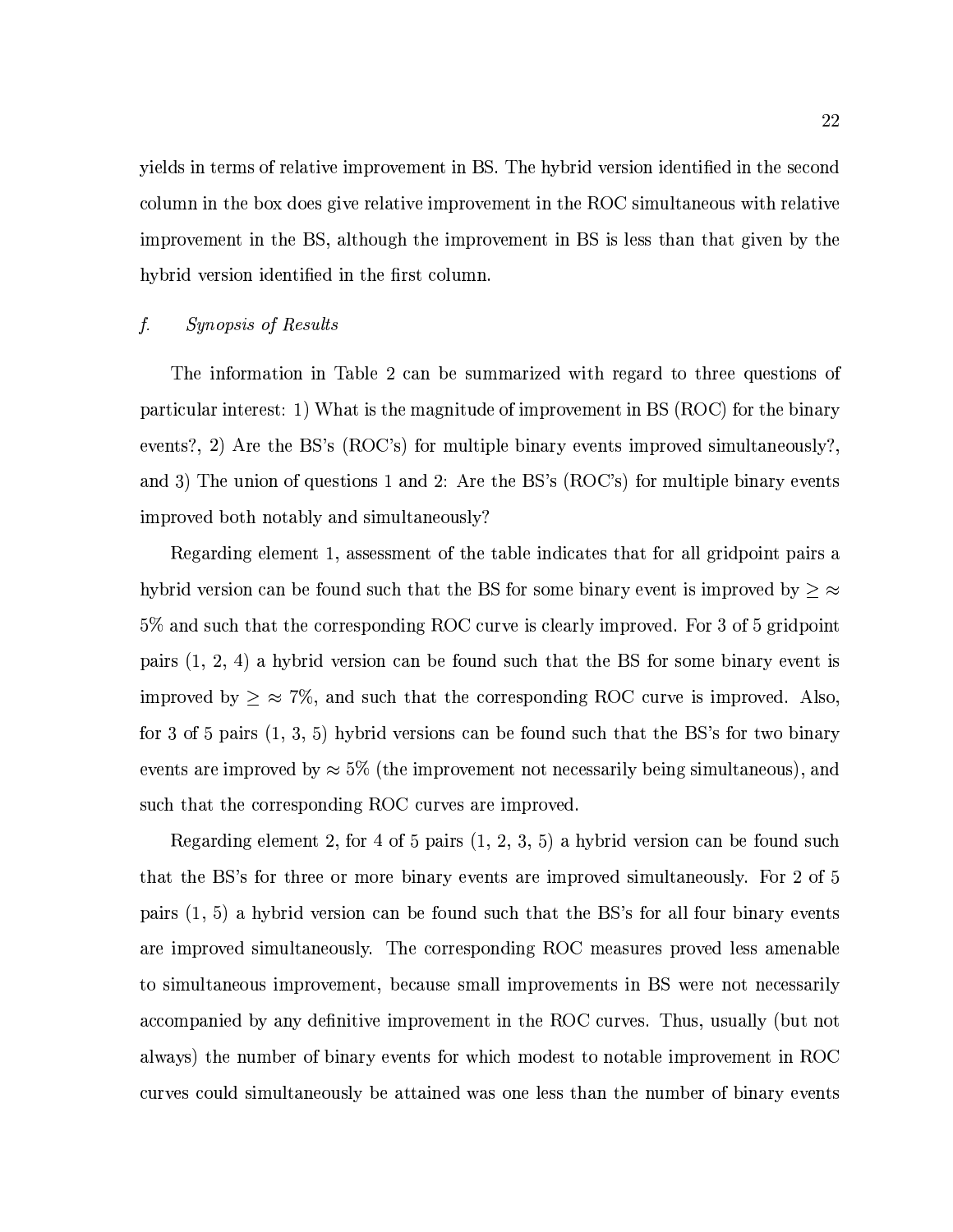for which improvement in BS's could simultaneously be attained.

Regarding element 3, for 3 of 5 pairs  $(1, 2, 5)$  a hybrid version can be found that provides notable improvement (i.e. by  $\geq \infty$  6%) in the BS of one binary event simultaneous with some form of improvement in the BS of two or more other binary events. For 2 of these particular 3 pairs (1, 5) a hybrid version provides improvement in the BS of all four events. For 1 of 5 pairs (1) a hybrid version provides notable improvement in the BS of two binary events  $(8\%$  for one event,  $6\%$  for the other) simultaneous with some form of improvement in the other two binary events. In these instances, the ROC measure is clearly improved for those binary events for which the BS is notably improved, and the ROC is improved modestly to marginally for those events for which the BS exhibits lesser improvement.

One additional observation deserves mention, this being that the prototype hybrids investigated here exhibit performance that is a fairly well behaved function of the number of filtered states admitted,  $n_f$ . In particular, for a given variance measure, analysis of the BS as a function of  $n_f$  reveals that there is usually one absolute minimum of BS. and that the BS values vary smoothly when the absolute minimum is approached either from the direction of increasing  $n_f$  or from the direction of decreasing  $n_f$ . Also, if any improvement can be attained with a given variance measure, then some form of improvement is generally attained independent of  $n_f$  so long as  $n_f$  does not become too large. Again, however, the most significant improvement in BS (ROC) is generally realized only with a specific number of filtered states admitted.

Collectively, the verification results suggest that modest, but systematic, performance gains in probabilistic forecasts of specific binary events are achievable through the use of hybrid ensembles. The results further suggest that systematic performance gains in forecasts of each of the four binary events are achievable simultaneously in some cases. In such cases there is also the suggestion that the performance gains associated with one or two of the binary events can be notable. These suggestions support the notion that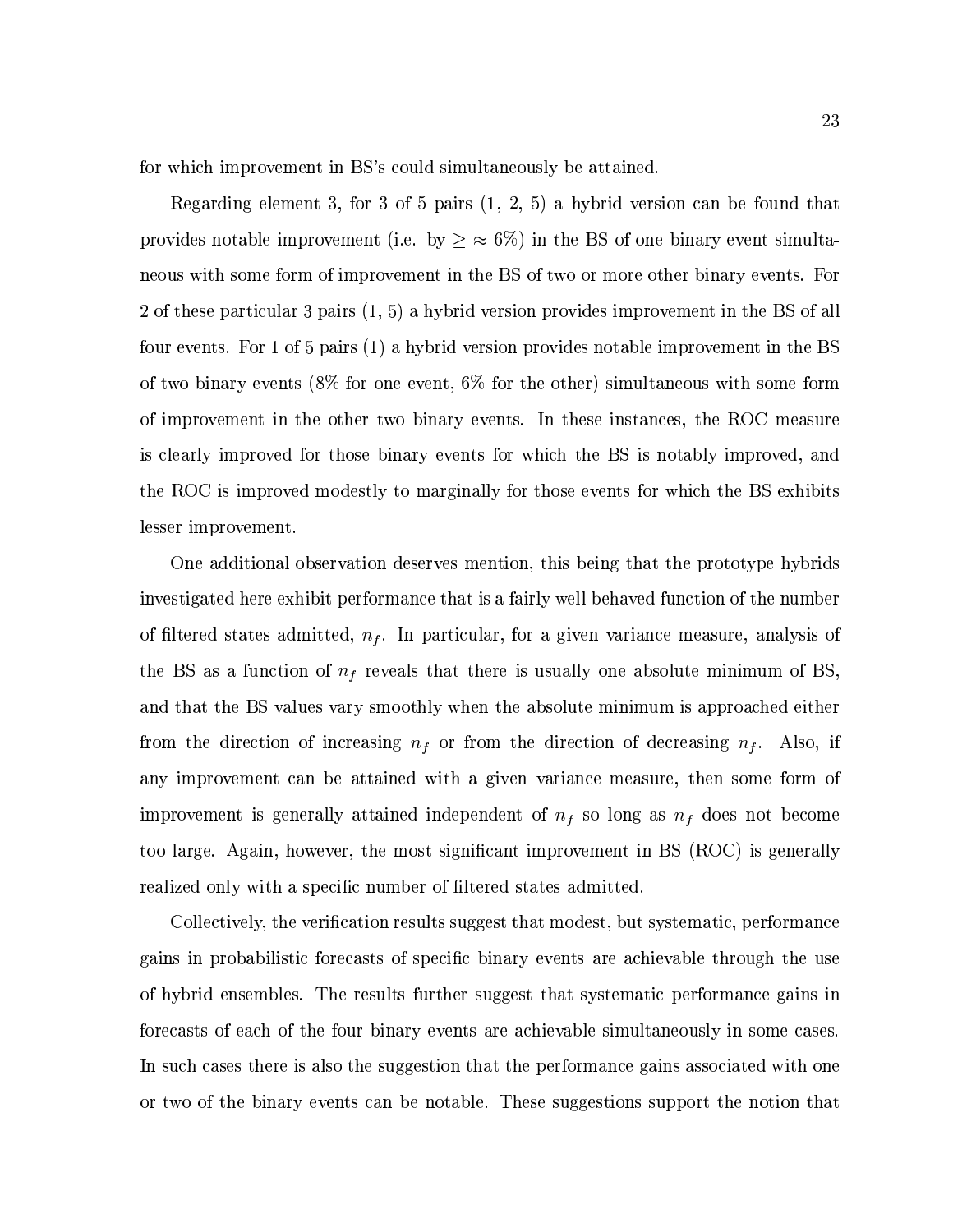use of the hybrid ensemble concept can improve some probability forecasts.

#### $4.4$ **Discussion and Conclusions**

The objective of this study is to assess some outstanding questions regarding the use of filtered states in multi-dimensional hybrid ensemble forecasts. In the assessment, prototype hybrids are defined and subjected to a two-part analysis. First, the covariance and variance of the prototype hybrid ensembles are compared with the respective values for the operational ensemble through a set of idealized experiments in which the statistical distribution of the stochastic errors affecting the operational ensemble is assumed known. Specifically, for each experiment stochastic errors drawn from a normal or uniform distribution with zero mean and with prescribed values of variance and correlation coefficient are assumed to corrupt the operational ensemble. Each experiment focuses on two-dimensional ensemble and error distributions, and also focuses on the case wherein the stochastic errors cause the operational ensemble to have variance in each dimension that is less than what it would be in the absence of the errors.

The results of the idealized experiments support the idea that the hybrid ensembles can offer better covariance than the operational ensemble does. For instance, for a majority of dates in most experiments multiple hybrid ensembles can be found that are likely to exhibit better covariance. The results further suggest that the hybrid ensembles can be constructed so that they have improved covariance without an undue sacrifice in variance being incurred. In fact, indications are that the variance of hybrids constructed using 15 or fewer of the filtered states has some chance of exceeding that of the operational ensemble. The other main result of the idealized experiments is that the range of values of  $n_f$  (the number of filtered states used in constructing a hybrid) associated with hybrids that are likely to have improved covariance displays modest day-to-day variation. This means that it would be ideal to make the construction of hybrid ensembles flow-dependent, such that the appropriate number of filtered states to use is determined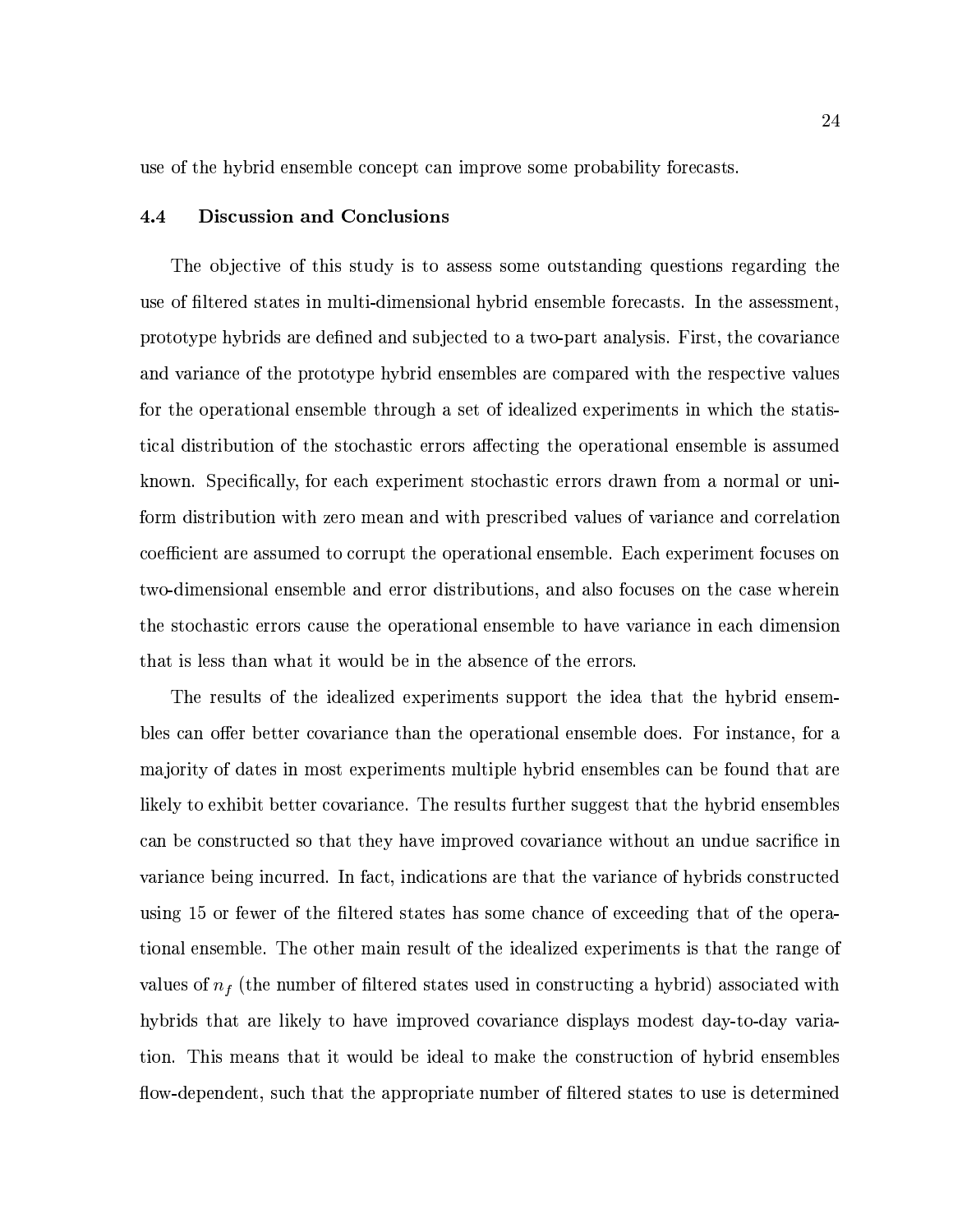date by date.

The second part of the analysis involves assessing whether hybrid ensembles are capable of yielding multi-dimensional probabilistic forecasts that perform better on a systematic basis than corresponding forecasts yielded by the operational ensemble. In the assessment, various flow-independent versions of the prototype hybrid ensembles are constructed for each of 221 different 11-member NCEP GFS 0000UTC F192 500 hPa geopotential height ensembles that span the period 0000UTC 21 December 2002 and 0000UTC 31 July 2003. Each of these hybrids is a two-dimensional distribution of geopotential height for a given pair of gridpoints. These hybrids are used to derive probabilistic forecasts for four dichotomous events that describe the specific signs of the verifying geopotential height anomalies at the pair of gridpoints. The performance of the forecasts is evaluated using two standard dichotomous probability forecast verification measures, the Brier score (BS) and the relative operating characteristic (ROC). The best results from the performance evaluation are compared to the results of a similar evaluation undertaken for forecasts derived from the operational 11-member ensemble. The hybrid ensembles are constructed and their associated probabilistic forecasts are evaluated for a total of five different gridpoint pairs.

The findings associated with the BS and ROC standard verification measures suggest that improvement in multi-dimensional probabilistic forecasts is in fact achievable through the use of filtered states in a hybrid configuration. For instance, for a majority of pairs (3 of 5) a version of hybrid can be found that provides notable (i.e.  $\geq 6\%$ ) improvement in the BS of one event simultaneous with some form of improvement in the BS's of two or more other events. Also, for some of the pairs (2 of 5), a version of hybrid provides notable improvement in the BS of one event simultaneous with some form of improvement in the BS's of all three other binary events. For one of the five pairs, a version of hybrid is found that provides notable improvement in the BS's of two events (the improvement for one being  $\approx 8\%$  and the other  $\approx 6\%$ ), simultaneous with some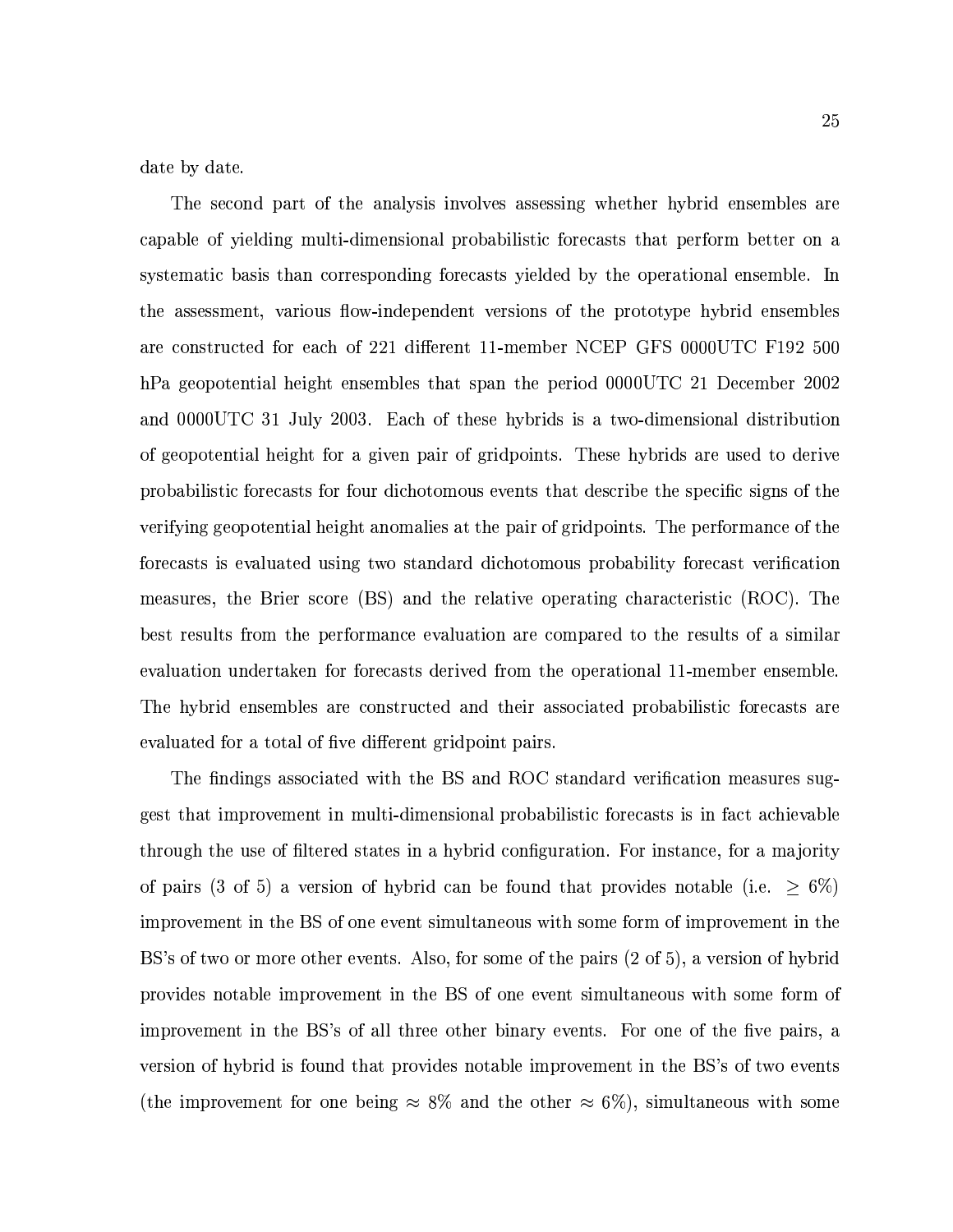form of improvement in the BS's of the other two events. In the above instances, the hybrid ensembles generally provide improvement in the ROC measure that is commensurate with that in the BS. It is entirely possible that the hybrid versions investigated here yield larger gains in performance in association with other gridpoint pairs, as the choice of gridpoint pairs does not reflect any attempt to isolate those pairs associated with the best results.

The above results are most meaningful when it is recalled that they were obtained by testing flow-independent versions of the simplest of two hybrid configurations. Just as important, the testing measured performance over a sample of long-leadtime (192h) forecasts that spans a broad range of flow regimes and multiple seasons. When viewed in the context of these two facts, the results serve as strong suggestion that more advanced implementations of the hybrid ensemble concept might yield comparable or even better results over more general forecast samples, and hence prove a worthwhile research endeavor.

In view of the above observations, the results presented here are fairly encouraging. However, the reality is that the results in this paper and in McLay and Martin (2005) derive from one prototype filtering scheme and one prototype hybrid ensemble configuration, and much work remains to be done on the proposed method. The problem of filtering needs to be revisited, because while the pair-wise scheme appears to provide adequate filtering of 192h 500 hPa geopotential height, it is unknown whether this scheme consistently provides an optimum level of filtering. Furthermore, it is unknown whether this scheme would provide optimum or even adequate filtering when applied at other leadtimes and to other atmospheric variables. The problem of hybrid ensemble configuration also needs to be revisited, as configuration B hybrid ensembles are not investigated in the current series of papers. Configuration B hybrids arguably offer the most promise of improved covariance, and need to be subjected to the idealized experimentation and forecast verification process described in this paper. One of the observations from the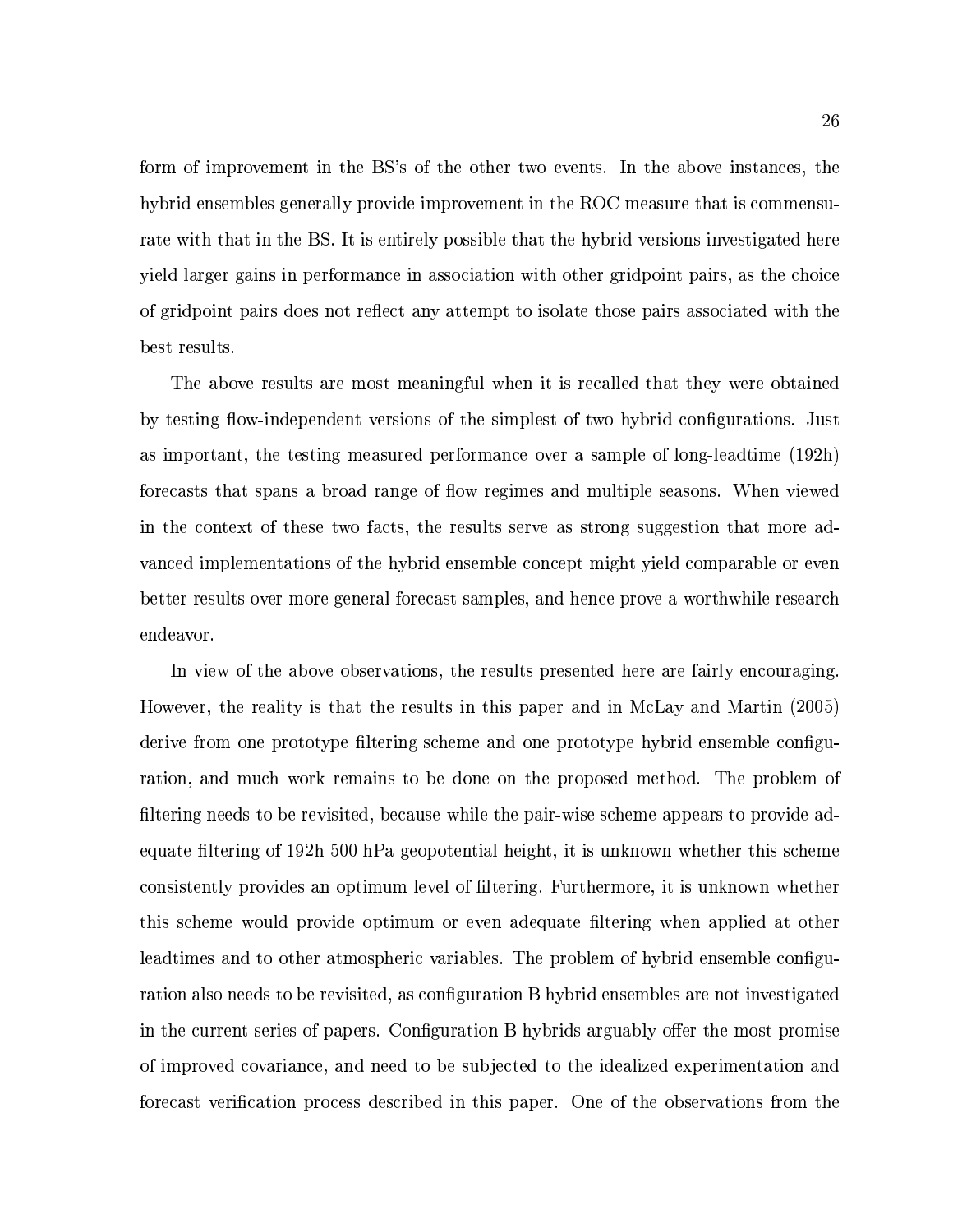idealized experiments in this paper requires additional investigation as well, this observation being that the range of values of  $n_f$  associated with hybrids that are likely to have improved covariance exhibits some day-to-day variation. Greater knowledge of this variation may allow the probabilistic forecast performance of configuration A hybrids to be substantially improved.

It is also imperative that the post-processing method be applied to multi-model ensemble data, and ensemble data comprised of a larger number of members than just eleven. Doing so will serve to evaluate the method's utility in operational settings of the near future, wherein ensemble datasets formed of a large number of members from multiple numerical models will be the norm. Application of the method should also be extended to other atmospheric fields, such as 850 hPa temperature, and to other forecast lead times, such as 240h (10 days) and 336h (14 days). Furthermore, the ability of the hybrid ensembles to serve as the basis for types of probabilistic forecasts other than those visited in this dissertation should be assessed. Lastly, the probabilistic forecasts derived from the hybrid ensembles need to be evaluated using other verification measures in addition to the BS and ROC. Carrying out all of this analysis will help define the limits of the method's effectiveness, which at this point are unknown.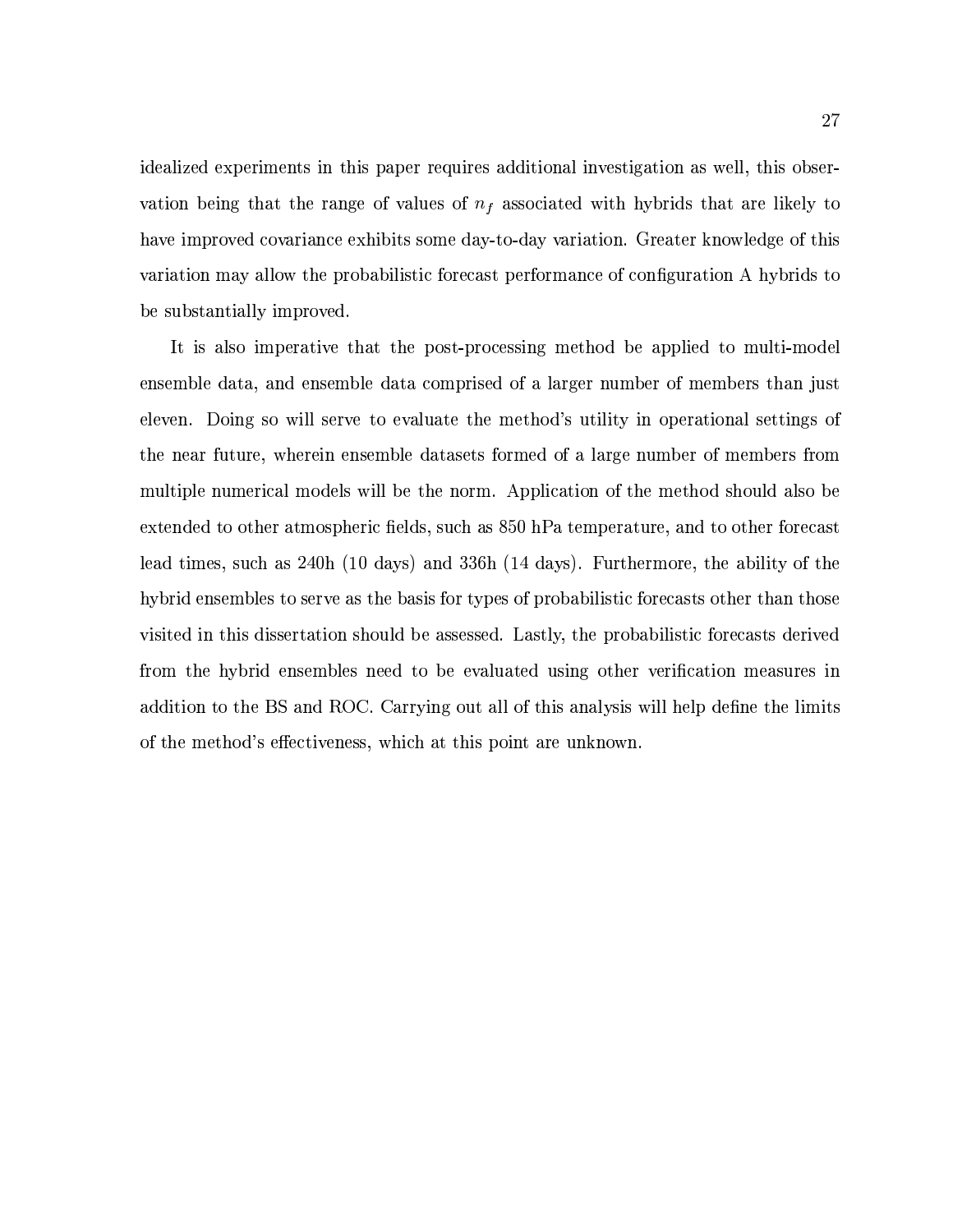This research was supported by a grant from the University of Wisconsin-Madison.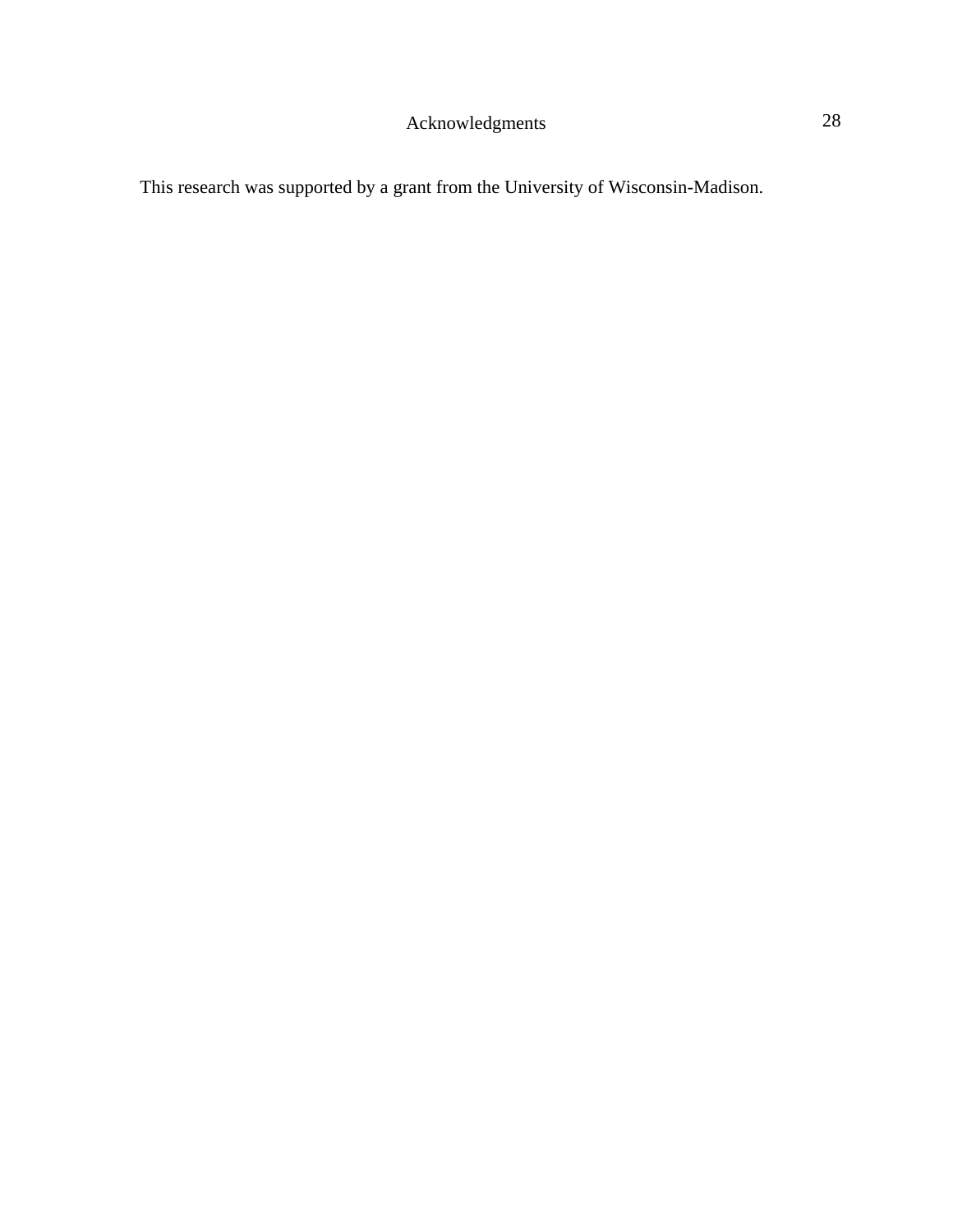## **References**

McLay, J. G., and J. E. Martin, 2005: Using filtering to mitigate stochastic model errors' effect on ensemble covariance. Part I: Evaluation of a prototype filtering scheme. *Mon. Wea. Rev.*, submitted.

Wilks, D. S., 1995: *Statistical Methods in the Atmospheric Sciences*. Academic Press, 467 pp.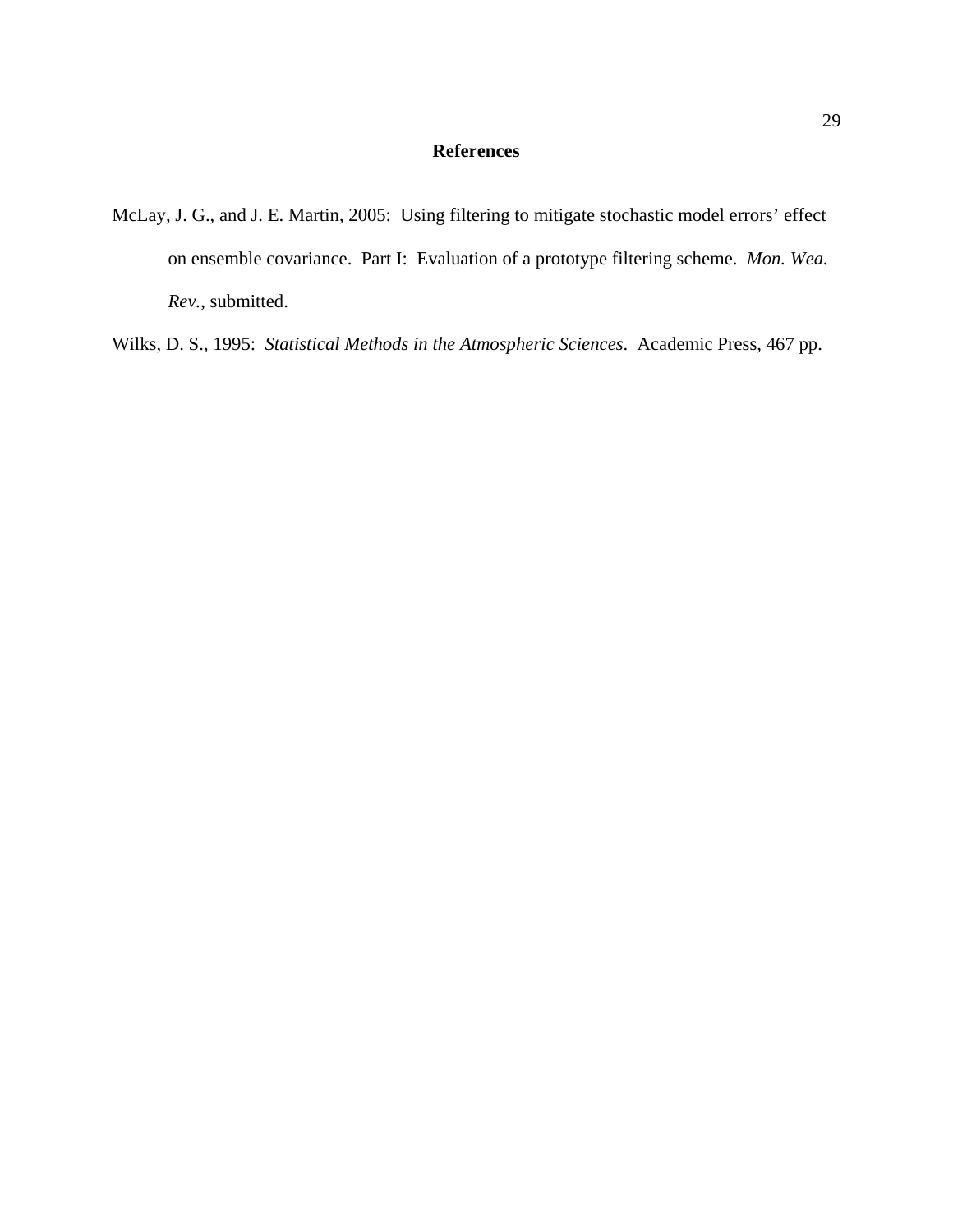# Table Captions 30

- Table 1. Sequence of operations in the probabilistic forecast verification procedure.
- Table 2. Best-case Brier score results arranged by gridpoint pair and event. See text and Table 3 for interpretation.
- Table 3. Interpretation of the column of three entries in a given box of Table 2.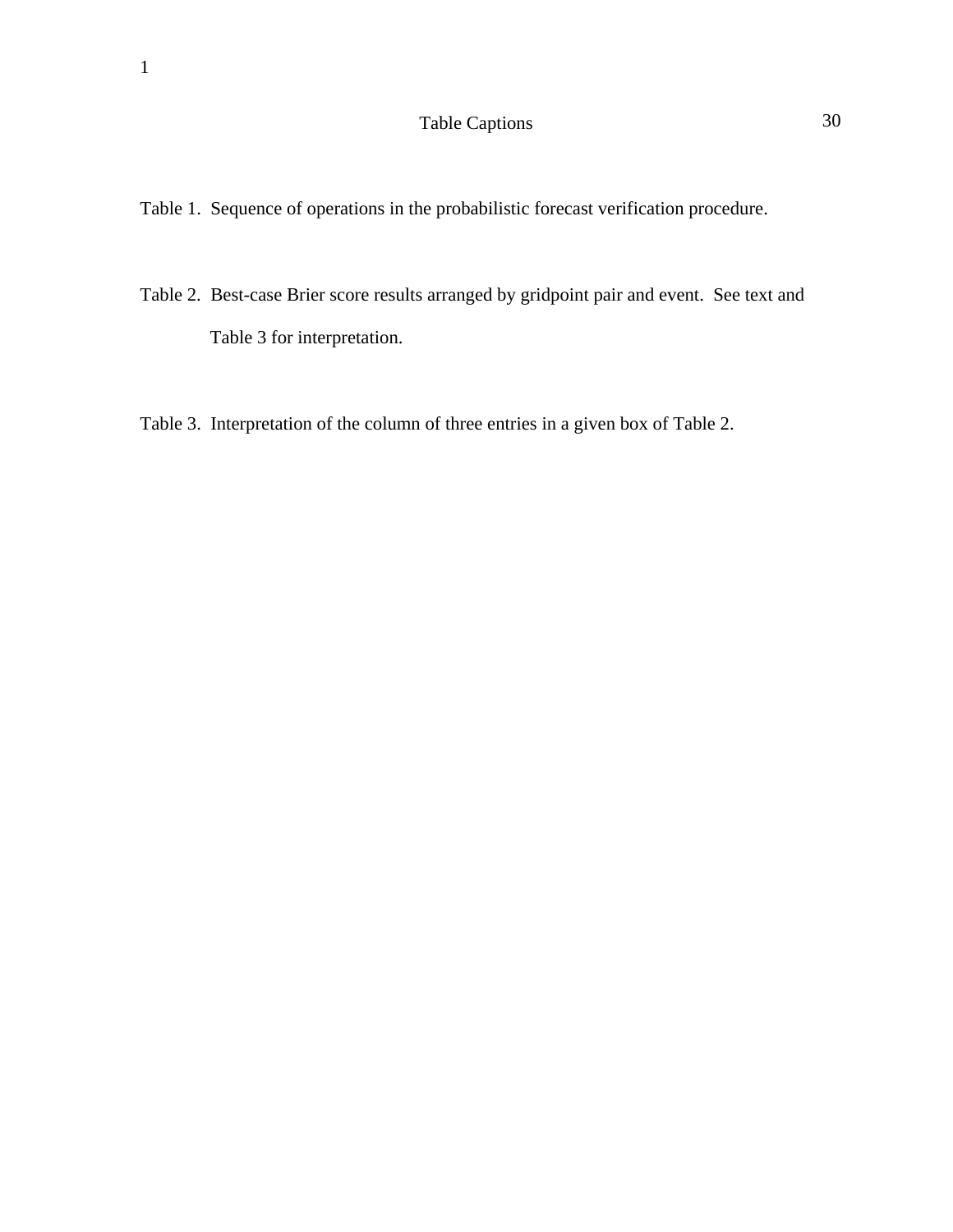|            | For a given operational ensemble, create various versions of hybrid<br>ensemble (A.1.5, A.1.10, A.1.15,, A.2.5, A.2.10,, A.4.5, A.4.10,<br>etc.).                                                                                                 |
|------------|---------------------------------------------------------------------------------------------------------------------------------------------------------------------------------------------------------------------------------------------------|
|            | Derive probabilistic forecasts for all four dichotomous events from the<br>operational ensemble and each of the hybrid ensembles                                                                                                                  |
| <u>က</u>   | 2 for 221 operational ensembles.<br>Perform steps 1 and                                                                                                                                                                                           |
|            | probabilistic forecasts, then look for the version of hybrid ensemble that<br>provides the forecasts that are most improved relative to the operationa<br>and relative operating characteristic to verify the<br>Use the Brier score<br>forecasts |
| <u> ເດ</u> | Do all the above for joint height distributions associated with five different<br>gridpoint pairs.                                                                                                                                                |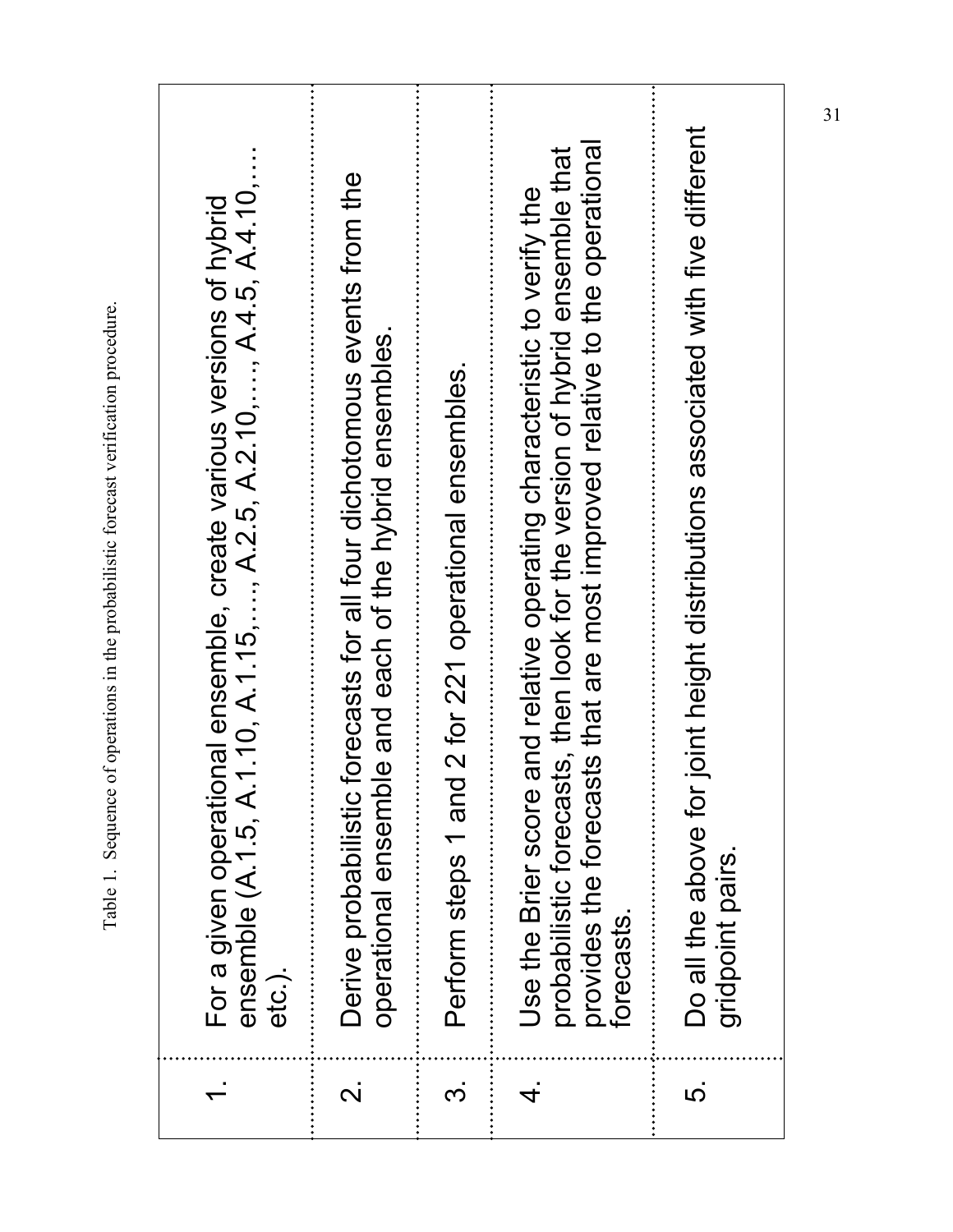Table 2. Best-case Brier Score results arranged by gridpoint pair and event. See text and Table 3 for interpretation. Table 2. Best-case Brier Score results arranged by gridpoint pair and event. See text and Table 3 for interpretation.

| Gridpoint<br>Pair | ヿ<br>ご                                                               |                                                                                                                                                                                                                                                                                                                                                                                                                          | Event                                                                                                                                                                                                                                                                                                               |                                                                  |
|-------------------|----------------------------------------------------------------------|--------------------------------------------------------------------------------------------------------------------------------------------------------------------------------------------------------------------------------------------------------------------------------------------------------------------------------------------------------------------------------------------------------------------------|---------------------------------------------------------------------------------------------------------------------------------------------------------------------------------------------------------------------------------------------------------------------------------------------------------------------|------------------------------------------------------------------|
|                   |                                                                      |                                                                                                                                                                                                                                                                                                                                                                                                                          |                                                                                                                                                                                                                                                                                                                     |                                                                  |
|                   | $\mathcal{O}$<br>$\overline{2}$                                      |                                                                                                                                                                                                                                                                                                                                                                                                                          |                                                                                                                                                                                                                                                                                                                     | $\begin{bmatrix} + & 1 \\ - & 2 \\ 2 & 0 \\ 0 & 4 \end{bmatrix}$ |
|                   |                                                                      |                                                                                                                                                                                                                                                                                                                                                                                                                          |                                                                                                                                                                                                                                                                                                                     |                                                                  |
|                   | $\overline{4}$                                                       |                                                                                                                                                                                                                                                                                                                                                                                                                          |                                                                                                                                                                                                                                                                                                                     |                                                                  |
|                   | $\frac{1}{2}$                                                        |                                                                                                                                                                                                                                                                                                                                                                                                                          |                                                                                                                                                                                                                                                                                                                     |                                                                  |
| 2                 |                                                                      |                                                                                                                                                                                                                                                                                                                                                                                                                          |                                                                                                                                                                                                                                                                                                                     |                                                                  |
|                   |                                                                      |                                                                                                                                                                                                                                                                                                                                                                                                                          |                                                                                                                                                                                                                                                                                                                     |                                                                  |
|                   | $\frac{1}{2}$ ) $\omega = \frac{1}{2}$ ) $\omega$<br>$\frac{3.5}{3}$ | $\begin{array}{c c c c c c} \hline \mathbf{1} & \mathbf{1} & \mathbf{1} & \mathbf{1} & \mathbf{1} & \mathbf{1} & \mathbf{1} & \mathbf{1} & \mathbf{1} & \mathbf{1} & \mathbf{1} & \mathbf{1} & \mathbf{1} & \mathbf{1} & \mathbf{1} & \mathbf{1} & \mathbf{1} & \mathbf{1} & \mathbf{1} & \mathbf{1} & \mathbf{1} & \mathbf{1} & \mathbf{1} & \mathbf{1} & \mathbf{1} & \mathbf{1} & \mathbf{1} & \mathbf{1} & \mathbf{$ | $\frac{1}{2}$ $\frac{1}{2}$ $\frac{1}{2}$ $\frac{1}{2}$ $\frac{1}{2}$ $\frac{1}{2}$ $\frac{1}{2}$ $\frac{1}{2}$ $\frac{1}{2}$ $\frac{1}{2}$ $\frac{1}{2}$ $\frac{1}{2}$ $\frac{1}{2}$ $\frac{1}{2}$ $\frac{1}{2}$ $\frac{1}{2}$ $\frac{1}{2}$ $\frac{1}{2}$ $\frac{1}{2}$ $\frac{1}{2}$ $\frac{1}{2}$ $\frac{1}{2}$ |                                                                  |
|                   |                                                                      |                                                                                                                                                                                                                                                                                                                                                                                                                          |                                                                                                                                                                                                                                                                                                                     | $4.32$<br>5<br>2                                                 |
|                   |                                                                      |                                                                                                                                                                                                                                                                                                                                                                                                                          |                                                                                                                                                                                                                                                                                                                     |                                                                  |
|                   | 3.15<br>3.6                                                          |                                                                                                                                                                                                                                                                                                                                                                                                                          |                                                                                                                                                                                                                                                                                                                     |                                                                  |
|                   | $\infty$                                                             |                                                                                                                                                                                                                                                                                                                                                                                                                          |                                                                                                                                                                                                                                                                                                                     |                                                                  |
|                   | $\sim \infty$<br>$\overline{\phantom{a}}$                            |                                                                                                                                                                                                                                                                                                                                                                                                                          |                                                                                                                                                                                                                                                                                                                     |                                                                  |
|                   | $\frac{8}{2}$                                                        | $\frac{21}{10}$ 0 4                                                                                                                                                                                                                                                                                                                                                                                                      |                                                                                                                                                                                                                                                                                                                     |                                                                  |
| 5                 |                                                                      |                                                                                                                                                                                                                                                                                                                                                                                                                          |                                                                                                                                                                                                                                                                                                                     | $\frac{1}{3}$ ) $\alpha$                                         |
|                   | က                                                                    |                                                                                                                                                                                                                                                                                                                                                                                                                          |                                                                                                                                                                                                                                                                                                                     |                                                                  |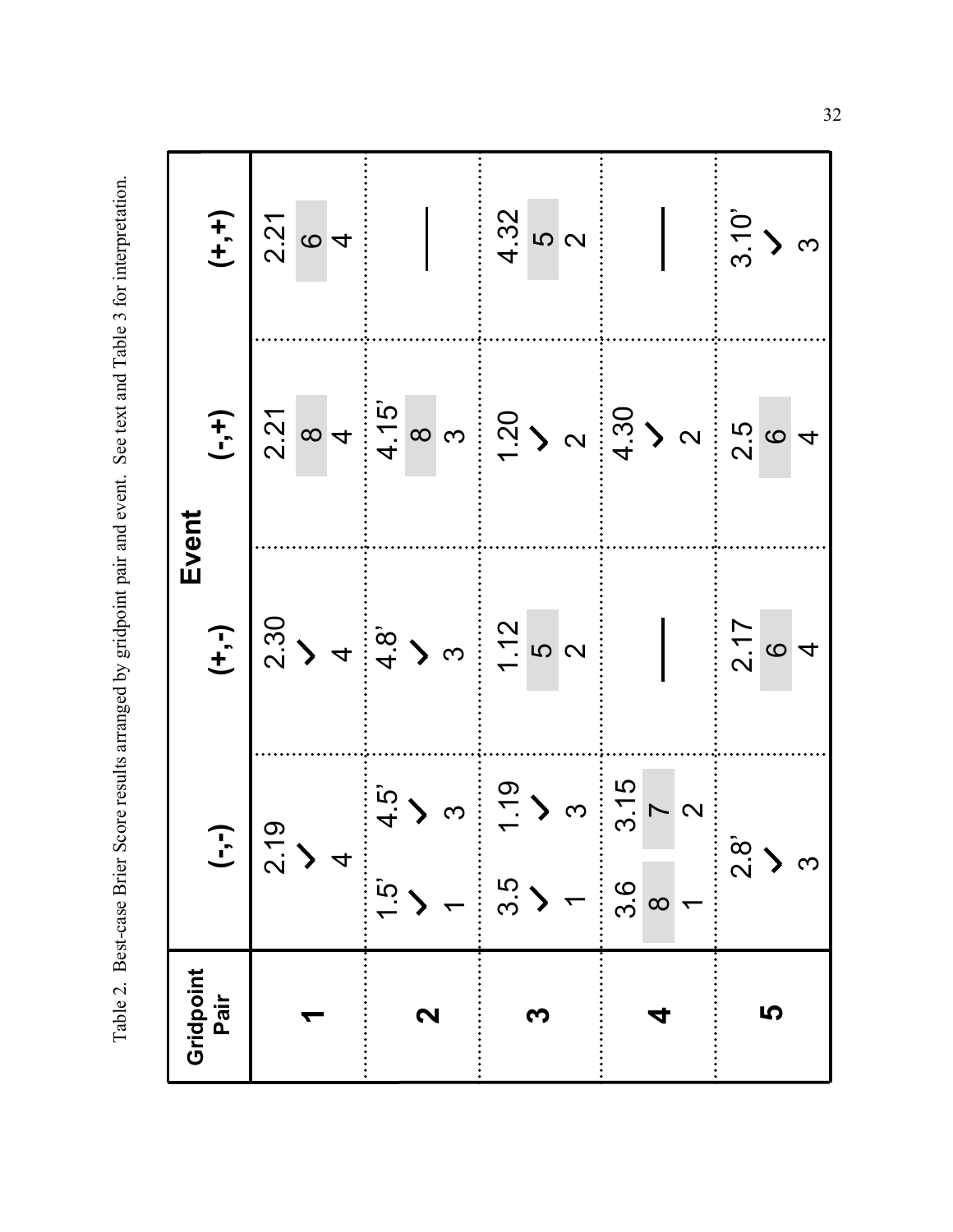| designation of the hybrid version | the percentage relative improvement attained | values are rounded to the nearest integer | positive values greater than 5 are highlighted in<br>light grey. | positive values less than 5 are represented with a<br>check mark |
|-----------------------------------|----------------------------------------------|-------------------------------------------|------------------------------------------------------------------|------------------------------------------------------------------|
| Entry 1                           | Entry 2                                      |                                           |                                                                  |                                                                  |

Table 3. Interpretation of the column of three entries in a given box of Table 2.

Table 3. Interpretation of the column of three entries in a given box of Table 2.

which the hybrid version specified in Entry 1 is able to which the hybrid version specified in Entry 1 is able to the number of events for the given gridpoint pair for Entry 3 the number of events for the given gridpoint pair for simultaneously yield some form of positive relative simultaneously yield some form of positive relative improvement improvement

Entry 3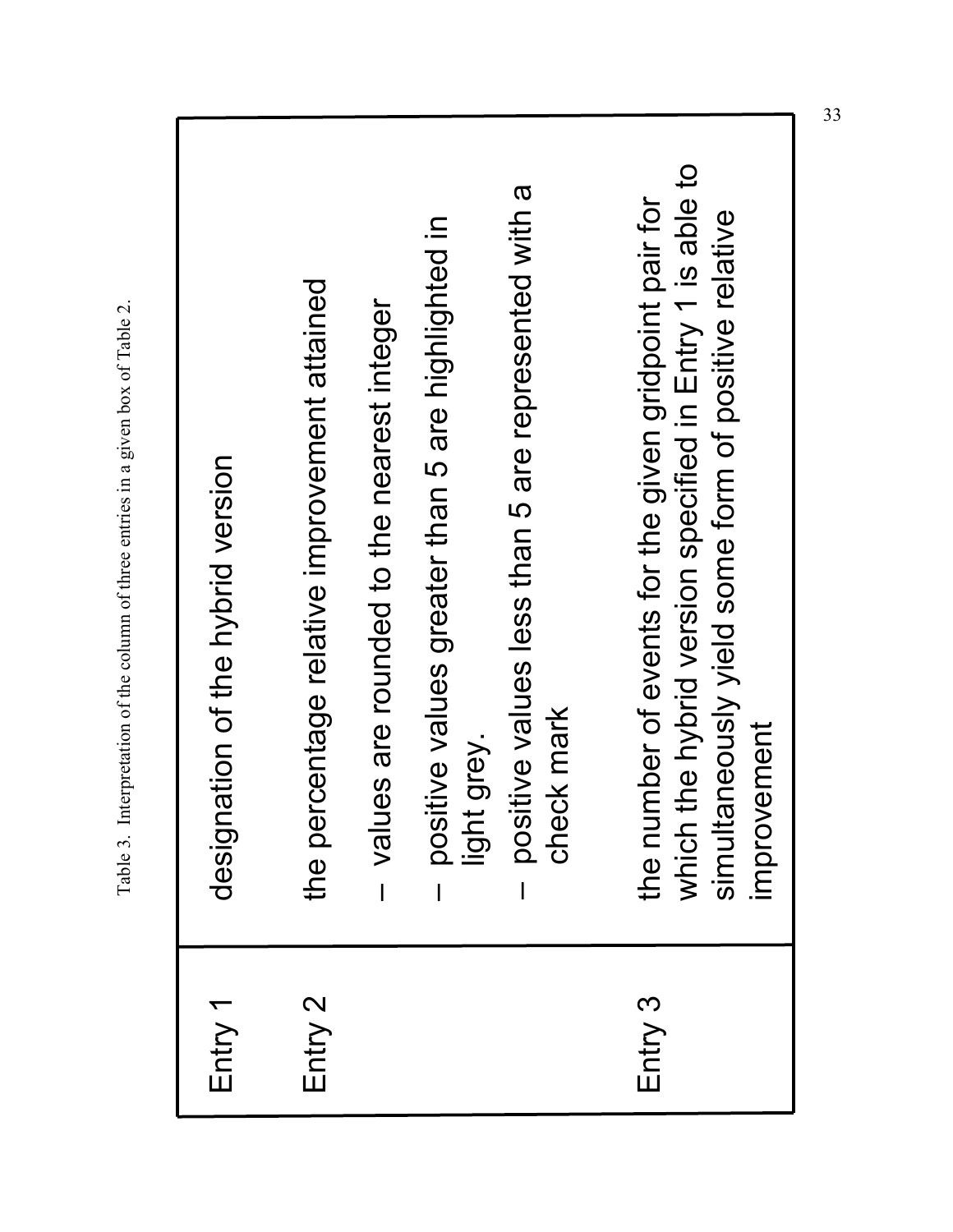Figure 1. Relative operating characteristic 2x2 contingency table. The four possible contingencies are a "hit", "miss", "false alarm", and "correct rejection". As an example of the table's interpretation, if an event is forecast and is ultimately observed, then a "hit" is recorded. An event is considered to be forecast if the ensemble-derived probability for the event exceeds a pre-specified threshold value. The allowable threshold values are a function of the number of members in a given ensemble. For instance, if an ensemble has three members, then the allowable threshold values are 0.0, .33, .67, and 1.0.

Figure 2. Illustration of possible hybrid ensemble configurations. The area within each panel describes a two-dimensional sample space. Operational ensemble members and pair-wise samples are represented as dots and X's, respectively. a) Configuration A. b) Configuration B. See the text for further interpretation of these configurations.

Figure 3. Orientation of the gridpoint pair referenced in the idealized experiments. The horizontal position of a particular gridpoint is indicated by a black dot.

Figure 4. Example of a table that provides  $\alpha$  as a function of error variance and  $n_f$ . Values of error variance  $(m^2)$  are given along the top of the table, and values of  $n_f$  are given along the left-hand side.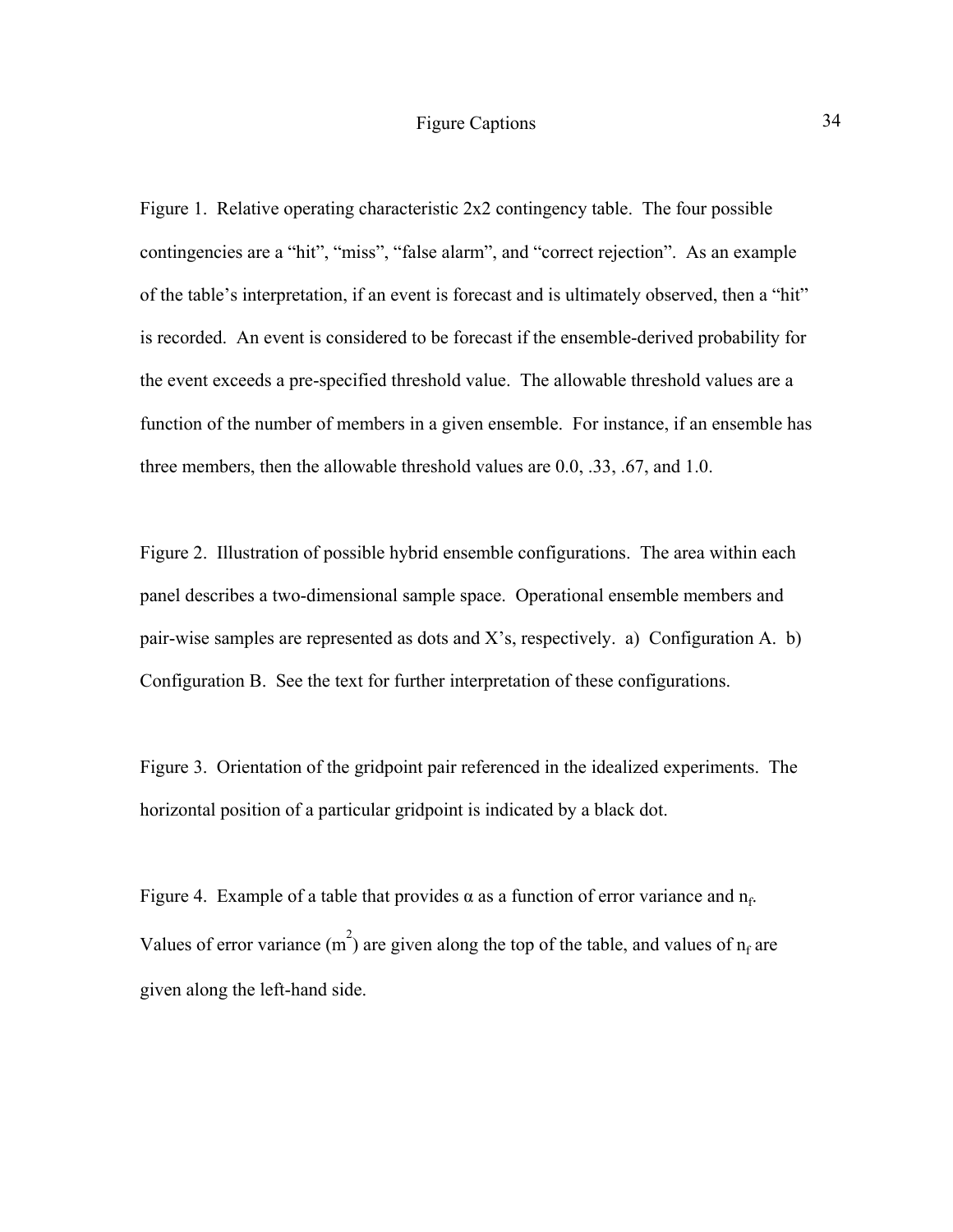Figure 5. Two examples of  $\alpha$  as a function of nf from the experiment where the errors are 35 drawn from a normal distribution with  $\mu = 0$  m,  $\sigma^2 = 400$  m<sup>2</sup>, and  $\rho = .4$ . a) Results obtained using the 18 February 2003 ensemble data. Values of nf are given along the bottom of the plot. A bar describes the value of  $\alpha$  for a given value of nf according to the scale along the left-hand side of the plot. A dotted line denotes the height of a bar associated with  $\alpha = .5$ . b) Results obtained using the 21 July 2003 ensemble data. Otherwise same as for a).

Figure 6. Ensemble joint distribution of 500 hPa geopotential height at two gridpoints. Possible values of height  $\Phi_1$  (m) at a gridpoint located at 170.0W longitude, 52.5N latitude define the abscissa, and possible values of height  $\Phi_2$  (m) at a gridpoint located at 22.5W longitude, 60.0N latitude define the ordinate. Each point on the plot depicts a particular ensemble member's specific values of height at the two gridpoints. The ensemble members are associated with the 14 May 2003 NCEP GFS 192h ensemble. The grey point corresponds to the control ensemble member, and the black points correspond to the perturbed ensemble members.

Figure 7. As for Figure 6, except that the dotted lines identify the climatological values of 500 hPa geopotential height  $c_1$  and  $c_2$  at gridpoints 1 and 2, respectively, for 14 May 2003. Also, the labels  $S_1$ ,  $S_2$ ,  $S_3$ , and  $S_4$  indicate the sample subspaces described in the text.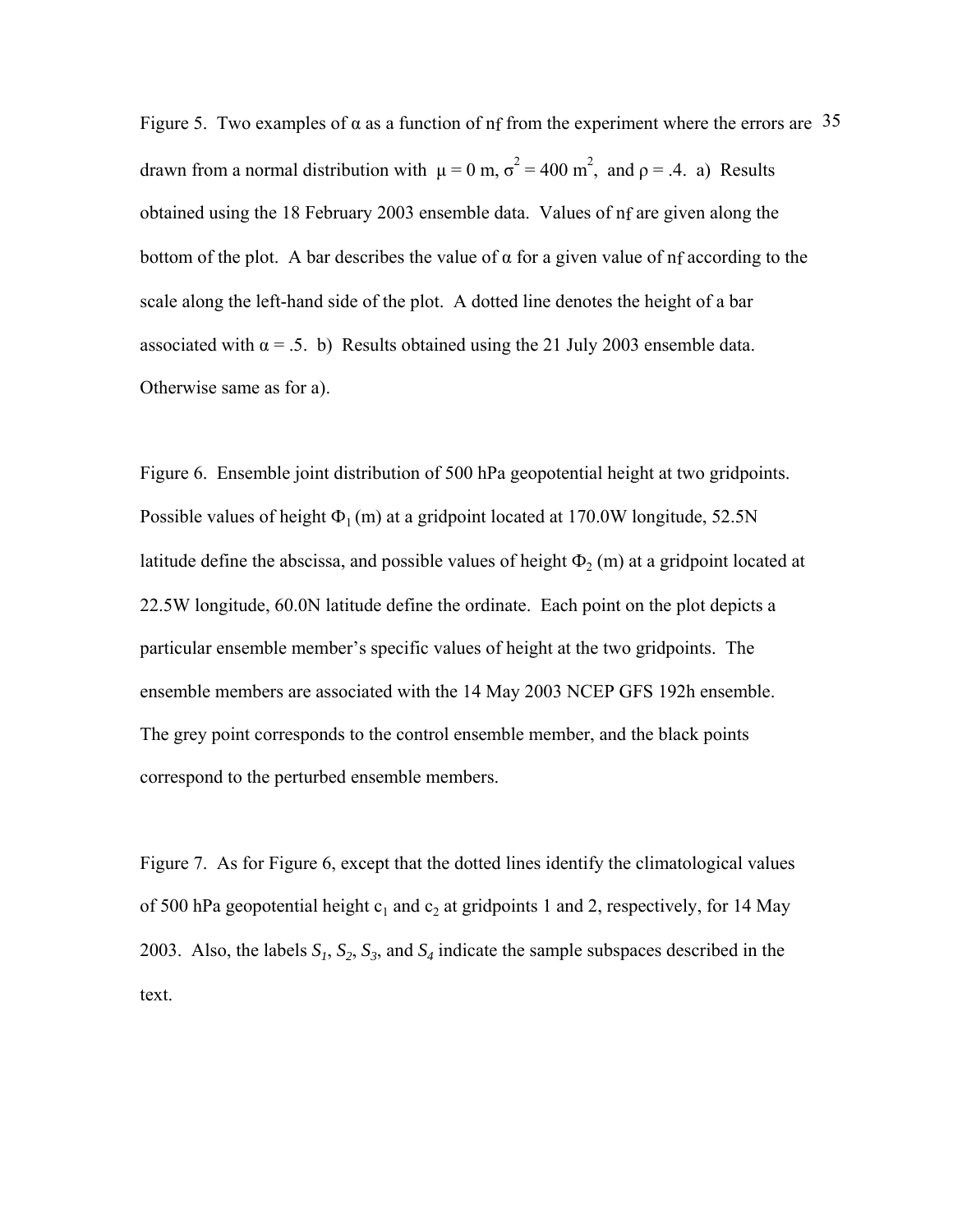Figure 8. As for Figure 7, except that the pair of signs in each parentheses are the signs 36 of the verifying 500 hPa geopotential height anomalies at gridpoints 1 and 2 in the case that the point corresponding to verification falls into a given sample subspace. The first entry in parentheses corresponds to the sign of the height anomaly at gridpoint 1, and the second entry corresponds to the sign of the height anomaly at gridpoint 2.

Figure 9. a) Composite 500 hPa geopotential height (m) anomaly pattern associated with the negative phase of the Pacific North American (PNA) pattern. Composite based upon NCEP/NCAR Reanalysis data for the month of January and the years 1968, 1969, 1971, 1972, 1982, and 1989. Contours every 15m. Negative height anomalies ≤ -15m shaded. Figure created using NOAA-CIRES/Climate Diagnostics Center interactive website. b) Horizontal positions of two particular gridpoints located at the 500 hPa vertical level. The position of each gridpoint is indicated by a black dot. The designation of each gridpoint is indicated by the number below the dot

Figure 10. Orientations of the five different gridpoint pairs referenced in the analysis. The horizontal position of a particular gridpoint is indicated by a black dot, and the two gridpoints in a given pair are connected by a black dotted line. The designation of a given gridpoint pair is indicated by the number alongside the black dotted line associated with the given pair.

Figure 11. a) Composite 500 hPa geopotential height (m) anomaly field associated with the positive phase of the Pacific North American (PNA) pattern. Composite based upon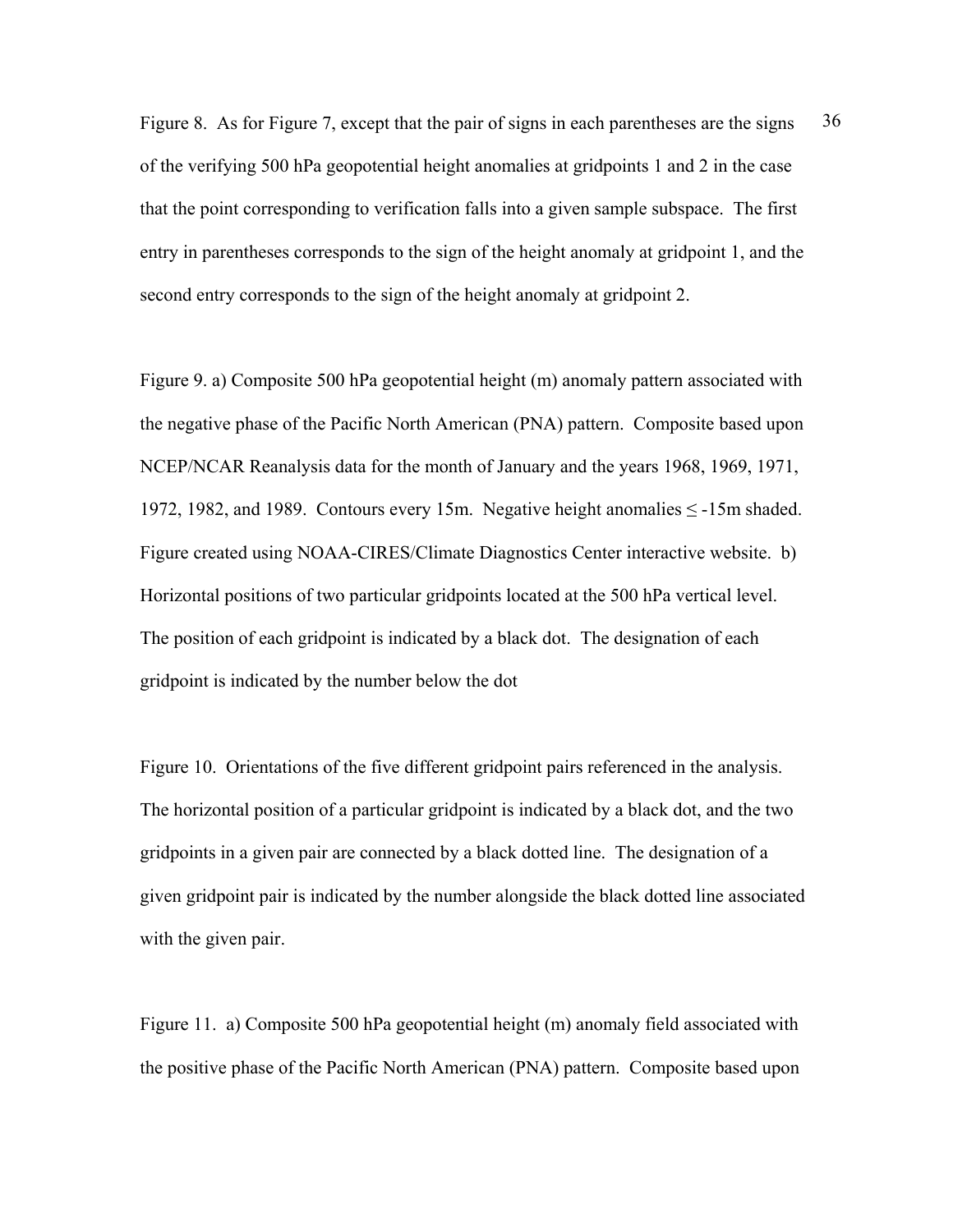NCEP/NCAR Reanalysis data for the month of January and the years 1977, 1981, 1983, 37 1985, 1988, and 1992. Contours every 15m. Negative height anomalies ≤ -15m shaded. b) Composite 500 hPa geopotential height (m) anomaly field associated with the positive phase of the North Atlantic Oscillation (NAO) pattern. Composite based upon NCEP/NCAR Reanalysis data for the month of January and the years 1984, 1986, 1987, 1988, 1989, 1990, 1991, 1993, and 1994. Contours and shading same as for a). Figures created using NOAA-CIRES/Climate Diagnostics Center interactive website.

Figure 12. Percentage relative improvement in Brier score derived from hybrid version A.2.17 for gridpoint pair 5 for each of the four dichotomous events  $(-, -), (+, -), (-, +),$  and  $(+,+)$ . The four boxes represent the partitioned sample space (refer to Fig. 8), and the relative improvement is superposed on the sample subspace corresponding to each event. Positive relative improvement less than 5.0% is represented with a check mark.

Figure 13. ROC curves of the operational ensemble and a given hybrid ensemble for a particular gridpoint pair and event. The solid (dashed) line is the ROC curve of the operational (given hybrid) ensemble. Each open circle (dot) defines the operational (given hybrid) ensemble's false alarm rate and hit rate for a specific probability threshold. For reference, the dotted line is the ROC curve of an ensemble with zero skill.

- a) ROC curves for the operational ensemble and hybrid ensemble version A.2.21, gridpoint pair 1, event  $(-,+)$ .
- b) ROC curves for the operational ensemble and hybrid ensemble version A.1.20, gridpoint pair 3, event  $(-,+)$ .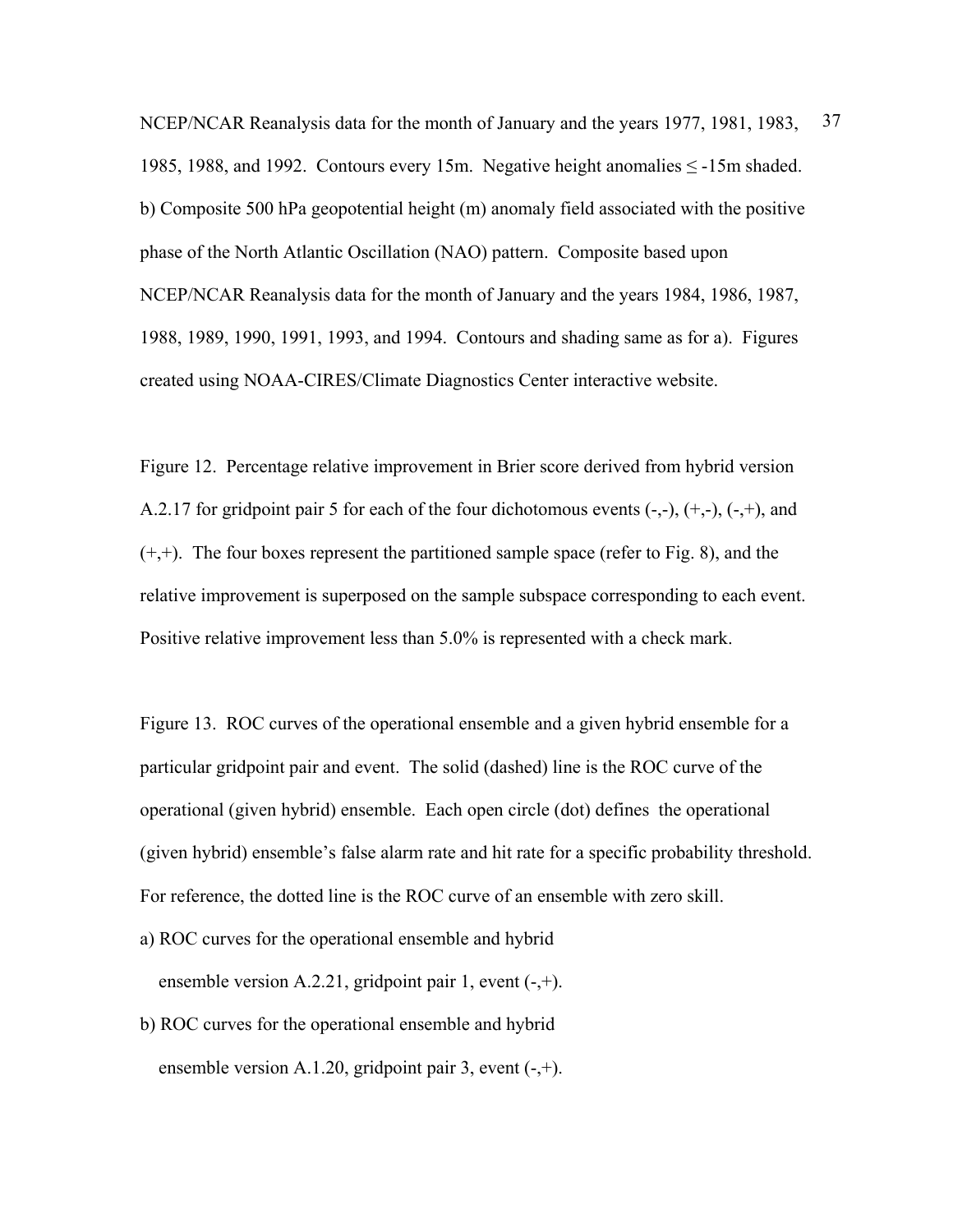c) ROC curves for the operational ensemble and hybrid 38 ensemble version A.1.19, gridpoint pair 4, event (+,+).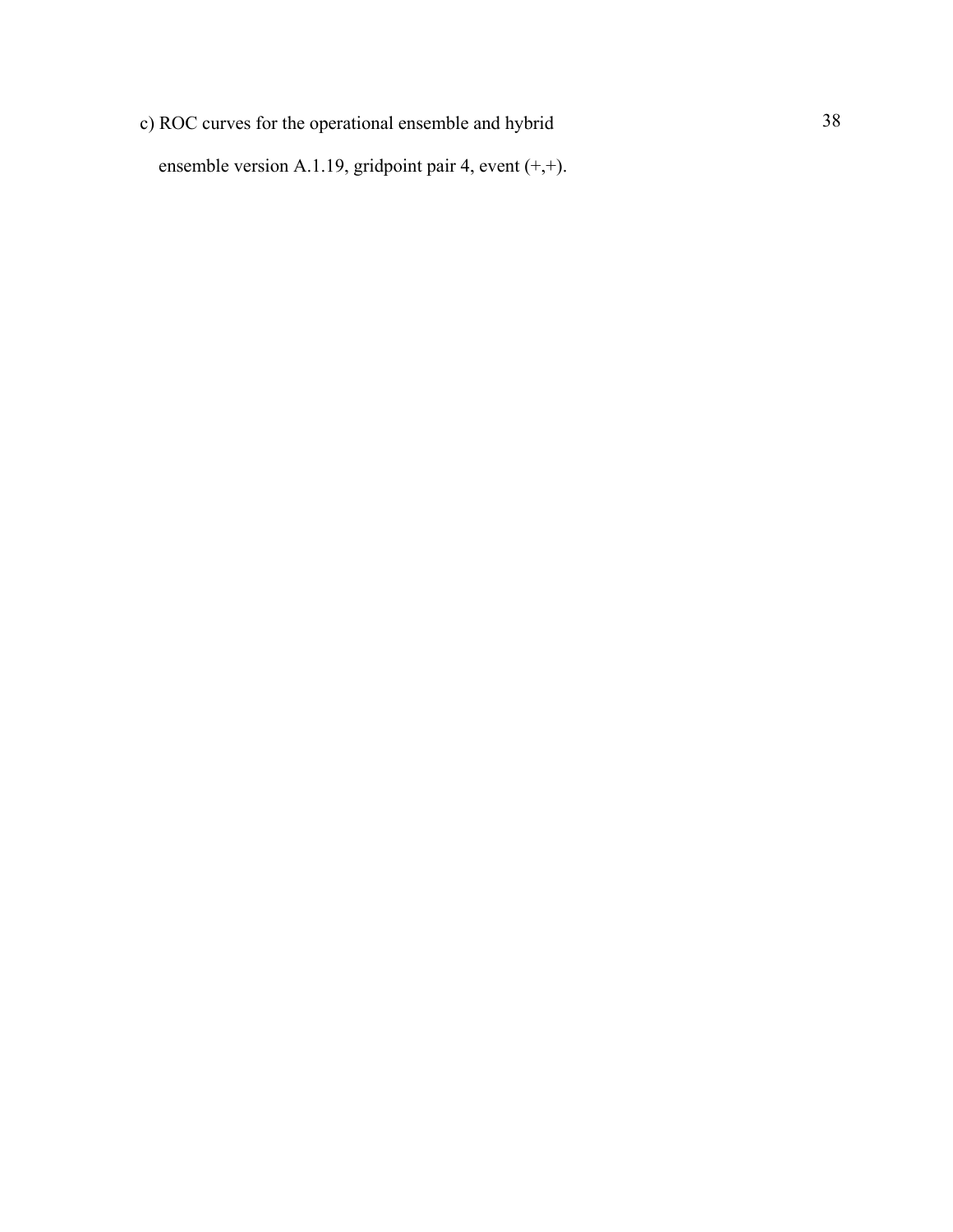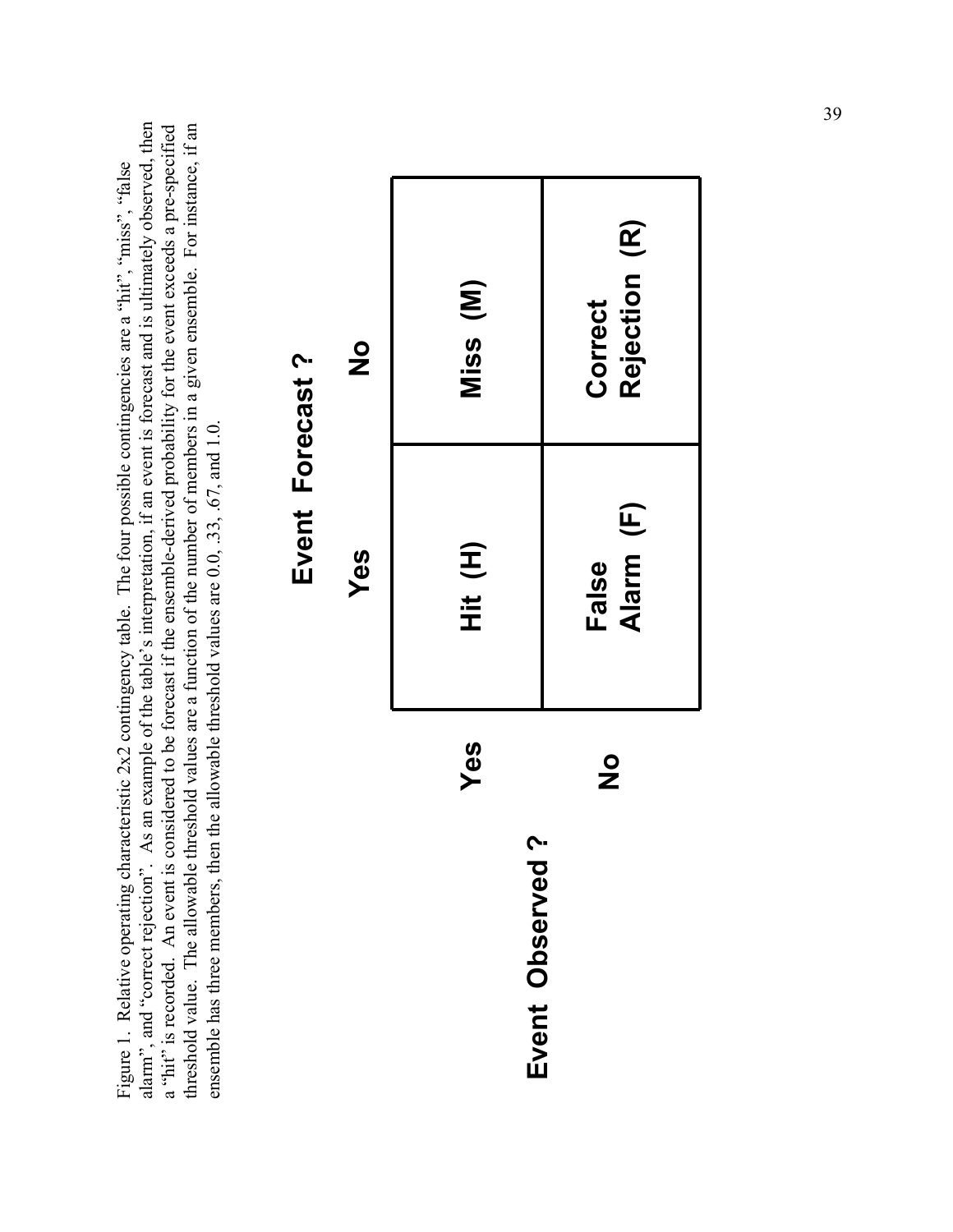Figure 2. Illustration of possible hybrid ensemble configurations. The area within each panel describes a two-dimensional sample space. Operational ensemble members and pair-wise samples are represented as dots and X's, respectively. a) Configuration A. b) Configuration B. See the text for further interpretation of these configurations.

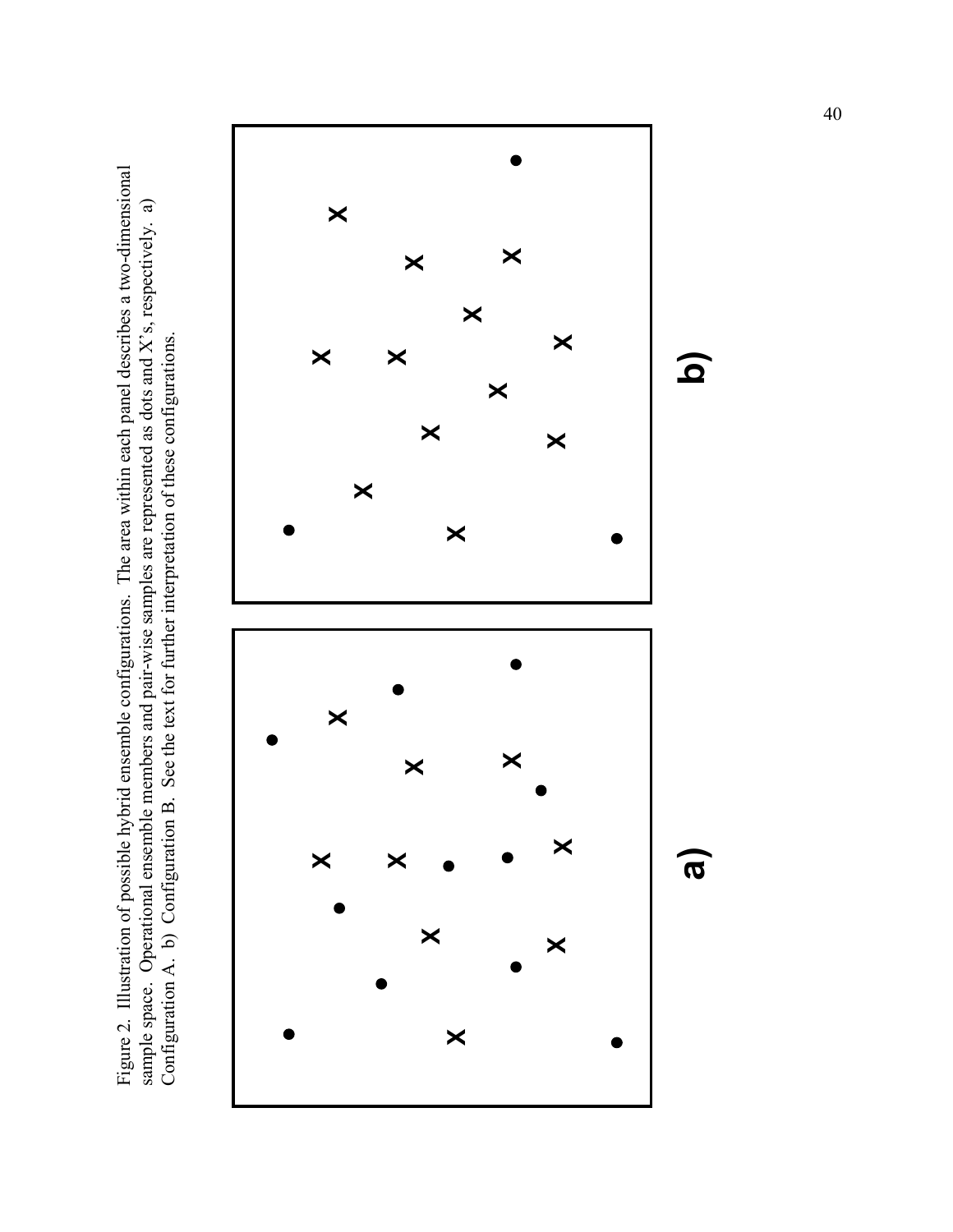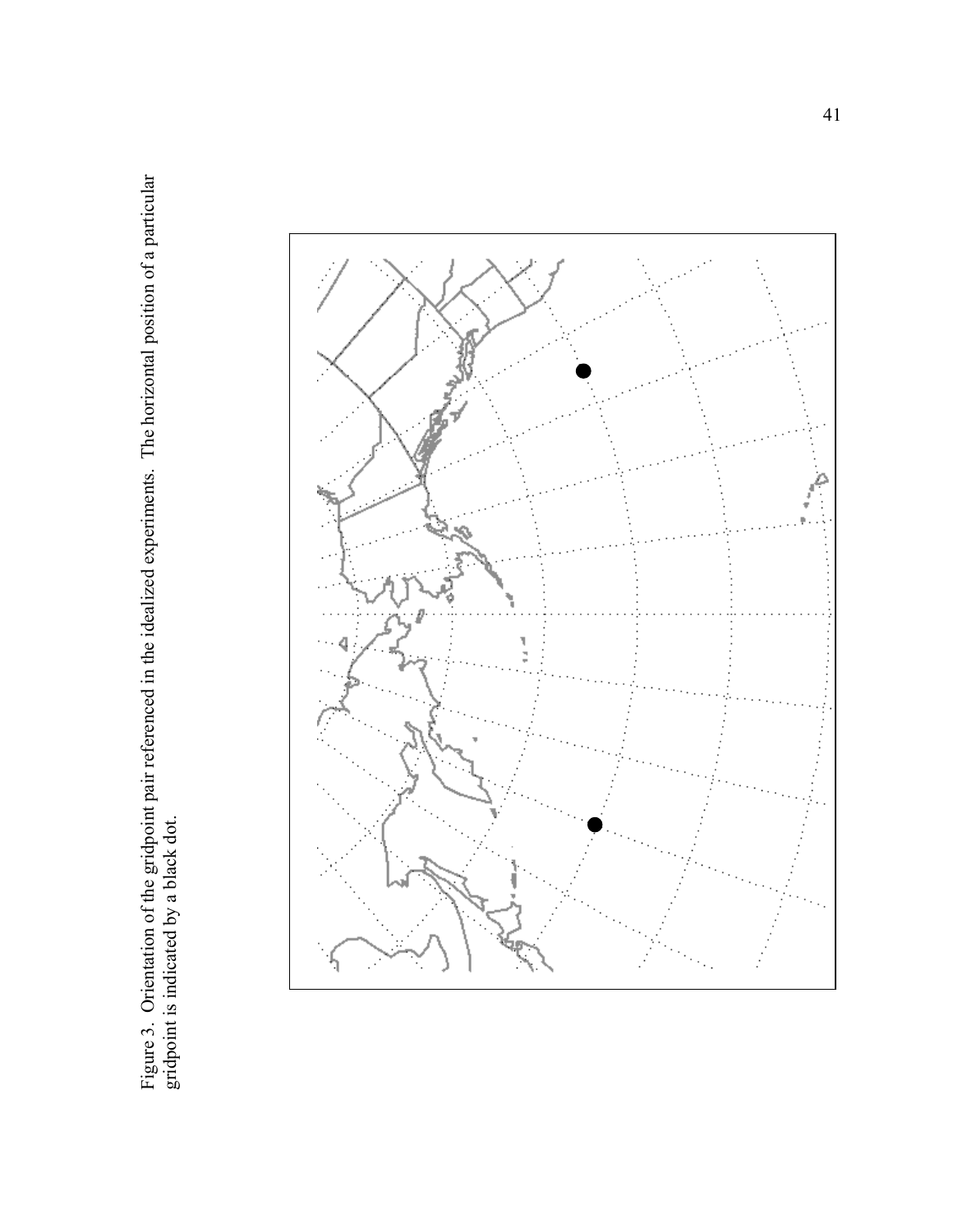Figure 4. Example of a table that provides  $\alpha$  as a function of error variance and n<sub>r</sub>. Values of error variance (m<sup>2</sup>) are Figure 4. Example of a table that provides  $\alpha$  as a function of error variance and n<sub>f</sub>. Values of error variance (m<sup>2</sup>) are given along the top of the table, and values of n<sub>f</sub> are given along the left-hand side. given along the top of the table, and values of n**f** are given along the left-hand side.

|                |                            |      |      | $\mathcal{C}^2$ |      |      |
|----------------|----------------------------|------|------|-----------------|------|------|
|                | $\mathsf{S}$               | 225  | 400  | 900             | 1600 | 2500 |
| <b>5</b>       | 26                         | 0.24 | 0.27 | 0.24            | 0.25 | 0.20 |
| $\overline{C}$ |                            | 0.60 | 0.65 | 0.69            | 0.70 | 0.76 |
| $\frac{15}{2}$ | $0.51$<br>$0.39$<br>$0.59$ | 0.51 | 0.58 | 0.68            | 0.70 | 0.73 |
| 20             |                            | 0.65 | 0.69 | 0.71            | 0.77 | 0.77 |
| 25             | 0.26                       | 0.25 | 0.25 | 0.24            | 0.22 | 0.21 |
| 30             | 0.20                       | 0.22 | 0.22 | 0.21            | 0.21 | 0.21 |

n**<sup>f</sup>**

42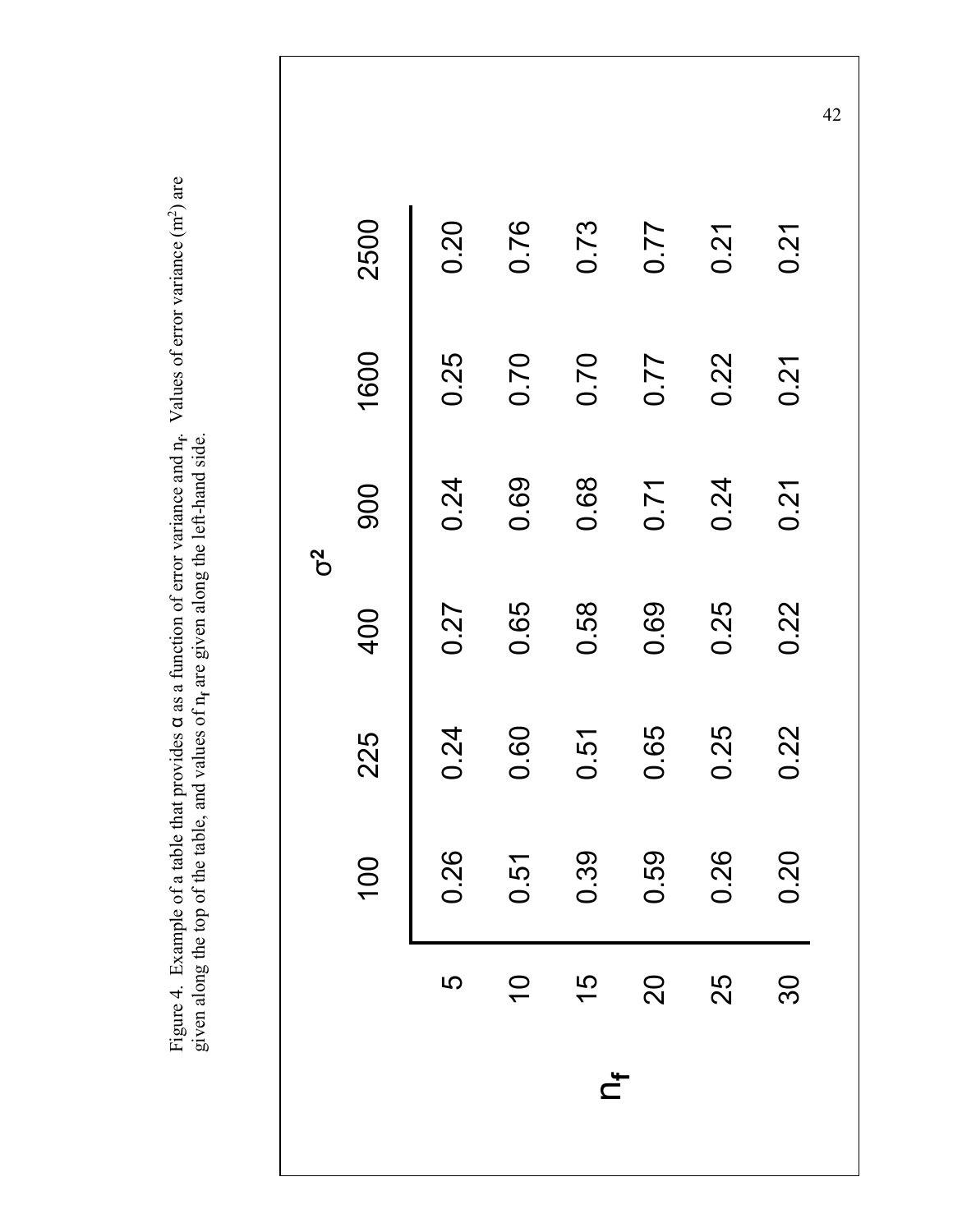normal distribution with  $\mu = 0$  m,  $\sigma^2 = 400$  m<sup>2</sup>, and  $\rho = .4$ . a) Results obtained using the 18 February 2003 normal distribution with  $\mu = 0$  m,  $\sigma^2 = 400$  m<sup>2</sup>, and  $\rho = 4$ . a) Results obtained using the 18 February 2003 given value of n<sub>f</sub> according to the scale along the left-hand side of the plot. A dotted line denotes the height given value of  $n_f$  according to the scale along the left-hand side of the plot. A dotted line denotes the height Figure 5. Two examples of  $\alpha$  as a function of  $n_f$  from the experiment where the errors are drawn from a Figure 5. Two examples of **a** as a function of n<sub>f</sub> from the experiment where the errors are drawn from a ensemble data. Values of n<sub>f</sub> are given along the bottom of the plot. A bar describes the value of a for a ensemble data. Values of n<sub>f</sub> are given along the bottom of the plot. A bar describes the value of  $\alpha$  for a of a bar associated with  $\alpha = .5$ . b) Results obtained using the 21 July 2003 ensemble data. Otherwise of a bar associated with  $\alpha = .5$ . b) Results obtained using the 21 July 2003 ensemble data. Otherwise same as for a). same as for a).

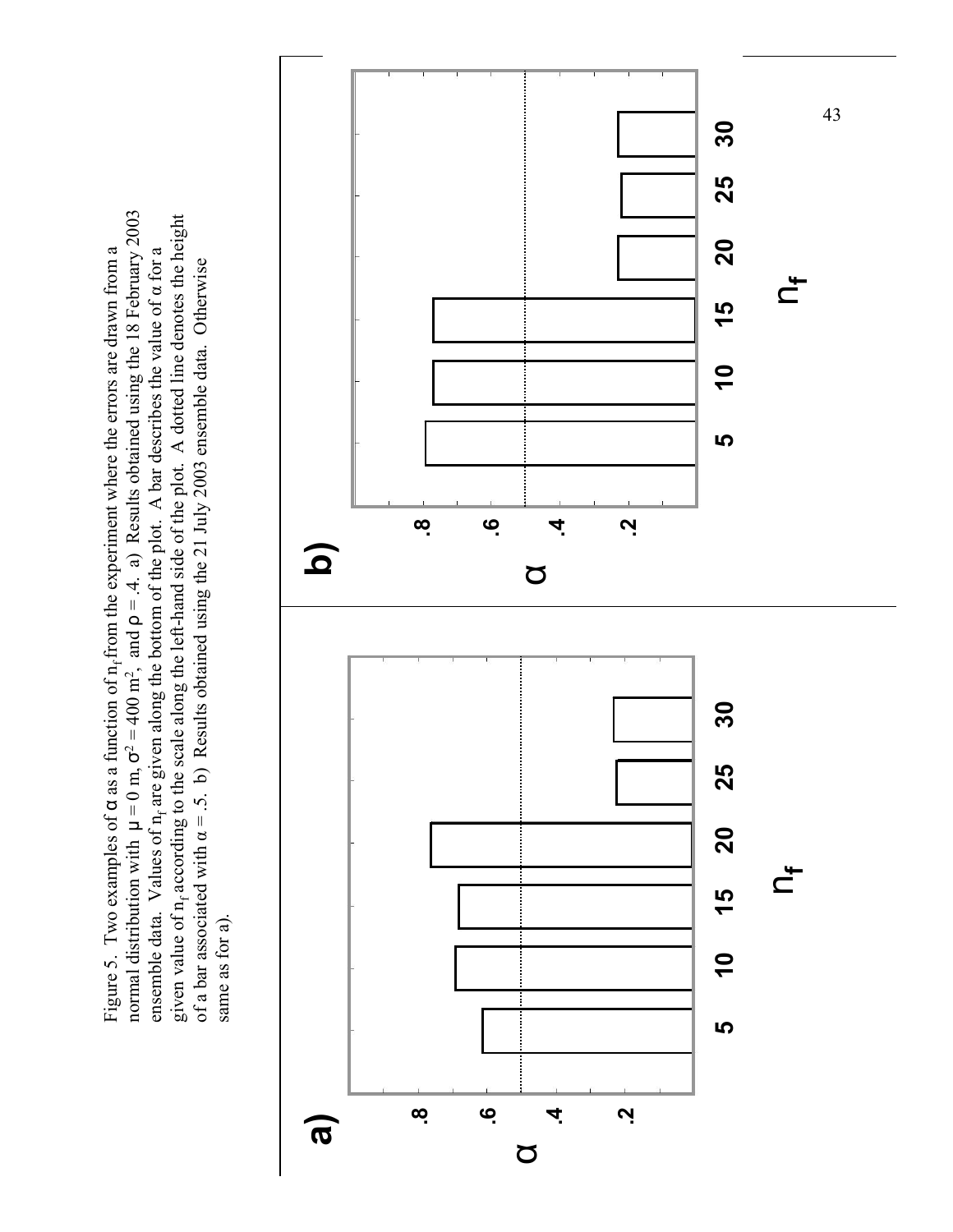gridpoint located at 170.0W longitude, 52.5N latitude define the abscissa, and possible values of height  $\Phi_2$  (m) at a gridpoint located gridpoint located at 170.0W longitude, 52.5N latitude define the abscissa, and possible values of height  $\Phi_2$  (m) at a gridpoint located The grey point corresponds to the control ensemble member, and the black points correspond to the perturbed ensemble members. The grey point corresponds to the control ensemble member, and the black points correspond to the perturbed ensemble members. values of height at the two gridpoints. The ensemble members are associated with the 14 May 2003 NCEP GFS 192h ensemble. values of height at the two gridpoints. The ensemble members are associated with the 14 May 2003 NCEP GFS 192h ensemble. at 22.5W longitude, 60.0N latitude define the ordinate. Each point on the plot depicts a particular ensemble member's specific at 22.5W longitude, 60.0N latitude define the ordinate. Each point on the plot depicts a particular ensemble member's specific Figure 6. Ensemble joint distribution of 500 hPa geopotential height at two gridpoints. Possible values of height  $\Phi_1$  (m) at a Figure 6. Ensemble joint distribution of 500 hPa geopotential height at two gridpoints. Possible values of height  $\Phi_1$  (m) at a

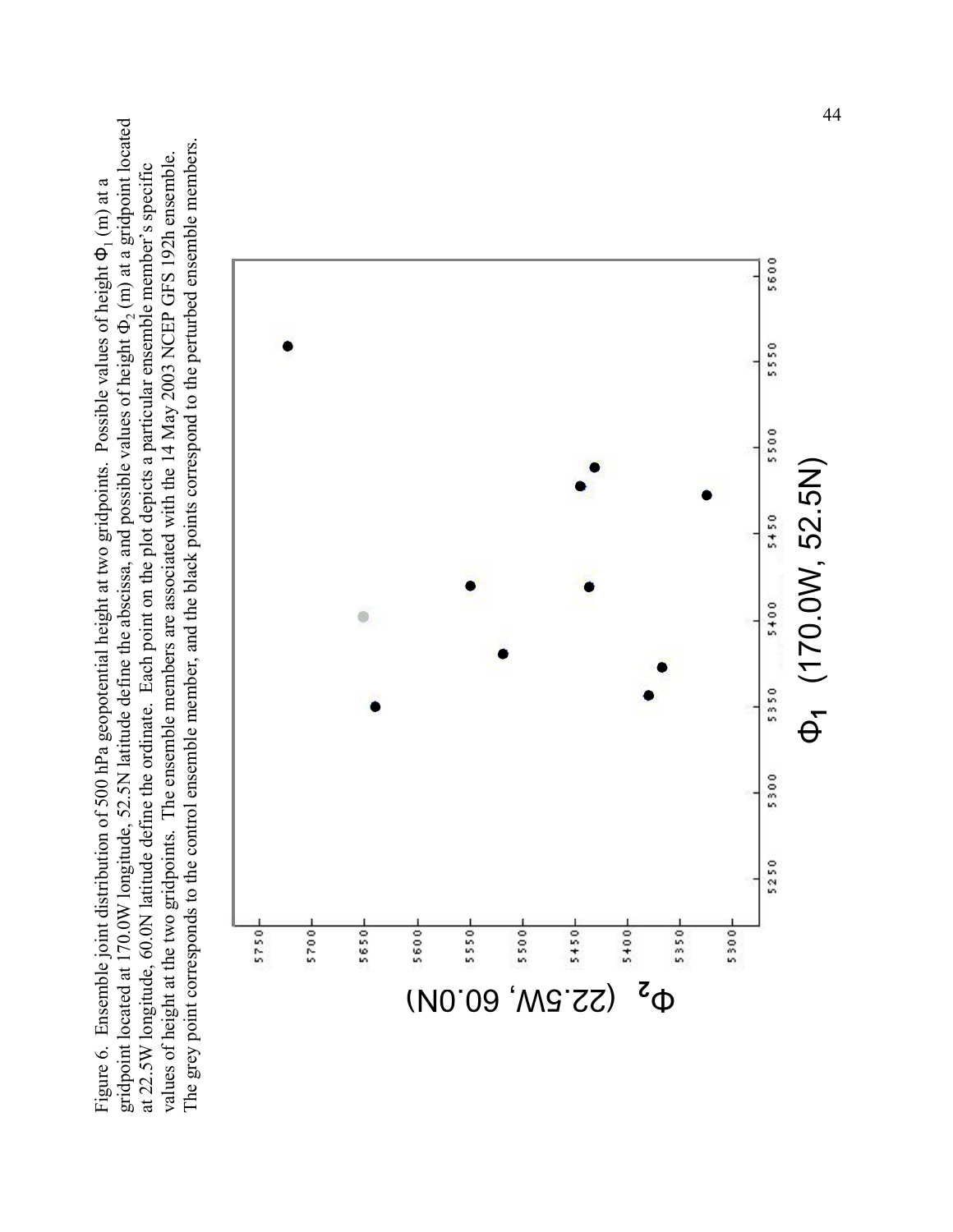at gridpoints 1 and 2, respectively, for 14 May 2003. Also, the labels *S1*, *S2*, *S3*, and *S4* indicate the sample subspaces described in at gridpoints 1 and 2, respectively, for 14 May 2003. Also, the labels  $S_1$ ,  $S_2$ ,  $S_3$ , and  $S_4$  indicate the sample subspaces described in Figure 7. As for Figure 6, except that the dotted lines identify the climatological values of 500 hPa geopotential height  $c_1$  and  $c_2$ Figure 7. As for Figure 6, except that the dotted lines identify the climatological values of 500 hPa geopotential height  $c_1$  and  $c_2$ the text.

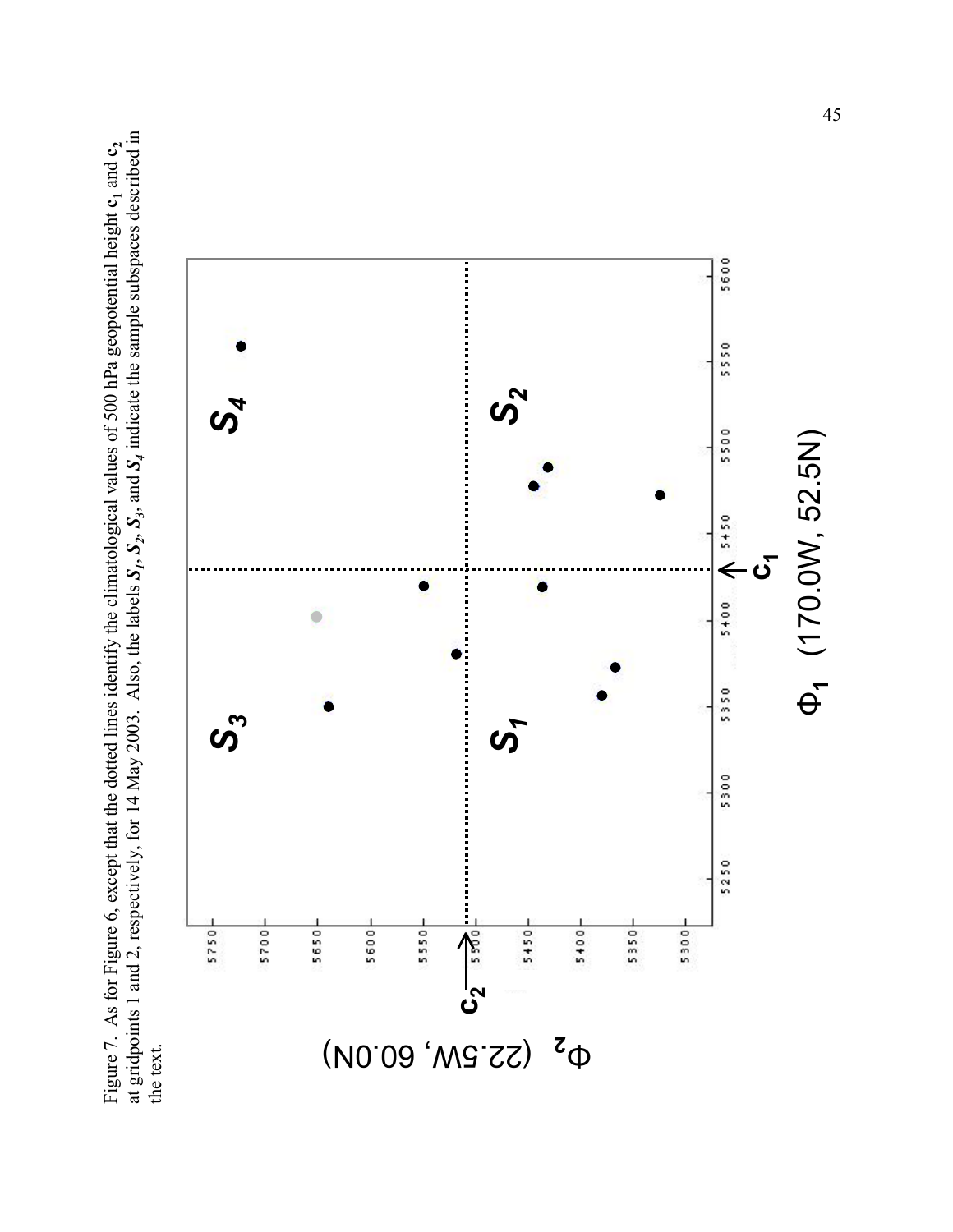The first entry in parentheses corresponds to the sign of the height anomaly at gridpoint 1, and the second entry corresponds to the The first entry in parentheses corresponds to the sign of the height anomaly at gridpoint 1, and the second entry corresponds to the height anomalies at gridpoints 1 and 2 in the case that the point corresponding to verification falls into a given sample subspace. height anomalies at gridpoints 1 and 2 in the case that the point corresponding to verification falls into a given sample subspace. Figure 8. As for Figure 7, except that the pair of signs in each parentheses are the signs of the verifying 500 hPa geopotential Figure 8. As for Figure 7, except that the pair of signs in each parentheses are the signs of the verifying 500 hPa geopotential sign of the height anomaly at gridpoint 2. sign of the height anomaly at gridpoint 2.

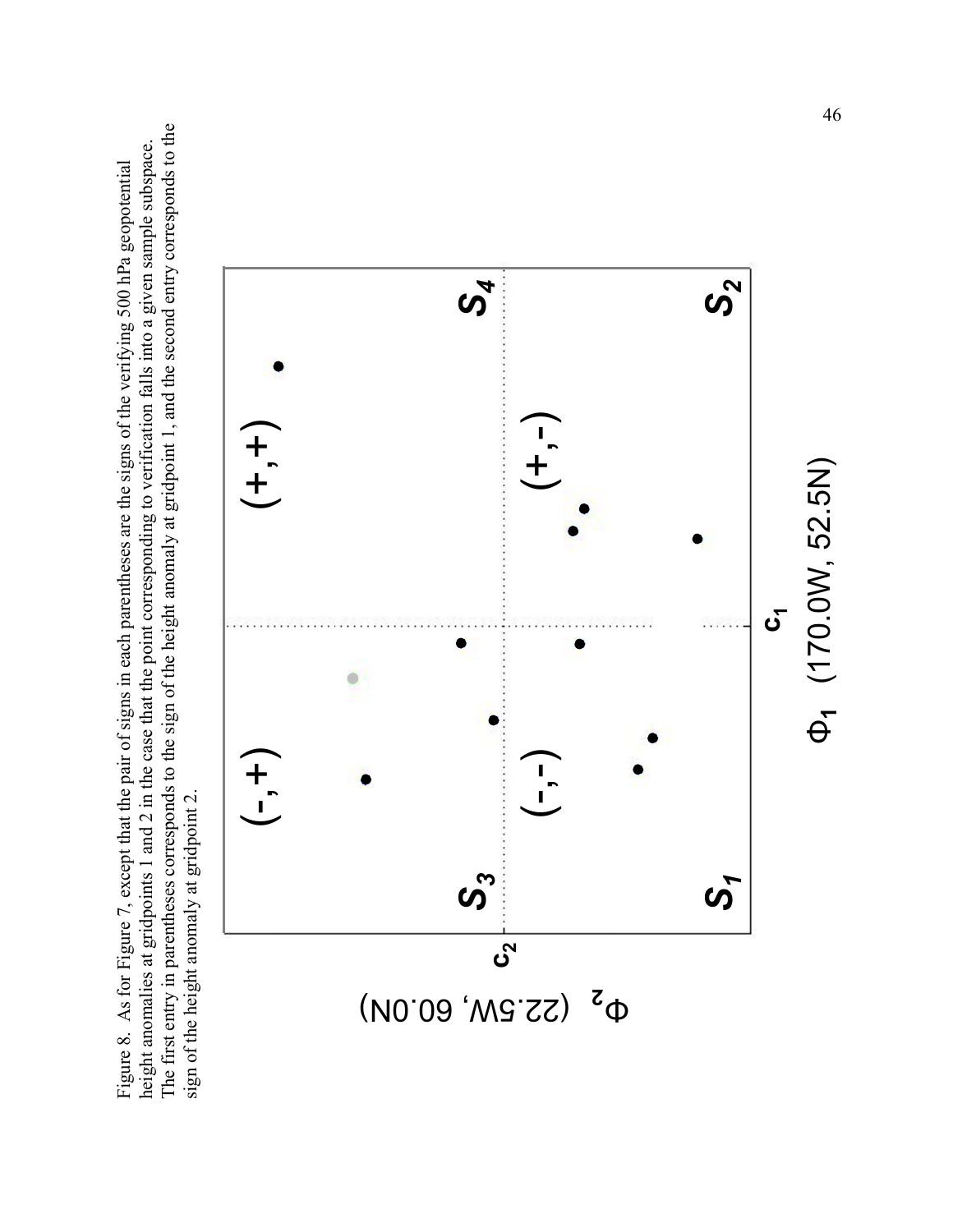NOAA-CIRES/Climate Diagnostics Center interactive website. b) Horizontal positions of two particular gridpoints located at the NOAA-CIRES/Climate Diagnostics Center interactive website. b) Horizontal positions of two particular gridpoints located at the Figure 9. a) Composite 500 hPa geopotential height (m) anomaly pattern associated with the negative phase of the Pacific North 500 hPa vertical level. The position of each gridpoint is indicated by a black dot. The designation of each gridpoint is indicated 500 hPa vertical level. The position of each gridpoint is indicated by a black dot. The designation of each gridpoint is indicated Figure 9. a) Composite 500 hPa geopotential height (m) anomaly pattern associated with the negative phase of the Pacific North American (PNA) pattern. Composite based upon NCEP/NCAR Reanalysis data for the month of January and the years 1968, American (PNA) pattern. Composite based upon NCEP/NCAR Reanalysis data for the month of January and the years 1968, 1969, 1971, 1972, 1982, and 1989. Contours every 15m. Negative height anomalies ≤ -15m shaded. Figure created using 1969, 1971, 1972, 1982, and 1989. Contours every 15m. Negative height anomalies  $\leq$ -15m shaded. Figure created using by the number below the dot. by the number below the dot.

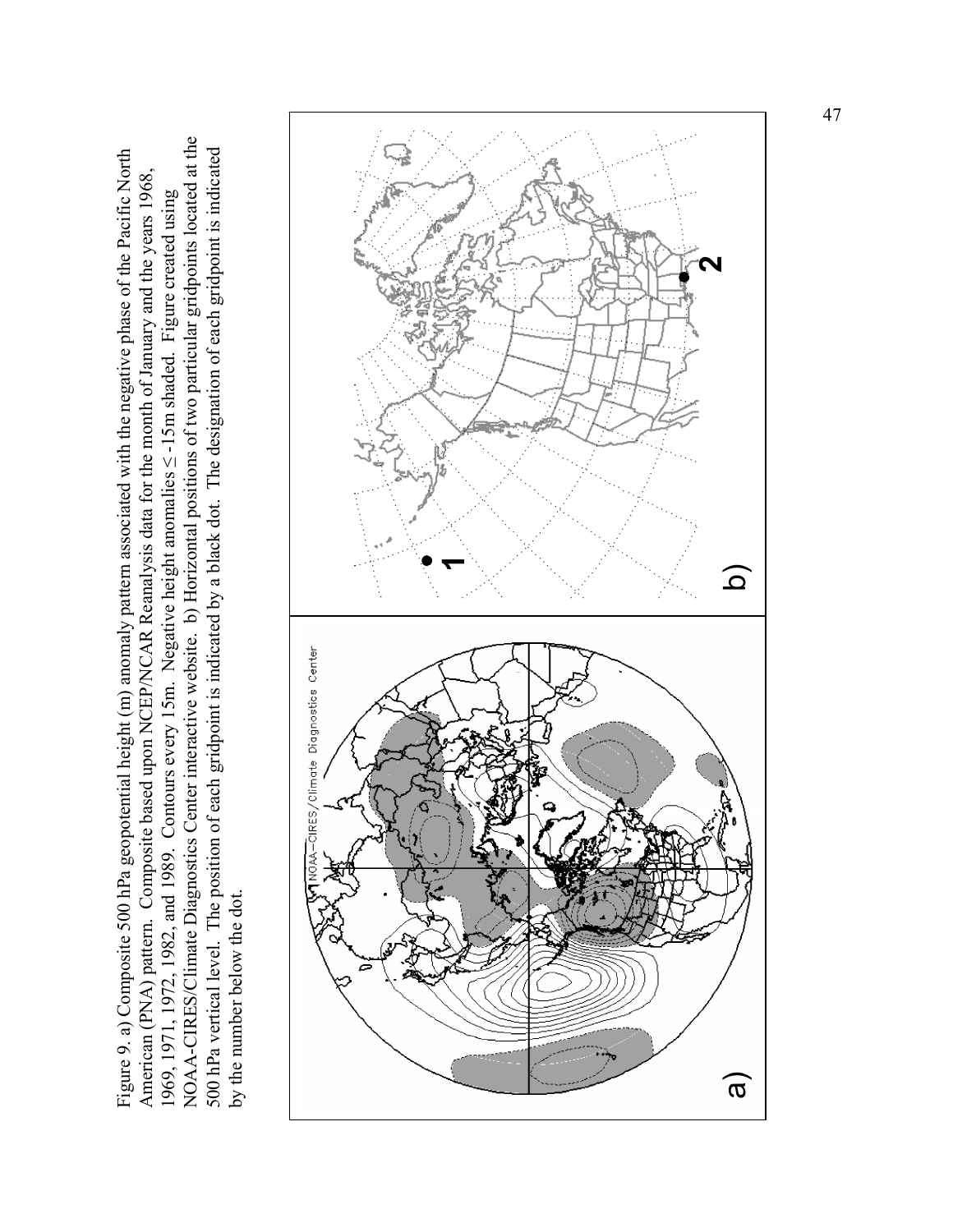gridpoint is indicated by a black dot, and the two gridpoints in a given pair are connected by a black dotted line. The designation gridpoint is indicated by a black dot, and the two gridpoints in a given pair are connected by a black dotted line. The designation Figure 10. Orientations of the five different gridpoint pairs referenced in the analysis. The horizontal position of a particular Figure 10. Orientations of the five different gridpoint pairs referenced in the analysis. The horizontal position of a particular of a given gridpoint pair is indicated by the number alongside the black dotted line associated with the given pair. of a given gridpoint pair is indicated by the number alongside the black dotted line associated with the given pair.

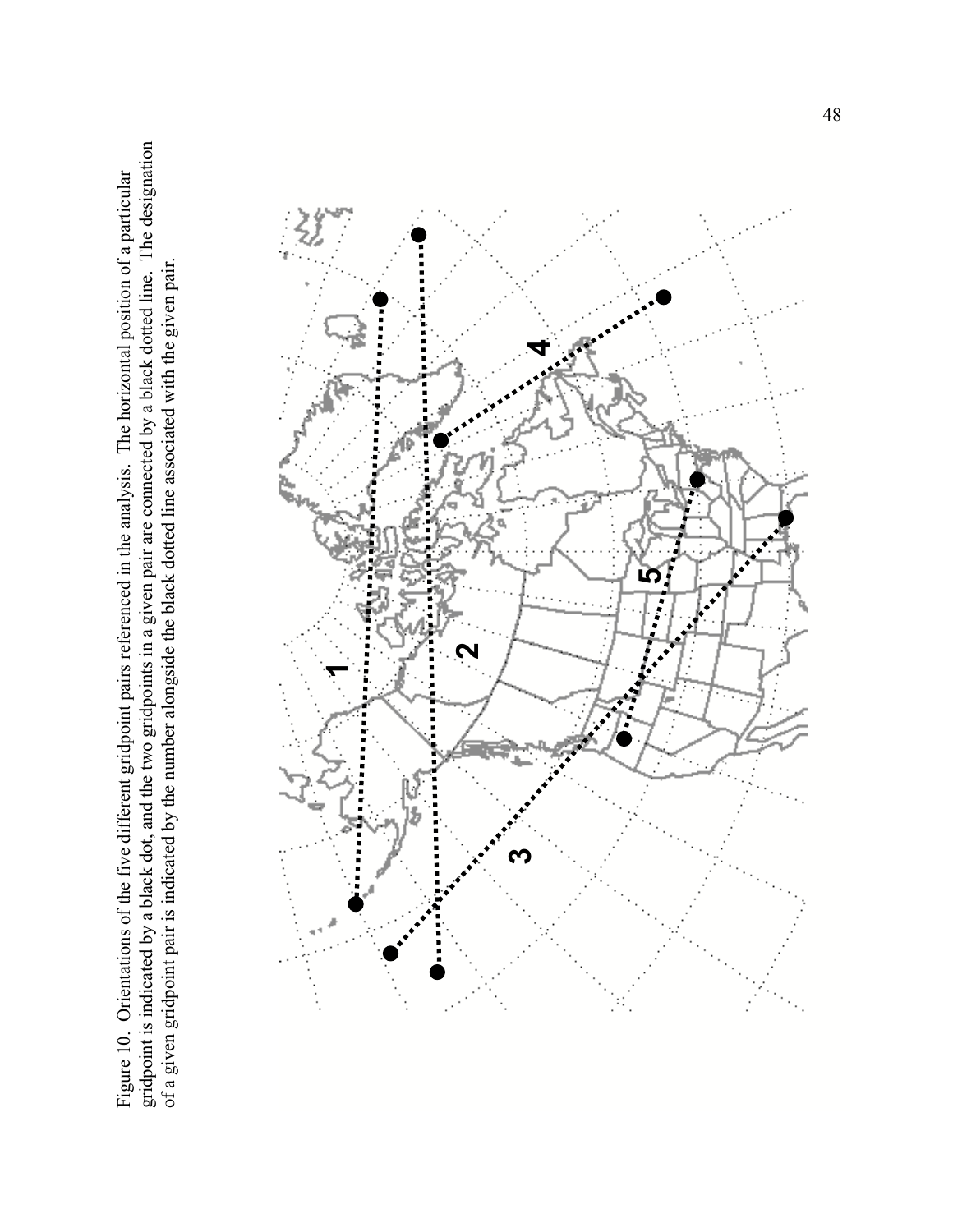height (m) anomaly field associated with the positive phase of the North Atlantic Oscillation (NAO) pattern. Composite based upon height (m) anomaly field associated with the positive phase of the North Atlantic Oscillation (NAO) pattern. Composite based upon American (PNA) pattern. Composite based upon NCEP/NCAR Reanalysis data for the month of January and the years 1977, 1981, 1983, 1985, 1988, and 1992. Contours every 15m. Negative height anomalies < -15m shaded. b) Composite 500 hPa geopotential 1983, 1985, 1988, and 1992. Contours every 15m. Negative height anomalies ≤ -15m shaded. b) Composite 500 hPa geopotential American (PNA) pattern. Composite based upon NCEP/NCAR Reanalysis data for the month of January and the years 1977, 1981 NCEP/NCAR Reanalysis data for the month of January and the years 1984, 1986, 1987, 1988, 1989, 1990, 1991, 1993, and 1994. NCEP/NCAR Reanalysis data for the month of January and the years 1984, 1986, 1987, 1988, 1989, 1990, 1991, 1993, and 1994. Figure 11. a) Composite 500 hPa geopotential height (m) anomaly field associated with the positive phase of the Pacific North Figure 11. a) Composite 500 hPa geopotential height (m) anomaly field associated with the positive phase of the Pacific North Contours and shading same as for a). Figures created using NOAA-CIRES/Climate Diagnostics Center interactive website. Contours and shading same as for a). Figures created using NOAA-CIRES/Climate Diagnostics Center interactive website.

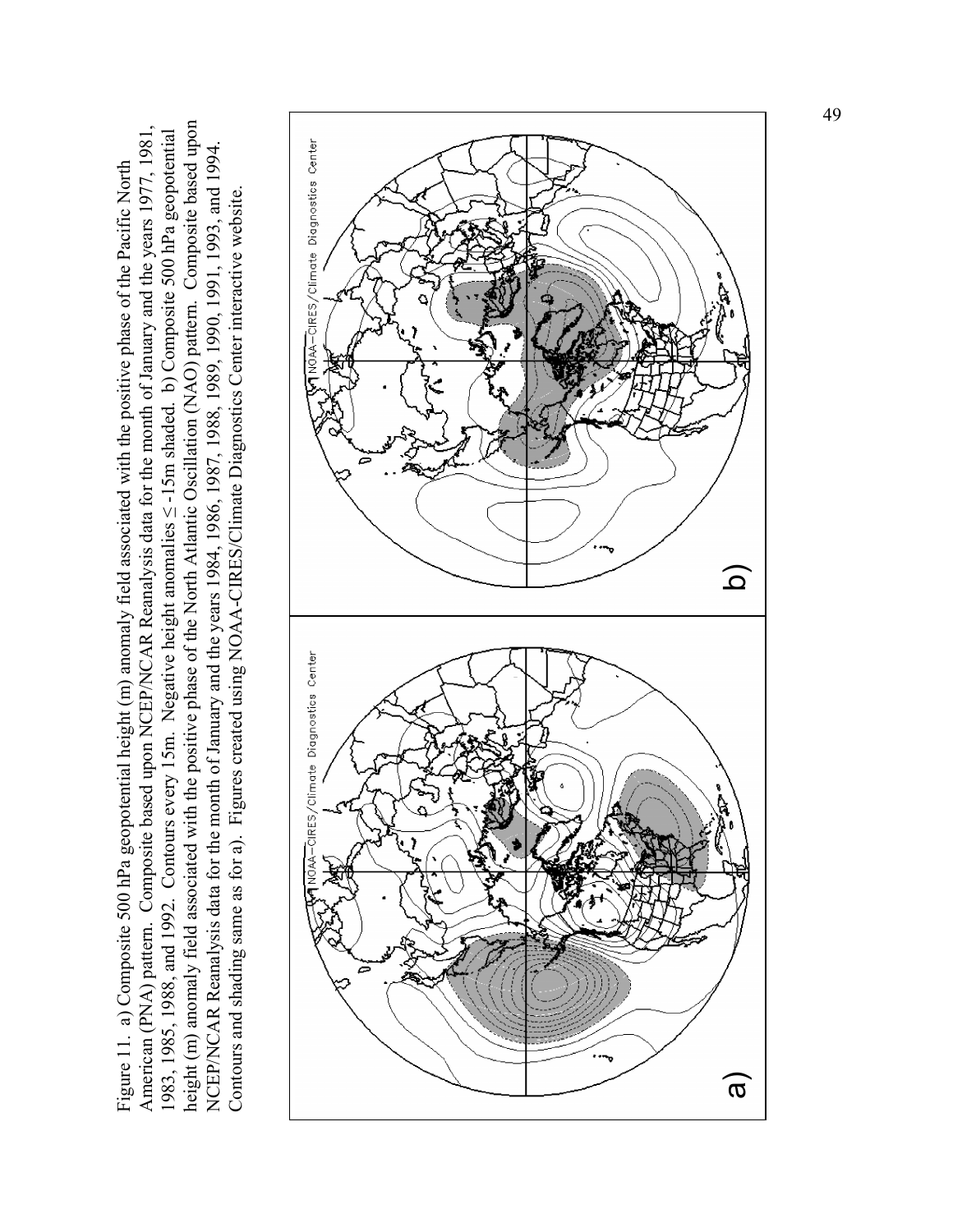four dichotomous events  $(-, -)$ ,  $(+, -)$ ,  $(-, +)$ , and  $(+, +)$ . The four boxes represent the partitioned sample space (refer to Fig. 8), and the four dichotomous events  $(-,-)$ ,  $(+,-)$ ,  $(+,+)$ , and  $(+,+)$ . The four boxes represent the partitioned sample space (refer to Fig. 8), and the Figure 12. Percentage relative improvement in Brier score derived from hybrid version A.2.17 for gridpoint pair 5 for each of the Figure 12. Percentage relative improvement in Brier score derived from hybrid version A.2.17 for gridpoint pair 5 for each of the relative improvement is superposed on the sample subspace corresponding to each event. Positive relative improvement less than relative improvement is superposed on the sample subspace corresponding to each event. Positive relative improvement less than 5.0% is represented with a check mark. 5.0% is represented with a check mark.



(120.0W, 45.0N) **1**